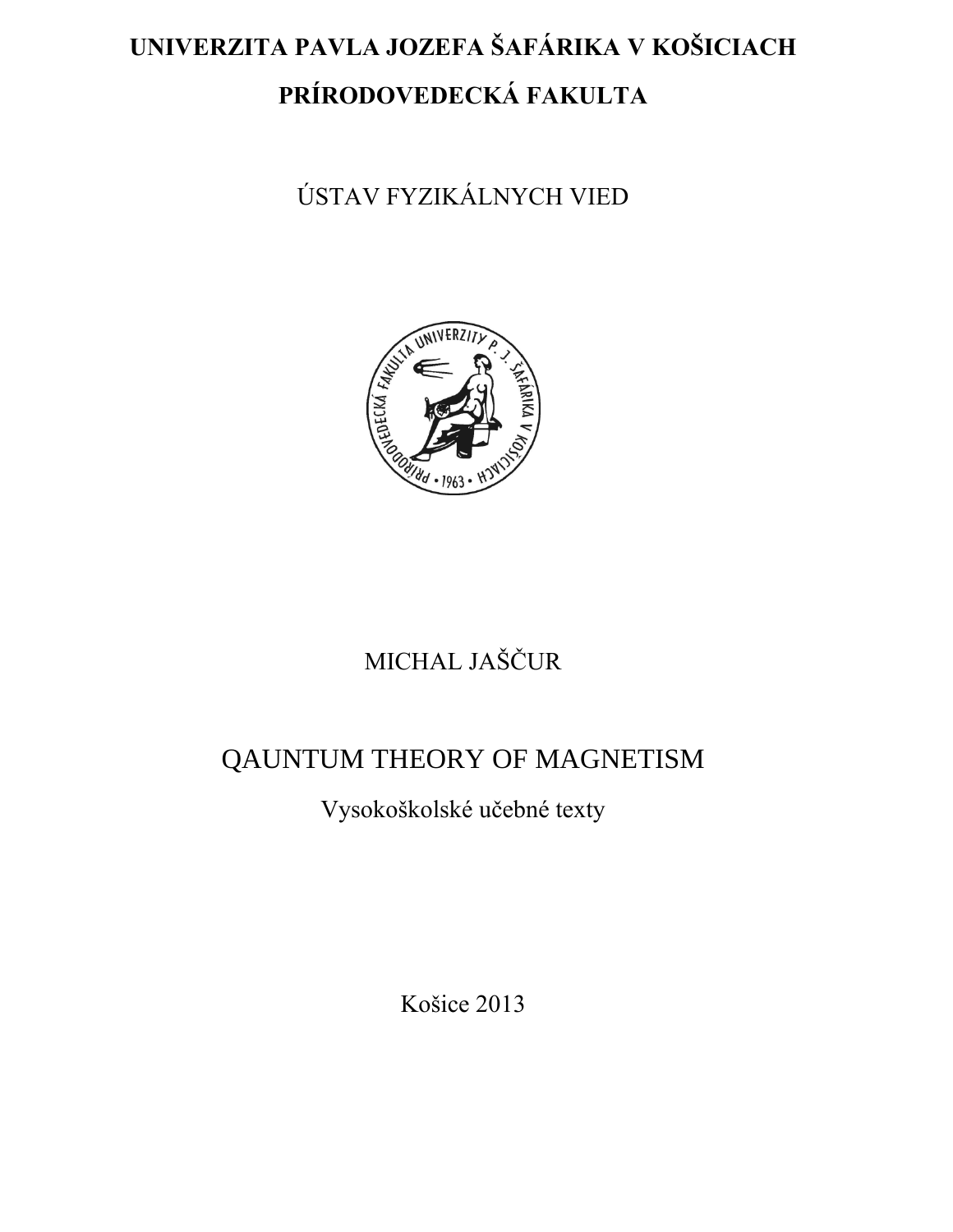### QAUNTUM THEORY OF MAGNETISM

© 2013 doc. RNDr. Michal Jaščur, CSc.

Recenzenti: Prof. RNDr. Vladimír Lisý, DrSc., Prof. RNDr. Peter Kollár, CSc.

Rozsah strán: 65 Rozsah AH: 3

Elektronický vysokoškolský učebný text pre Prírodovedeckú fakultu UPJŠ v Košiciach. Za odbornú a jazykovú stránku tohto vysokoškolského učebného textu zodpovedá autor. Rukopis neprešiel redakčnou ani jazykovou úpravou.

Vydavateľ: Univerzita Pavla Jozefa Šafárika v Košiciach

Umiestnenie: http://www.upjs.sk/pracoviska/univerzitna-kniznica/e-publikacia/#pf Dostupné od: 10. 10. 2013 Vydanie: druhé, doplnené

ISBN 978-80-8152-049-5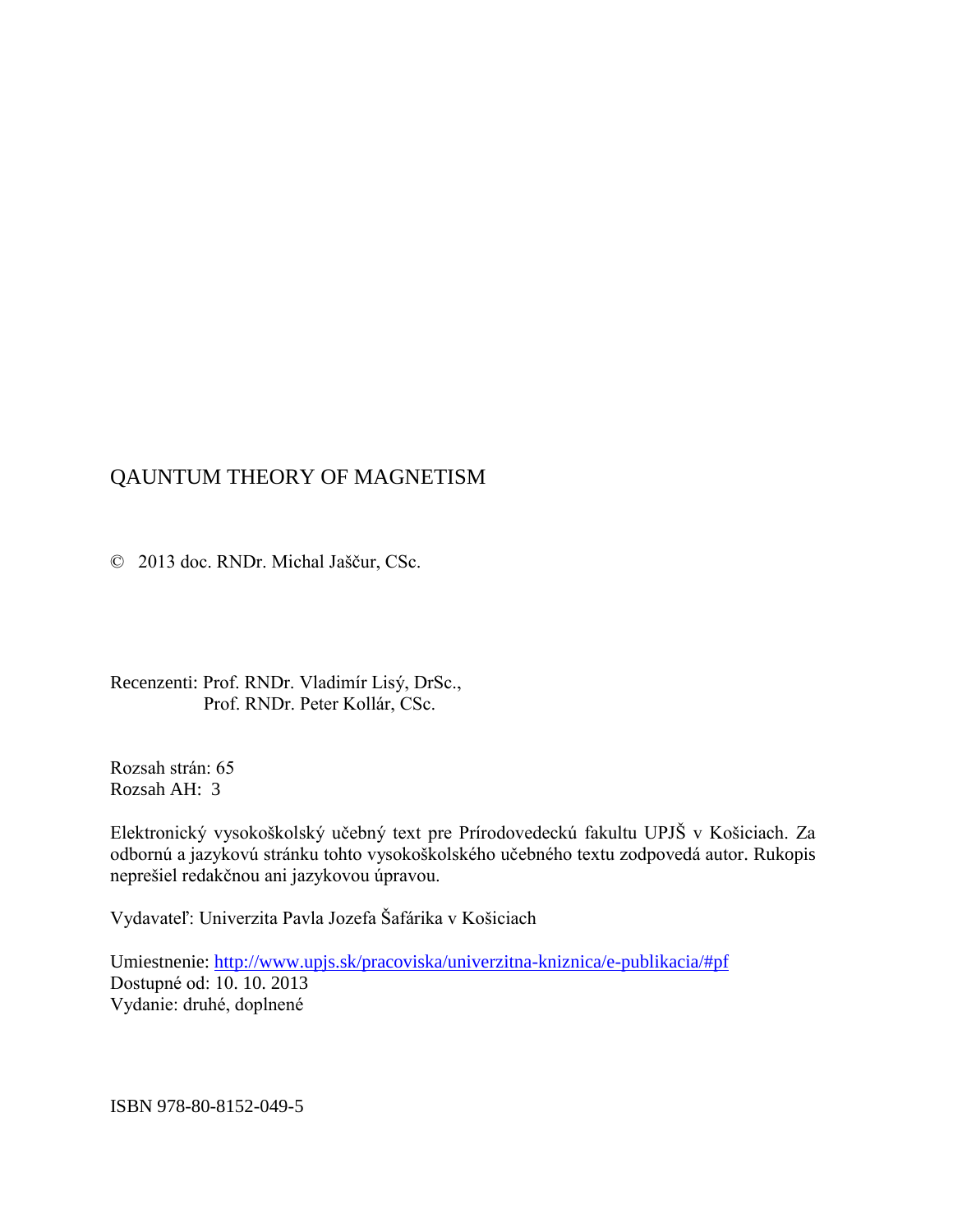# **Contents**

| Preface        |                   |                                                                                                                                                                                                                                                                                                                |                                              |  |  |
|----------------|-------------------|----------------------------------------------------------------------------------------------------------------------------------------------------------------------------------------------------------------------------------------------------------------------------------------------------------------|----------------------------------------------|--|--|
| 1              | 1.1<br>1.2        | Many-Body Systems<br>Systems of Identical Particles<br>Heitler-London Theory of Direct Exchange                                                                                                                                                                                                                | 7<br>$\overline{7}$<br>11                    |  |  |
| $\overline{2}$ | 2.1<br>2.2        | Bogolyubov Inequality and Its Applications<br>General Remarks on Bogolyubov Inequality<br>Mean-Field Theory of the Spin- $1/2$<br>Anisotropic Heisenberg Model<br>2.2.1<br>Thermodynamic Properties of the Heisenberg<br>2.2.2                                                                                 | 19<br>19<br>20<br>20<br>27                   |  |  |
| $\bf{3}$       | 3.1<br>3.2<br>3.3 | <b>Spin-Wave Theory</b><br>Bloch Spin-Wave Theory of Ferromagnets<br>Holstein-Primakoff theory of ferromagnets<br>Internal Energy and Specific heat<br>3.2.1<br>Magnetization and Critical Temperature<br>3.2.2<br>Holstein-Primakoff theory of antiferromagnets<br>3.3.1<br>Sublattice Magnetization<br>3.3.2 | 31<br>31<br>36<br>42<br>44<br>45<br>49<br>51 |  |  |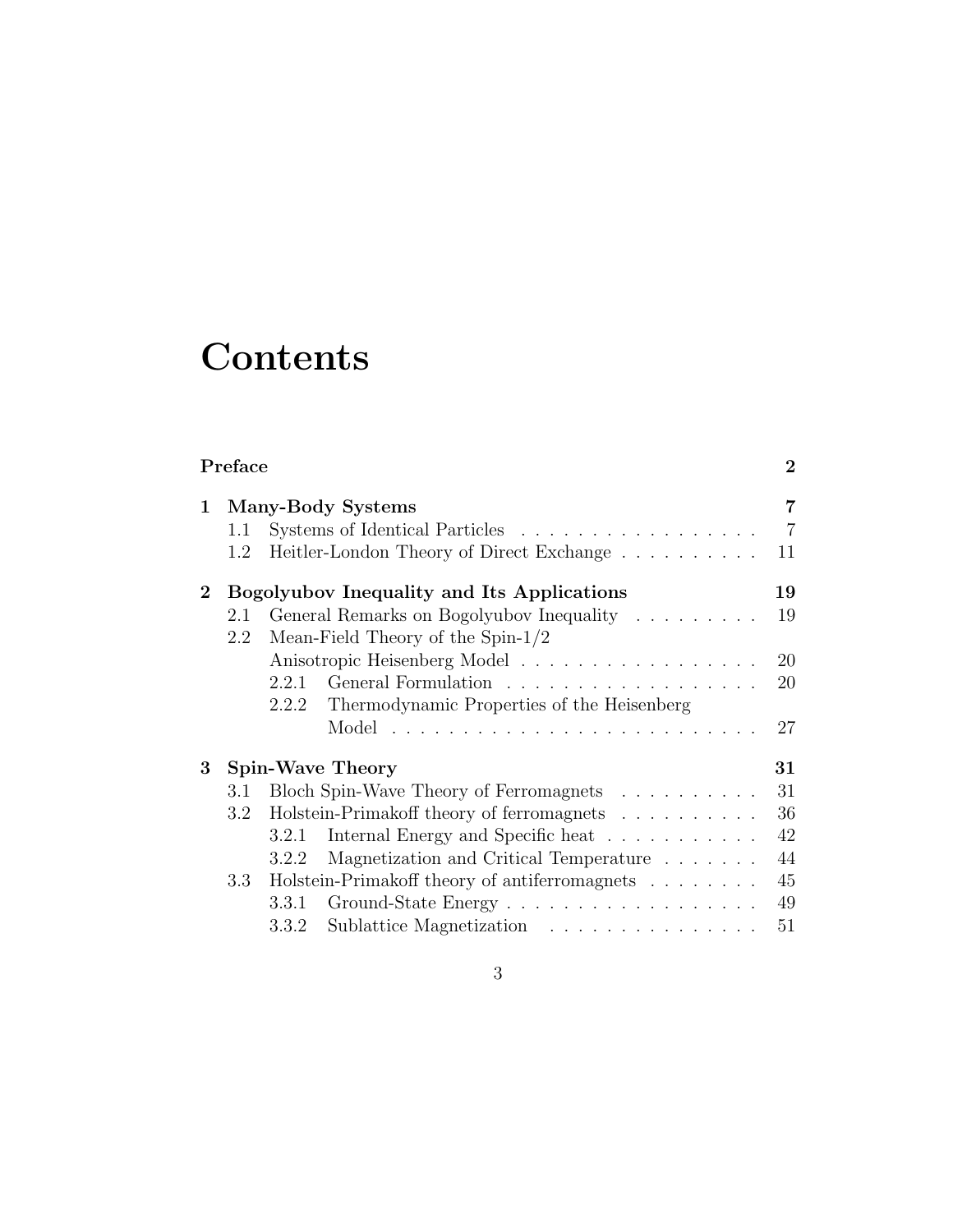|  | 4 Jordan-Wigner Transformation for the XY Model |  |  |  | 55 |
|--|-------------------------------------------------|--|--|--|----|
|--|-------------------------------------------------|--|--|--|----|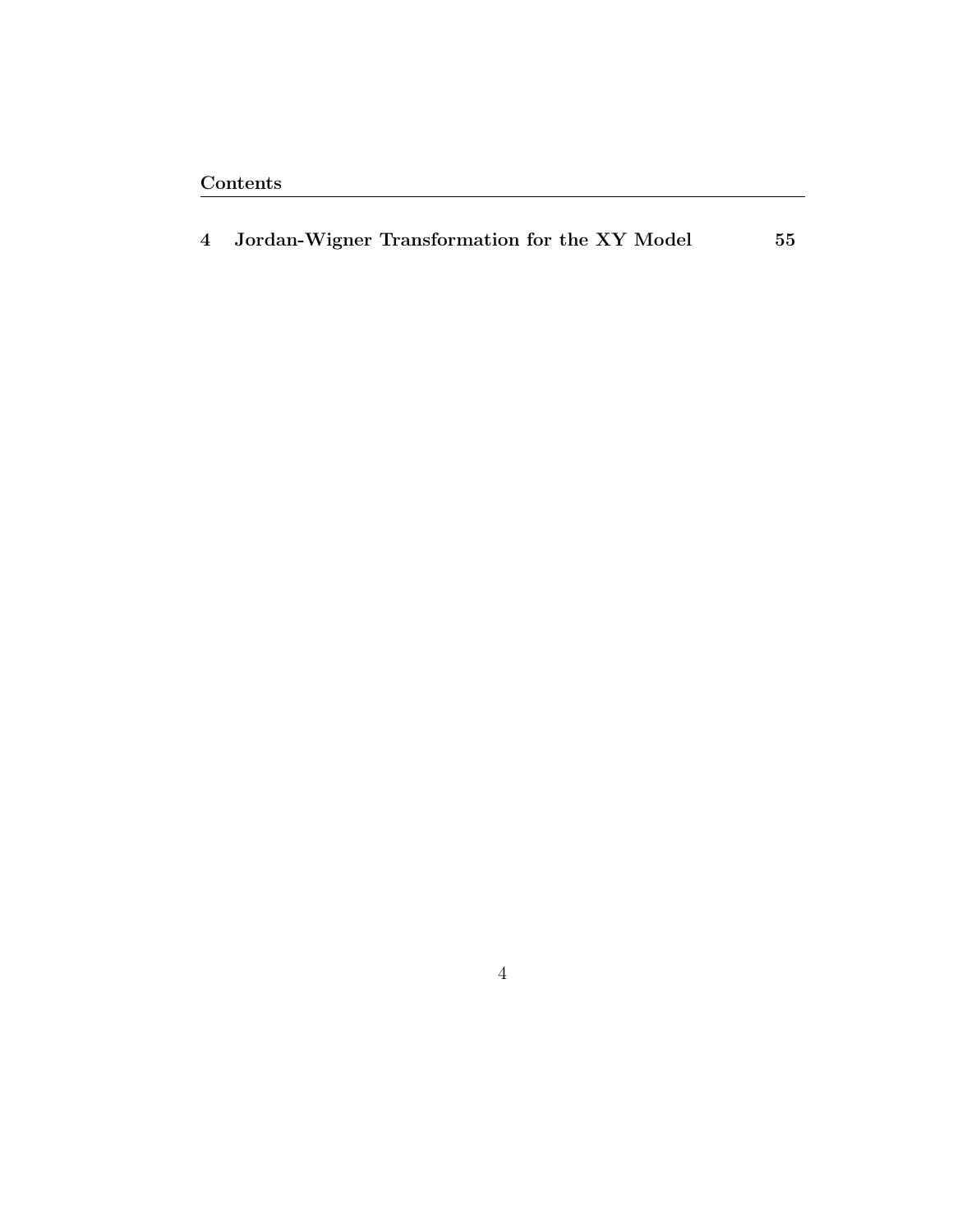## **Preface**

This is a supporting text for the undergraduate students interested in quantum theory of magnetism. The text represents an introduction to various theoretical approaches used in this field. It is an open material, in the sense that it will be supported by appropriate problems to be solved by student at seminars and also as a homework.

The text consists of four chapters that form closed themes of the introductory quantum theory of magnetism. In the first part we explain the quantum origin of the magnetism illustrating the appearance of the exchange interaction for the case of hydrogen molecule. The second chapter is devoted to the application of the Bogolyubov inequality to the Heisenberg model and it represents the part which is usually missing in the textbooks of magnetism. The third chapter deals with the standard spin wave-theory including the Bloch and Holstein-Primakoff a approach. Finally, we discuss the application of the Jordan-Wigner transformation to one-dimensional spin- $1/2$  XY model.

The primary ambition of this supportive text is to explain diverse mathematical methods and their applications in the quantum theory of magnetism. The text is written in the form which should be sufficient to develop the skills of the students up to the very high level. In fact, it is expected that students following this course will able to make their own original applications of the methods presented in this book.

The reading and understanding this text requires relevant knowledges from the mathematics, quantum and statistical mechanics, and also from the theory of phase transitions. It is also expected that students are familiar with computational physics, programming and numerical mathematics that are necessary to solve the problems that will be included in the MOODLE educational environment of the P.J. Safárik University in Košice.

Finally one should note that the text is mathematically and physically rather advanced and its understanding assumes supplementary study of the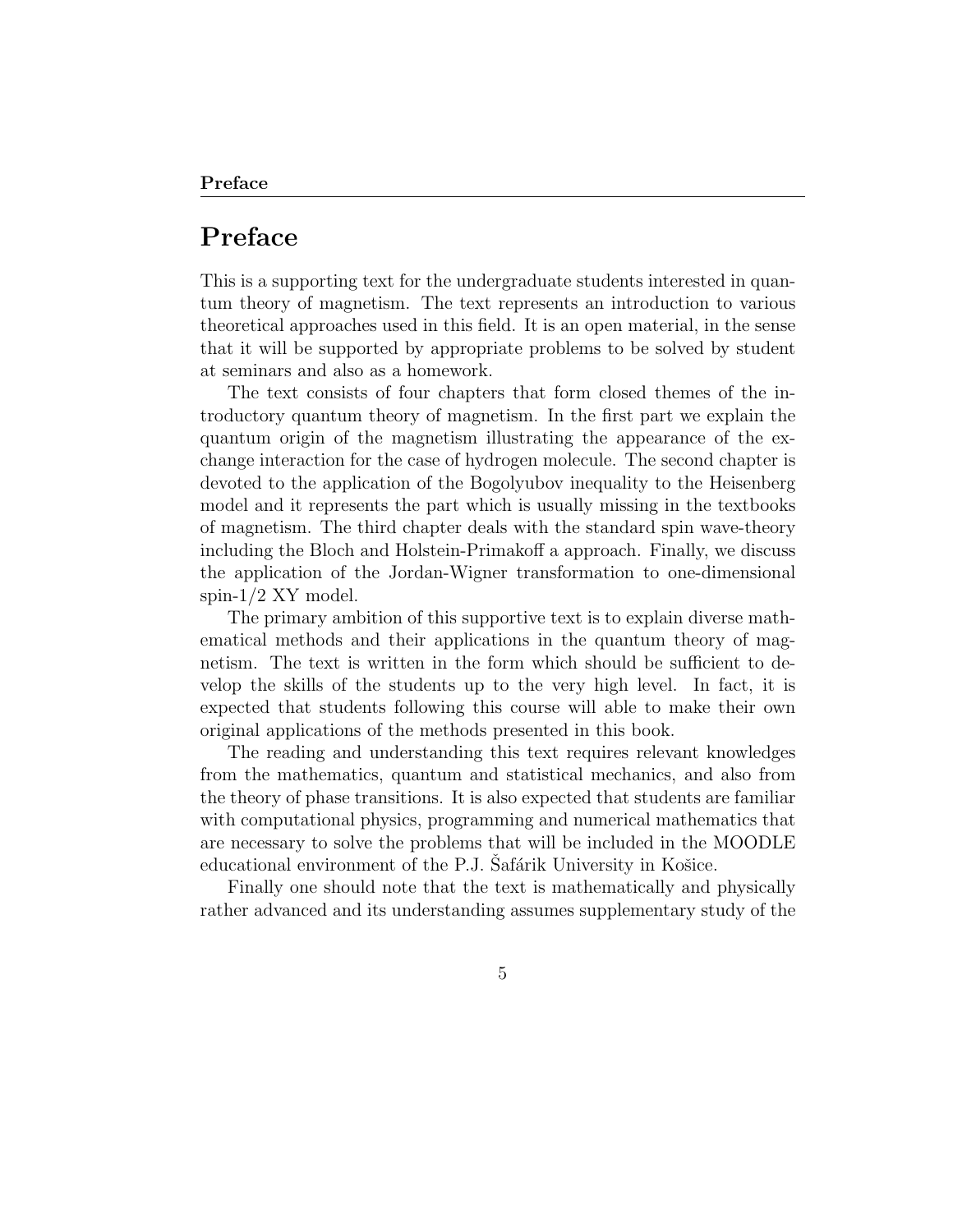### **Preface**

books listed in the list of references.

Košice, September 2013,  $\hfill$  Michal Jaščur.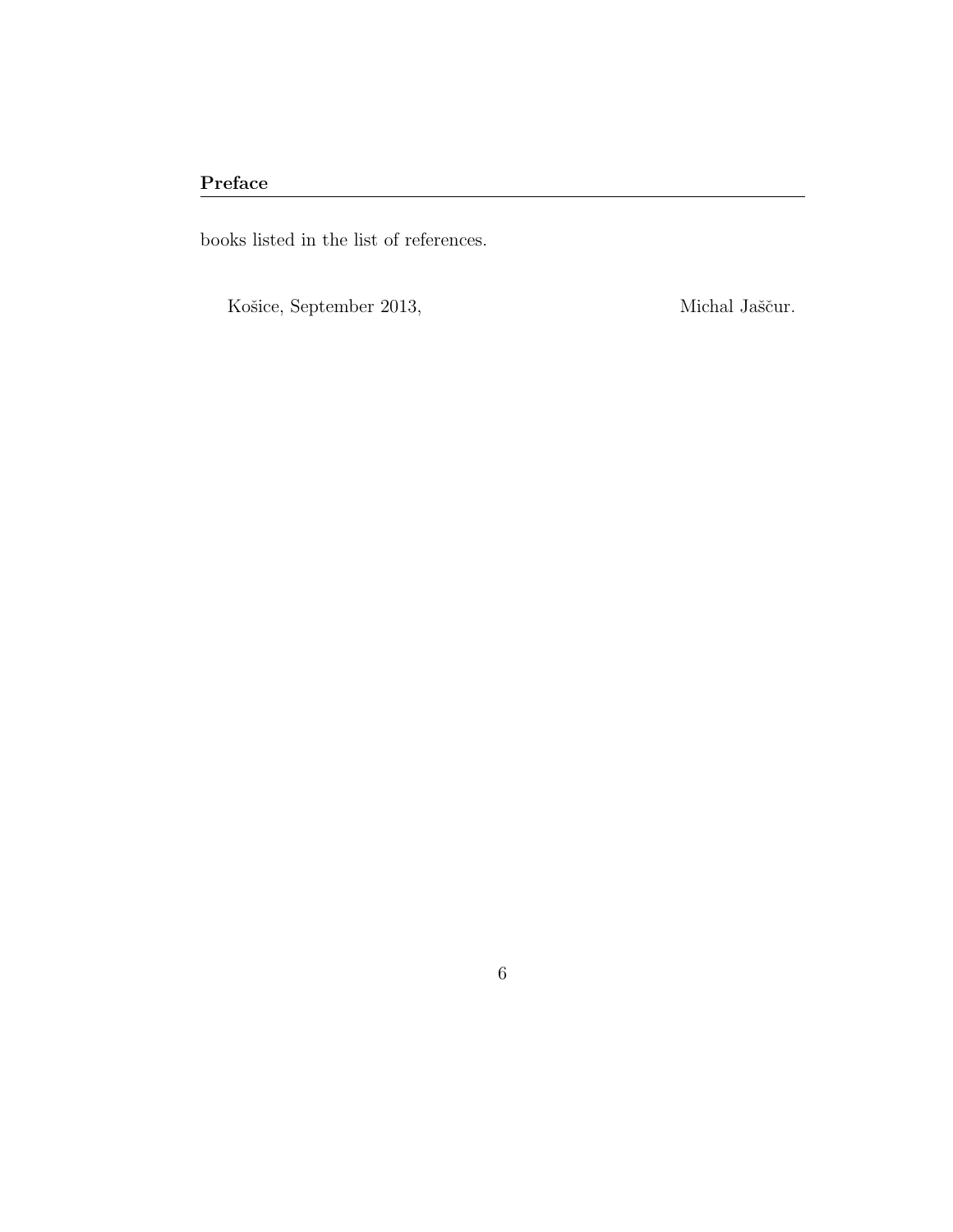# **Chapter 1**

# **Many-Body Systems**

## **1.1 Systems of Identical Particles**

Magnetism is a many-body phenomenon and its origin can only be explained within the quantum physics. In this part we will investigate some important properties of the wavefunctions of quantum systems consisting of many identical particles that are important to understand magnetic properties in the solid state. In general, the Hamiltonian of the many-body system depends on the time, coordinates and spin variables of all particles. However, in this part we will mainly investigate the symmetry properties of the wavefunction that are independent on the time and therefore we can exclude the time from our discussion. For simplicity we neglect also spin-degrees of freedom.

Let us consider a system of N identical particles described by the manybody Hamiltonian  $\mathcal{H}(\mathbf{r}_1, \mathbf{r}_2, \dots, \mathbf{r}_N)$ , which remains unchanged with respect to the transposition of arbitrary two particles in the system. This fact can be mathematically expressed as

$$
\hat{\mathcal{H}}(\mathbf{r}_1, \mathbf{r}_2, \dots, \mathbf{r}_j, \dots, \mathbf{r}_k, \dots, \mathbf{r}_N) = \hat{\mathcal{H}}(\mathbf{r}_1, \mathbf{r}_2, \dots, \mathbf{r}_k, \dots, \mathbf{r}_j, \dots, \mathbf{r}_N) \quad (1.1)
$$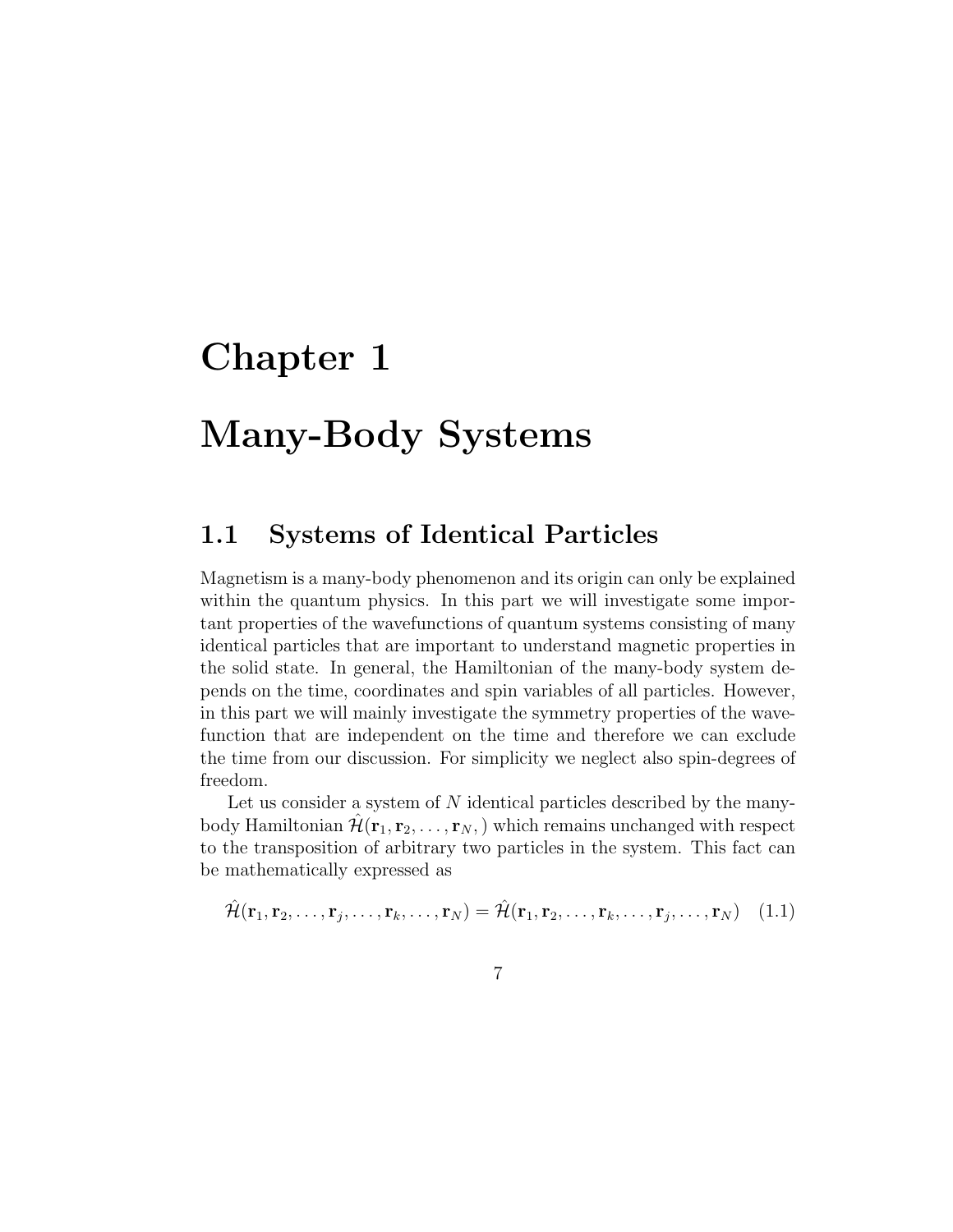$$
\hat{\mathcal{P}}_{jk}\hat{\mathcal{H}}(\mathbf{r}_1,\mathbf{r}_2,\ldots,\mathbf{r}_j,\ldots,\mathbf{r}_k,\ldots,\mathbf{r}_N)=\hat{\mathcal{H}}(\mathbf{r}_1,\mathbf{r}_2,\ldots,\mathbf{r}_k,\ldots,\mathbf{r}_j,\ldots,\mathbf{r}_N)\hat{\mathcal{P}}_{jk}.
$$
\n(1.2)

The previous equation defines the transposition operator  $\hat{\mathcal{P}}_{jk}$  of the *j*th and *k*th particle. Since a mutual interchange of arbitrary particles in the system does not change its state, then the total wavefunction of the system obeys the following relation

$$
\hat{\mathcal{P}}_{jk}\Psi(\mathbf{r}_1,\mathbf{r}_2,\ldots,\mathbf{r}_j,\ldots,\mathbf{r}_k,\ldots,\mathbf{r}_N)=e^{i\alpha}\Psi(\mathbf{r}_1,\mathbf{r}_2,\ldots,\mathbf{r}_k,\ldots,\mathbf{r}_j,\ldots,\mathbf{r}_N)
$$
\n(1.3)

and

or

$$
\hat{\mathcal{P}}_{jk}^2 \Psi(\mathbf{r}_1, \mathbf{r}_2, \dots, \mathbf{r}_j, \dots, \mathbf{r}_k, \dots, \mathbf{r}_N, t) = e^{2i\alpha} \Psi(\mathbf{r}_1, \mathbf{r}_2, \dots, \mathbf{r}_j, \dots, \mathbf{r}_k, \dots, \mathbf{r}_N),
$$
\n(1.4)

where the real parameter  $\alpha$  apparently satisfies equation

$$
e^{2i\alpha} = 1 \quad \text{or} \quad e^{i\alpha} = \pm 1. \tag{1.5}
$$

The last equation implies that the total wavefunction either remains the same, or changes its sign when two arbitrary particles are interchanged in the system. In the first case, the total wave function is called as a symmetric function and in the later one as an anti-symmetric function. The symmetry of the wavefunction of an ensemble of identical particles is exclusively given by the type of particles and does not depend on external conditions. In fact, it has been found that all particles obeying the Pauli exclusion principle have the antisymmetric wavefunction and all other particles have the symmetric wavefunction. Unfortunately, the direct theoretical proof of this statement is impossible for strongly interacting particles, since in real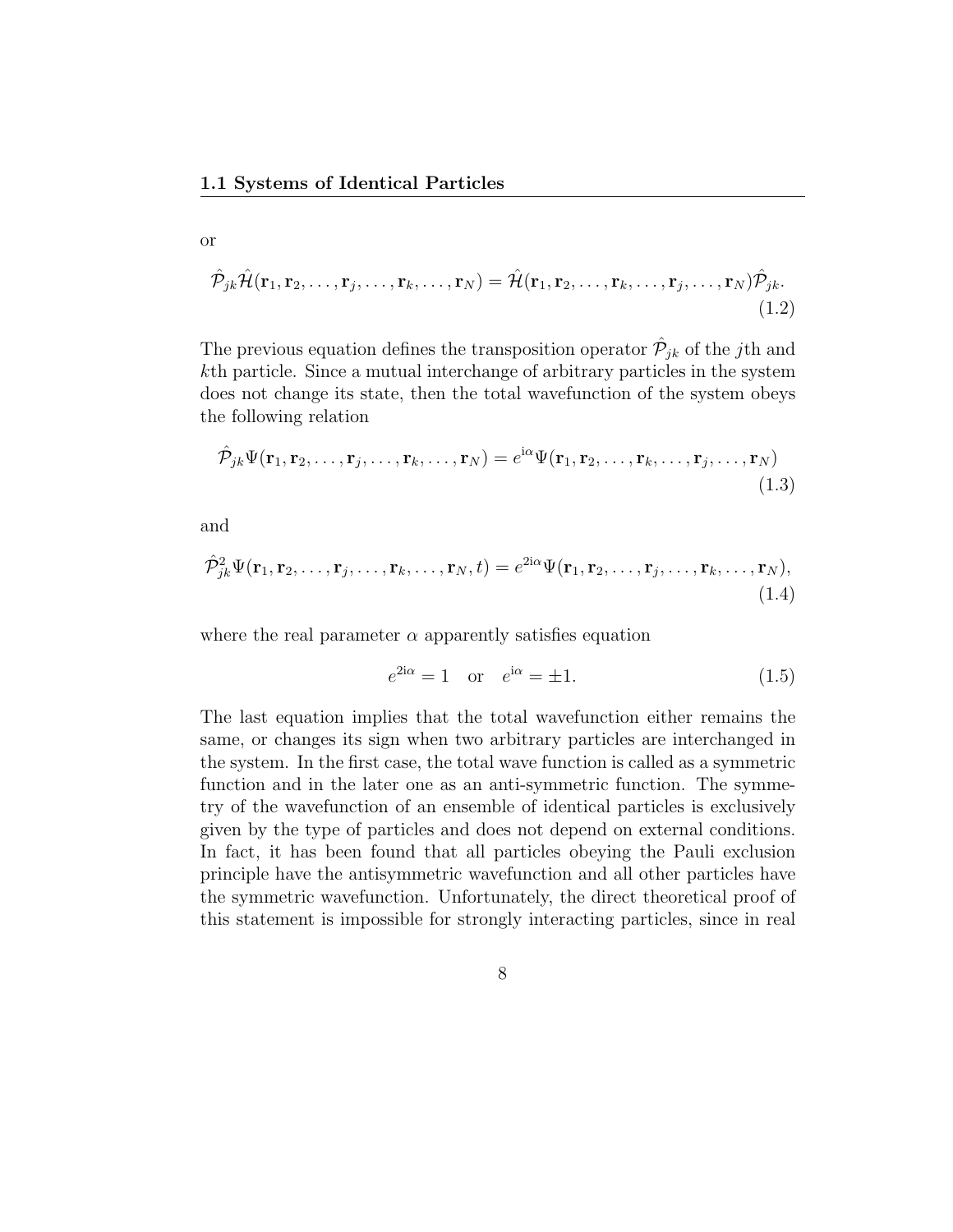many-body systems is not possible to calculate exactly the total wavefunction. On the other hand, the situation becomes tractable for the case of non-interacting or weakly interacting particle. Therefore we at first will investigate the system of spinless non-interacting identical particles and then we clarify the role of the interaction and spin.

In the case of noninteracting particles the total Hamiltonian of the system can be expressed as a sum of single-particle Hamiltonians, i.e.

$$
\hat{\mathcal{H}} = \sum_{j}^{N} \hat{\mathcal{H}}_{j},\tag{1.6}
$$

where N denotes the number if particles. It is also well known that the total wavefunction of non-interacting particles can be written as a product of the single-particle wavefunctions, namely,

$$
\Psi(\mathbf{r}_1, \mathbf{r}_2, \dots, \mathbf{r}_j, \dots, \mathbf{r}_k, \dots, \mathbf{r}_N) = \prod_{j=1}^N \phi_{n_j}(\mathbf{r}_j),
$$
\n(1.7)

where  $n<sub>j</sub>$  represents the set of all quantum numbers characterizing the relevant quantum state of the *j*th particle. The single-particle functions  $\phi_{n_j}(\mathbf{r}_j)$ are of course the solutions of the stationary Schrodinger equation

$$
\hat{\mathcal{H}}_j \phi_{n_j}(\mathbf{r}_j) = \varepsilon_{n_j} \phi_{n_j}(\mathbf{r}_j). \tag{1.8}
$$

Here  $\varepsilon_{n_j}$  denote the eigenvalues of the single-particle Hamiltonian  $\hat{\mathcal{H}}_j$ , so that the eigenvalue of the total Hamiltonian is given by  $E_{n_1,n_2...,n_N} = \sum_j \varepsilon_{n_j}$ . The symmetric wavefunction describing whole system can be written in the form

$$
\Psi(\mathbf{r}_1, \mathbf{r}_2, \dots, \mathbf{r}_j, \dots, \mathbf{r}_k, \dots, \mathbf{r}_N) = A \sum_P \phi_{n_1}(\mathbf{r}_1) \phi_{n_2}(\mathbf{r}_2) \dots \phi_{n_N}(\mathbf{r}_N), \quad (1.9)
$$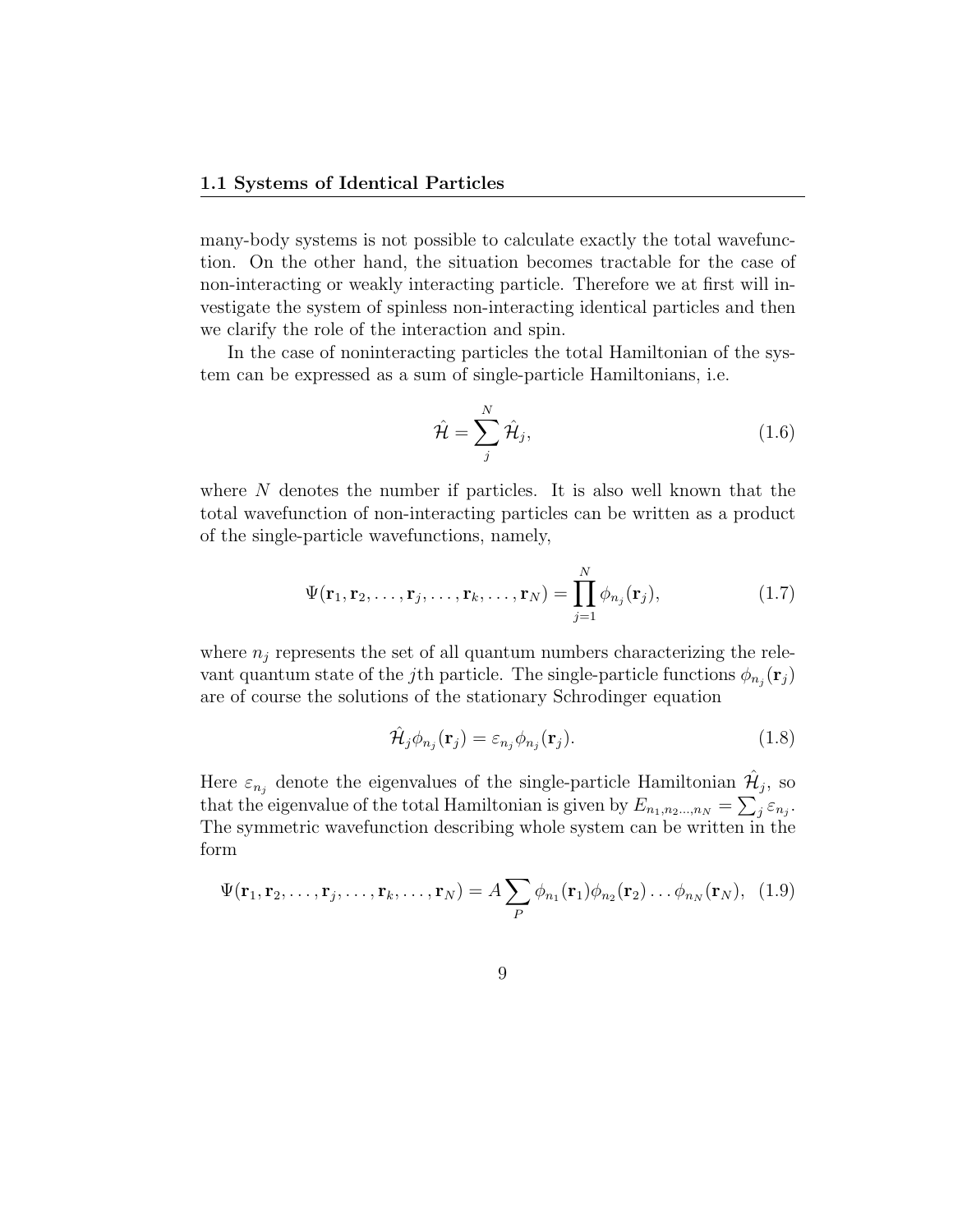where *A* denotes the normalization constant and summation is performed over all possible permutation of the particles. Similarly for the antisymmetric case we obtain the form

$$
\Psi(\mathbf{r}_1, \mathbf{r}_2, \dots, \mathbf{r}_j, \dots, \mathbf{r}_k, \dots, \mathbf{r}_N) = \frac{1}{\sqrt{N!}} \begin{vmatrix} \phi_{n_1}(\mathbf{r}_1) & \phi_{n_1}(\mathbf{r}_2) & \dots & \phi_{n_1}(\mathbf{r}_N) \\ \phi_{n_2}(\mathbf{r}_1) & \phi_{n_2}(\mathbf{r}_2) & \dots & \phi_{n_2}(\mathbf{r}_N) \\ \vdots & \vdots & \ddots & \vdots \\ \phi_{n_N}(\mathbf{r}_1) & \phi_{n_N}(\mathbf{r}_2) & \dots & \phi_{n_N}(\mathbf{r}_N) \end{vmatrix}
$$
\n(1.10)

which is usually called as the Slater determinant. It is clear, that interchanging of two particles in the system corresponds to the interchange of relevant rows in the determinant  $(1.10)$ , which naturally leads to the sign change of the wavefunction. Moreover, if two or more particles occupy the same state, then two or more rows in the determinant  $(1.10)$  are equal and consequently, the resulting wavefunction is equal to zero in agreement with the Pauli exclusion principle.

Until now, we have considered a simplified system of non-interacting particles and we have completely neglected spin degrees of freedom. However, the situation in realistic experimental systems is much more complicated, since each particle has a spin and moreover, the interactions between particles often also substantially influence the behavior of the system. However, if we assume the case of weak interactions and if we neglect the spin-orbit interactions then the main findings discussed above remain valid and moreover, the existence of the exchange interaction can be clearly demonstrated. Instead of developing an abstract and general theory for such a case, it is much more useful to study a typical realistic example of the hydrogen molecule, which illustrates principal physical mechanisms leading to the appearance of magnetism.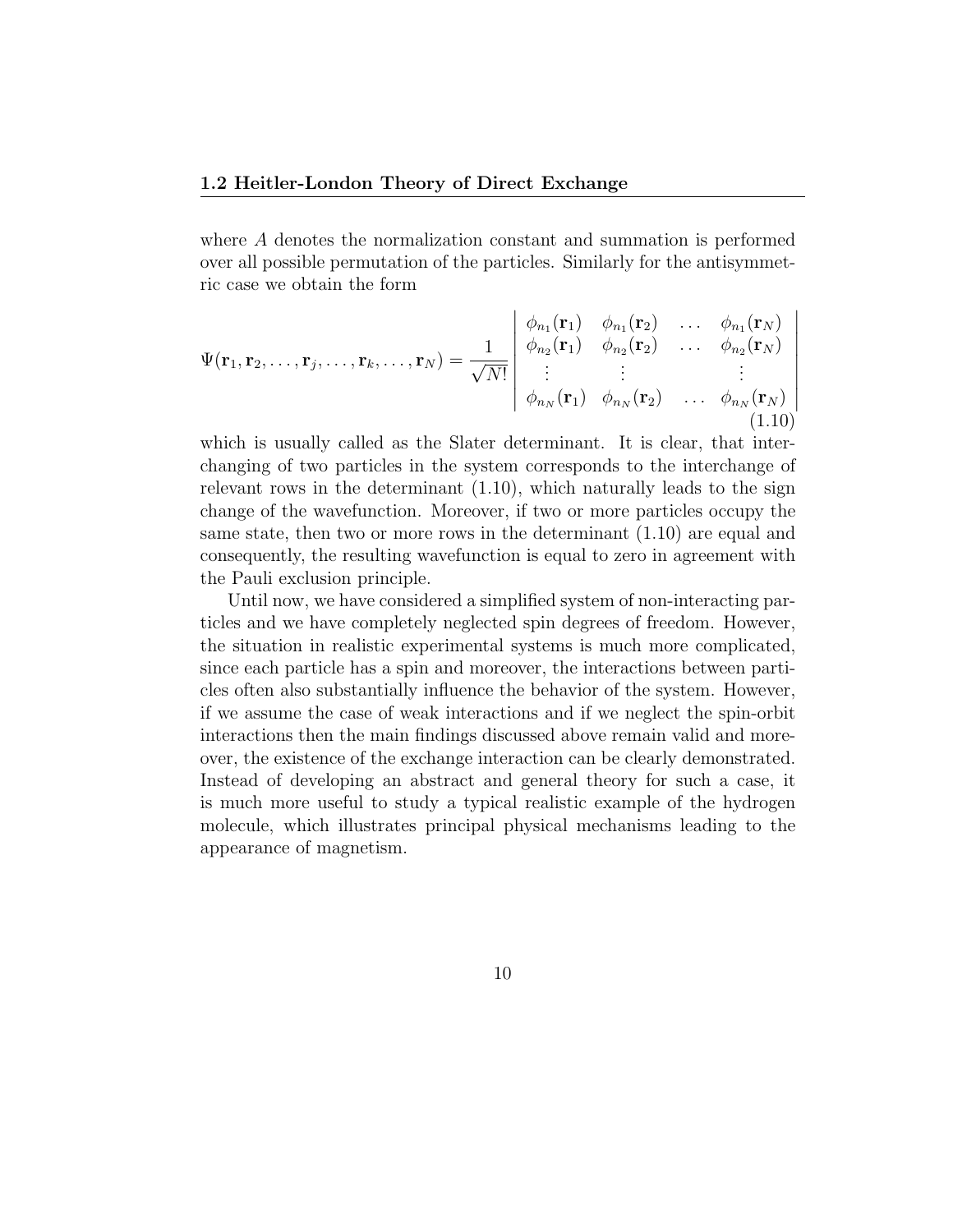## **1.2 Heitler-London Theory of Direct Exchange**

In the previous part, we have found that the total wavefunction of the many-electron system must be anti-symmetric. In this subsection, we will demonstrate that the use of anti-symmetric wave functions leads to the purely quantum contribution to the energy of the system, which is called the exchange energy. In fact, this energy initiates a certain ordering of the spins, i.e. it may lead to the magnetic order in the system. A similar effect we also obtain using the single-product wavefunctions, if we explicitly include the exchange-interaction term into Hamiltonian. This effect was independently found by Heisenberg and Dirac in 1926 and it represent the modern quantum-mechanical basis for understanding magnetic properties in many real systems.



**Figure 1.1:** *Schematic geometry of the H*<sup>2</sup> *molecule. The larger circles denote the protons and the smaller ones represent two electrons. The relevant distances between different pairs of particles are denoted as*  $r_{ij}$ , where *i*,  $j = a, b, 1, 2$ 

We start our analysis with one of the simplest possible system, namely,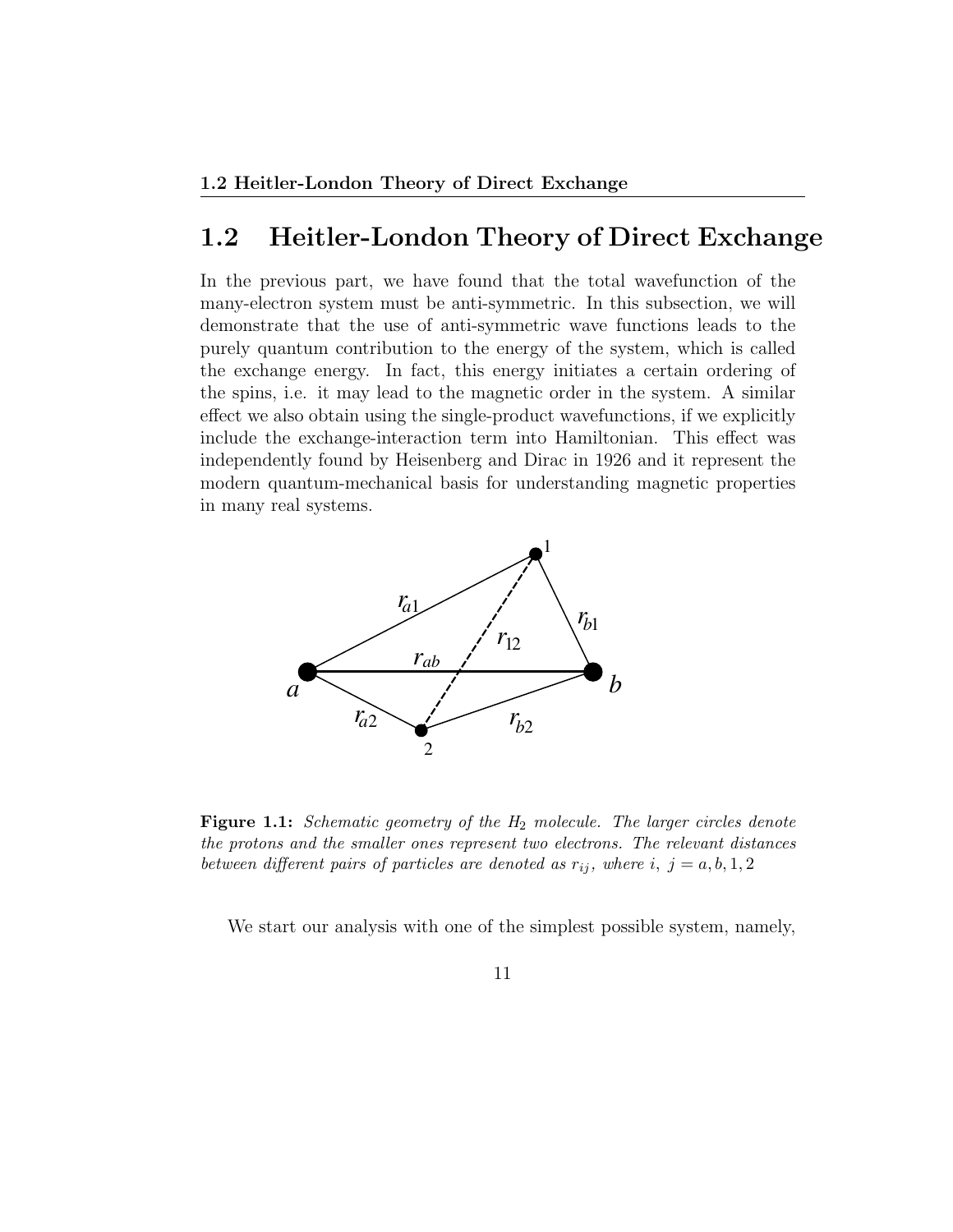$H_2$  molecule. In the hydrogen molecule two electrons interact with each other and with the nuclei of the atoms. The situation is schematically depicted in Fig.1.1 and considering this geometry we can write the Hamiltonian of the  $H_2$  molecule in the form

$$
\hat{\mathcal{H}} = \hat{\mathcal{H}}_1 + \hat{\mathcal{H}}_2 + \hat{\mathcal{W}} + \hat{\mathcal{H}}_{LS} \tag{1.11}
$$

where

$$
\hat{\mathcal{H}}_1 = -\frac{\hbar^2}{2m}\Delta_1 - \frac{e_0^2}{r_{a1}}\tag{1.12}
$$

$$
\hat{\mathcal{H}}_2 = -\frac{\hbar^2}{2m}\Delta_2 - \frac{e_0^2}{r_{b2}}\tag{1.13}
$$

$$
\hat{\mathcal{W}} = \frac{e_0^2}{r_{ab}} + \frac{e_0^2}{r_{12}} - \frac{e_0^2}{r_{b1}} - \frac{e_0^2}{r_{a2}} \tag{1.14}
$$

and we have used the abbreviation  $e_0 = e/(4\pi\varepsilon_0)$ . The terms  $\hat{\mathcal{H}}_1$  and  $\hat{\mathcal{H}}_2$  in (1.11) describe the situation when the two hydrogen atoms are isolated. The operator  $\hat{W}$  describes the interaction between two cores, electrons, as well as between electrons and relevant nuclei. Finally, the last term represents the spin-orbit interaction, which is assumed to be small so that we can separate the orbital and spin degrees of freedom. To solve the problem of the hydrogen molecule, we apply the first-order perturbation theory neglecting the spin-orbit coupling and taking the term  $\hat{W}$  as a small perturbation. As it is usual in the perturbation theory, we at first solve the unperturbed problem, i.e. the system of two non-interacting hydrogen atoms. Thus, we have to solve the Schrodinger equation

$$
(\hat{\mathcal{H}}_1 + \hat{\mathcal{H}}_2)\Psi = U_0\Psi \tag{1.15}
$$

$$
12\quad
$$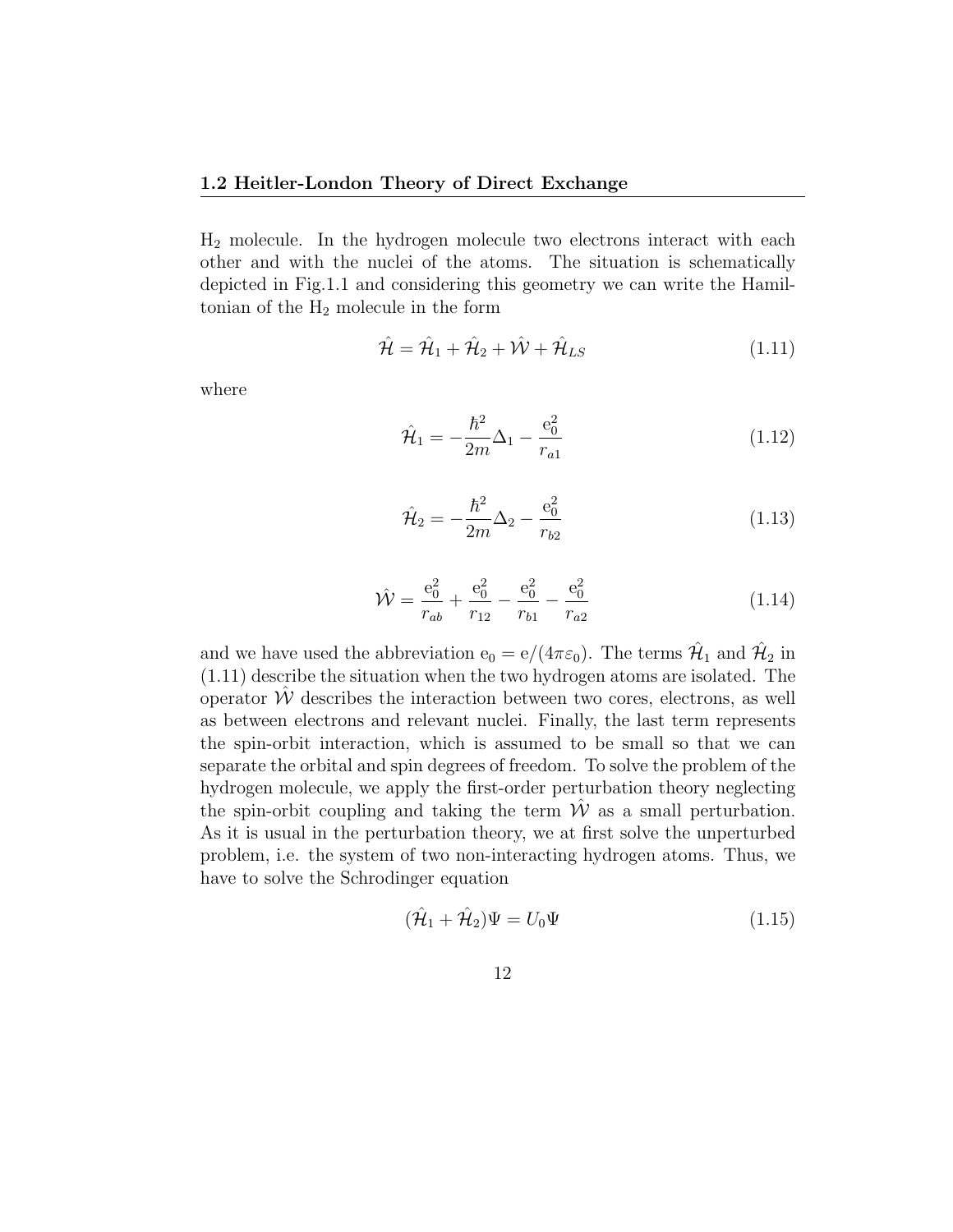As we already have noted above, we will assume that the total wave function can be written as a product of the orbital and spin functions, i.e.  $\Psi =$  $\varphi(\mathbf{r}_1, \mathbf{r}_2)\chi(s_1^z, s_2^z)$ . Another very important point to be emphasized here is that our simplified Hamiltonian does not explicitly depend on the spin variables. Consequently, we can at first evaluate only the problem with orbital functions and at the end of the calculation we can multiply the result by an appropriate spin function to ensure the anti-symmetry of the total wavefunction. In order to express this situation mathematically, we introduce the following notations

- $\phi_{\alpha}(\mathbf{r}_i)$ , where  $\alpha = a, b, i = 1, 2$  represents the orbital wave function of the isolated hydrogen atom when the *i*th electron is localized closely to the *α*th nucleus
- $\xi_{\gamma}(i)$ , where  $\gamma = \uparrow$ ,  $\downarrow$ ,  $i = 1, 2$  is the spin function describing the spin up or spin down of the *i*th electron

Now, let us proceed with the discussion of the orbital functions of the system described by Eq.(1.15). Since the orbital functions  $\phi_{\alpha}(\mathbf{r}_i)$  are eigenfunctions of the relevant one-atom Schrodinger equation with the same eigenvalue  $E_0 = -13.55 \, eV$ , it is clear that the ground state of the two noninteracting hydrogen atoms has the energy  $U_0 = 2E_0$  and it is doubly degenerated. This is so-called exchange degeneracy and two wavefunctions corresponding to this  $U_0$  can be expressed as  $\varphi_1(\mathbf{r}_1, \mathbf{r}_2) = \phi_a(\mathbf{r}_1)\phi_b(\mathbf{r}_2)$  and  $\varphi_2(\mathbf{r}_1, \mathbf{r}_2) =$  $\phi_a(\mathbf{r}_2)\phi_b(\mathbf{r}_1)$ .

If we include into Hamiltonian also the interaction term  $\hat{W}$  then the situation becomes much more complex and the eigenfunctions and eigenvalues cannot be found exactly. In the spirit of the perturbation theory, we will assume that the wavefunction of the interacting system can be expressed in the form

$$
\varphi(\mathbf{r}_1, \mathbf{r}_2) = c_1 \varphi_1(\mathbf{r}_1, \mathbf{r}_2) + c_2 \varphi_2(\mathbf{r}_1, \mathbf{r}_2)
$$
  
=  $c_1 \phi_a(\mathbf{r}_1) \phi_b(\mathbf{r}_2) + c_2 \phi_a(\mathbf{r}_2) \phi_b(\mathbf{r}_1)$  (1.16)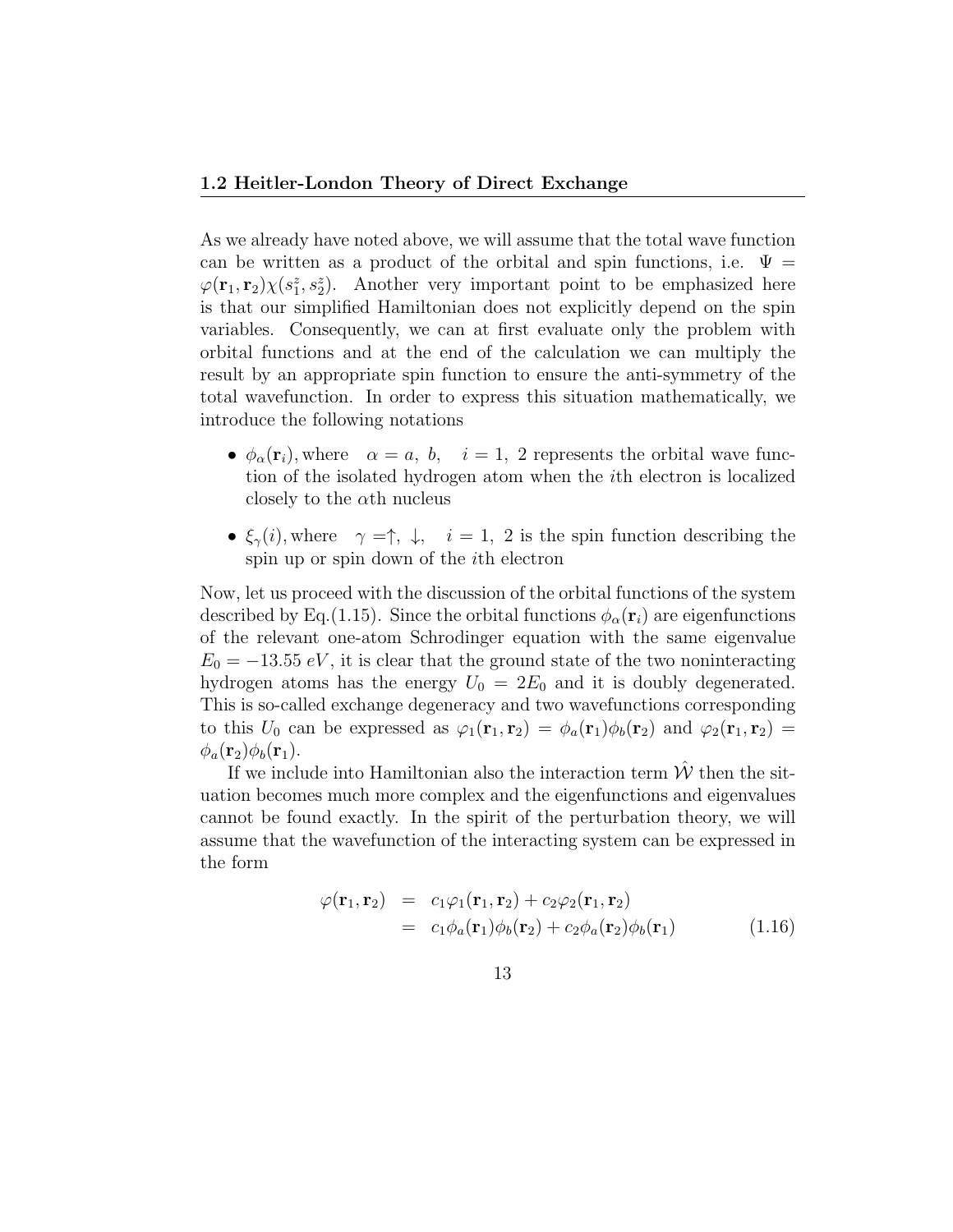where  $c_1$  and  $c_2$  are the constant that will be determined later. The system is now described by the following Schrodinger equation

$$
(\hat{\mathcal{H}}_1 + \hat{\mathcal{H}}_2 + \hat{\mathcal{W}}) [c_1 \varphi_1(\mathbf{r}_1, \mathbf{r}_2) + c_2 \varphi_2(\mathbf{r}_1, \mathbf{r}_2)] = E [c_1 \varphi_1(\mathbf{r}_1, \mathbf{r}_2) + c_2 \varphi_2(\mathbf{r}_1, \mathbf{r}_2)]
$$
\n(1.17)

Multiplying the previous equation by  $\varphi_1^*(\mathbf{r}_1, \mathbf{r}_2)$  and integrating over the space one obtains

$$
2c_1E_0 + 2c_2E_0 \iint \varphi_1^*(\mathbf{r}_1, \mathbf{r}_2)\varphi_2(\mathbf{r}_1, \mathbf{r}_2)dV_1dV_2
$$
  
+ 
$$
2c_1 \iint \varphi_1^*(\mathbf{r}_1, \mathbf{r}_2)\hat{\mathcal{W}}\varphi_1(\mathbf{r}_1, \mathbf{r}_2)dV_1dV_2 + c_2 \iint \varphi_1^*(\mathbf{r}_1, \mathbf{r}_2)\hat{\mathcal{W}}\varphi_2(\mathbf{r}_1, \mathbf{r}_2)dV_1dV_2
$$
  
= 
$$
c_1E + c_2E \iint \varphi_1^*(\mathbf{r}_1, \mathbf{r}_2)\varphi_2(\mathbf{r}_1, \mathbf{r}_2)dV_1dV_2.
$$
 (1.18)

Similarly, by multiplying Eq.(1.17) by  $\varphi_2^*(\mathbf{r}_1, \mathbf{r}_2)$  and integrating over the space one finds

$$
c_1 E_0 \iint \varphi_2^*(\mathbf{r}_1, \mathbf{r}_2) \varphi_1(\mathbf{r}_1, \mathbf{r}_2) dV_1 dV_2 + c_1 \iint \varphi_2^*(\mathbf{r}_1, \mathbf{r}_2) \hat{\mathcal{W}} \varphi_1(\mathbf{r}_1, \mathbf{r}_2) dV_1 dV_2
$$
  
+  $2c_2 E_0 + c_2 \iint \varphi_2^*(\mathbf{r}_1, \mathbf{r}_2) \hat{\mathcal{W}} \varphi_2(\mathbf{r}_1, \mathbf{r}_2) dV_1 dV_2$   
=  $c_1 E \iint \varphi_2^*(\mathbf{r}_1, \mathbf{r}_2) \varphi_1(\mathbf{r}_1, \mathbf{r}_2) dV_1 dV_2 + c_2 E.$  (1.19)

Here one should notice that in deriving Eqs.(1.18) and (1.19) we have used normalization conditions for  $\varphi_1$  and  $\varphi_2$ .

In order to express two previous equations in an abbreviated form one introduces the following quantities:

1. The overlap integral

$$
S_0 = \int \phi_a^*(\mathbf{r}_i) \phi_b(\mathbf{r}_i) dV_i \quad i = 1, 2
$$
 (1.20)

14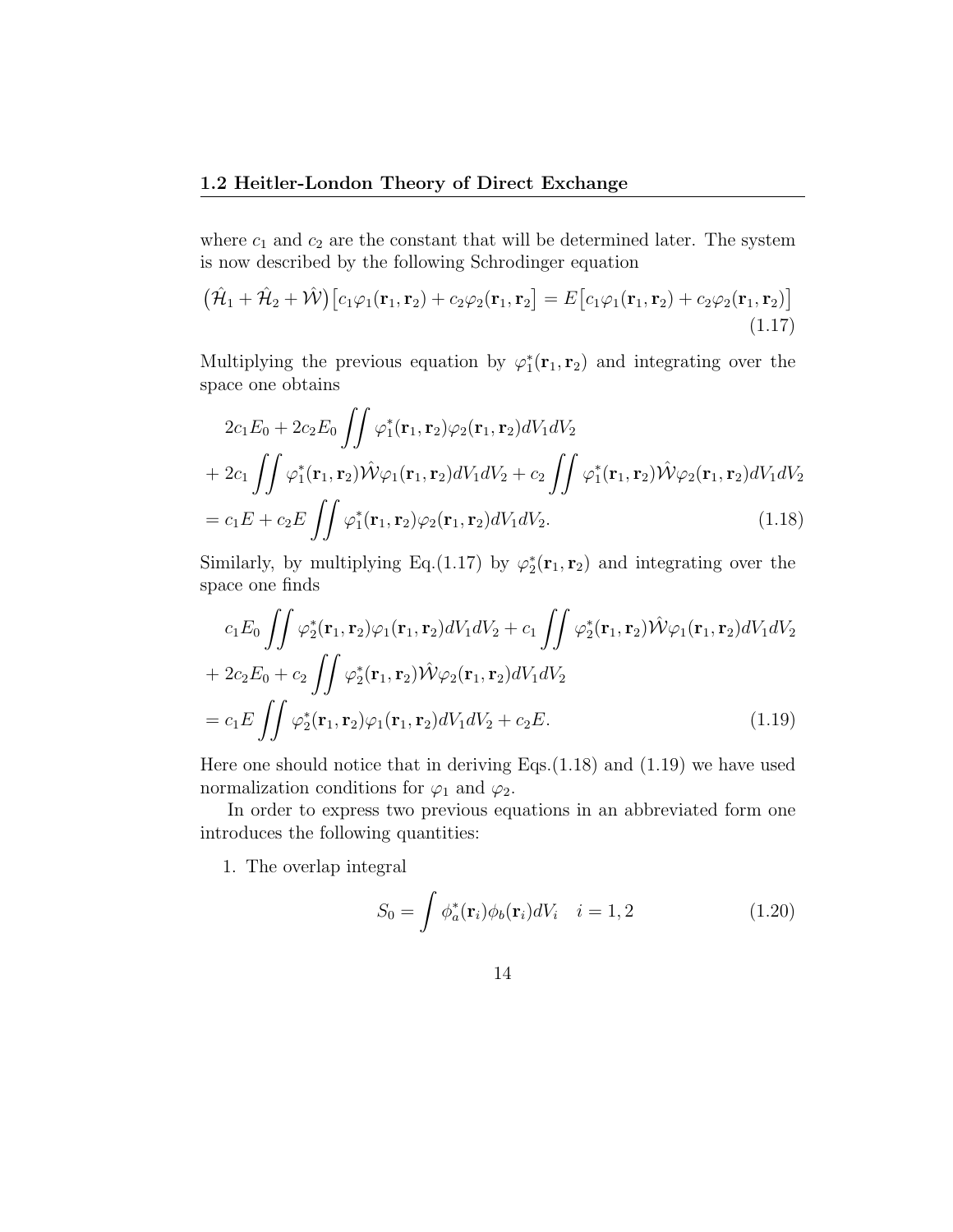2. The Coulomb integral

$$
K = \iint \varphi_1^*(\mathbf{r}_1, \mathbf{r}_2) \hat{\mathcal{W}} \varphi_1(\mathbf{r}_1, \mathbf{r}_2) dV_1 dV_2 = \iint \varphi_2^*(\mathbf{r}_1, \mathbf{r}_2) \hat{\mathcal{W}} \varphi_2(\mathbf{r}_1, \mathbf{r}_2) dV_1 dV_2
$$
\n(1.21)

3. The exchange integral

$$
A = \iint \varphi_1^*(\mathbf{r}_1, \mathbf{r}_2) \hat{\mathcal{W}} \varphi_2(\mathbf{r}_1, \mathbf{r}_2) dV_1 dV_2 = \iint \varphi_2^*(\mathbf{r}_1, \mathbf{r}_2) \hat{\mathcal{W}} \varphi_1(\mathbf{r}_1, \mathbf{r}_2) dV_1 dV_2
$$
\n(1.22)

Applying this notation we rewrite Eqs.(1.18) and (1.19) in the form

$$
c_1(2E_0 + K - E) + c_2(2E_0S_0^2 + A - ES_0^2) = 0
$$
  

$$
c_1(2E_0S_0^2 + A - ES_0^2) + c_2(2E_0 + K - E) = 0
$$
 (1.23)

This is a homogeneous set of equations which determines unknown coefficients *c*<sup>1</sup> and *c*2. Of course, we search for non-trivial solutions that can be naturally determined from the equation

$$
\begin{vmatrix} 2E_0 + K - E & 2E_0 S_0^2 + A - ES_0^2 \\ 2E_0 S_0^2 + A - ES_0^2 & 2E_0 + K - E \end{vmatrix} = 0.
$$
 (1.24)

From this equation we easily find two possible solutions for the energy *E* and the coefficients *c<sup>i</sup>* , namely,

$$
E_a = 2E_0 + \frac{K - A}{1 - S_0^2}, \quad c_1 = -c_2 \tag{1.25}
$$

and

$$
E_s = 2E_0 + \frac{K + A}{1 + S_0^2}, \quad c_1 = c_2 \tag{1.26}
$$

$$
15\quad
$$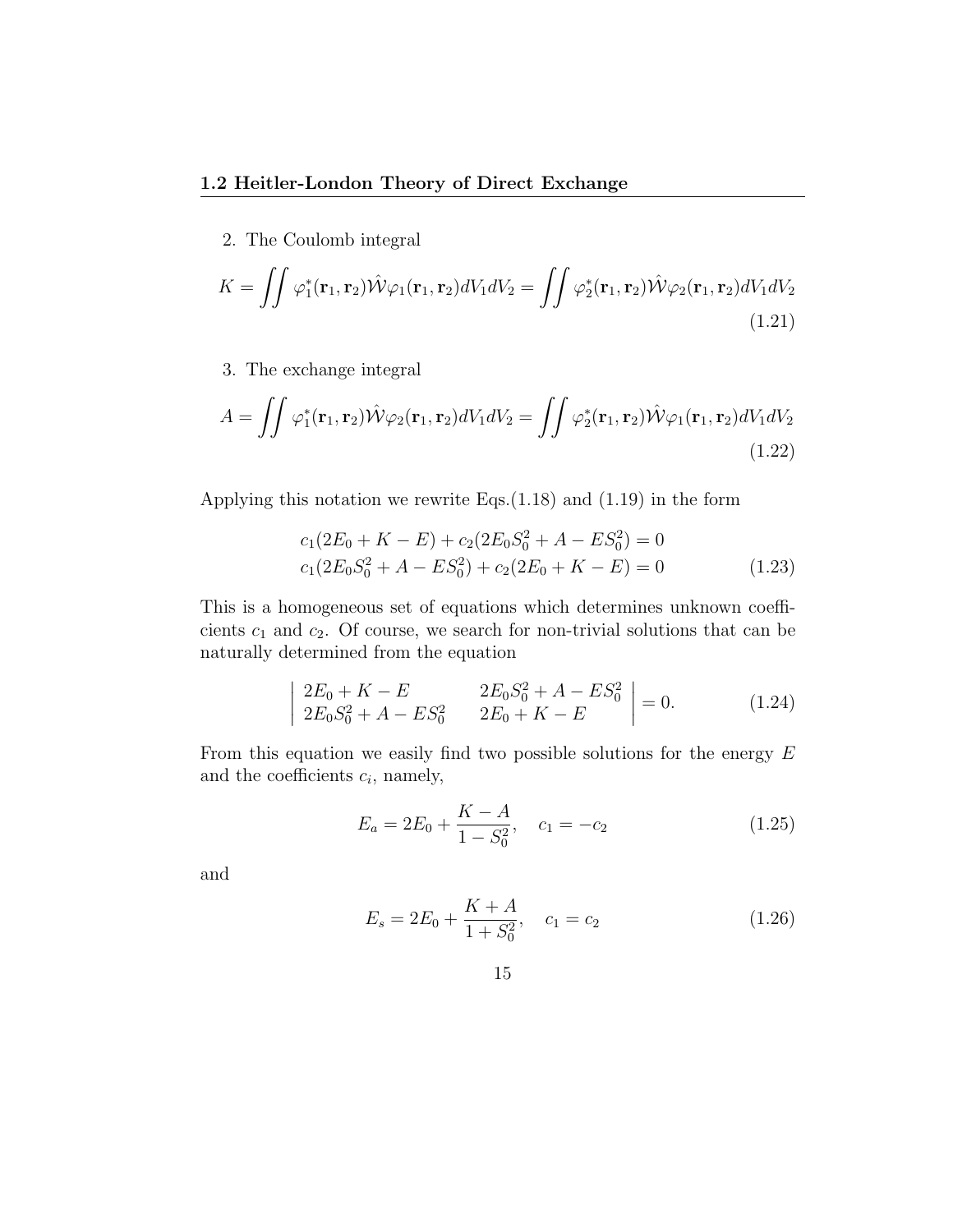Finally, from the normalization condition of the total wavefunction one obtains

$$
1 = \int \int \varphi^*(\mathbf{r}_1, \mathbf{r}_2) \varphi(\mathbf{r}_1, \mathbf{r}_2) dV_1 dV_2
$$
  
=  $2|c_1|^2 (1 \mp S^2)$  (1.27)

or

$$
c_1 = \frac{1}{\sqrt{2(1 \mp S_0^2)}},\tag{1.28}
$$

where the  $-$  and  $+$  sign corresponds to  $E_a$  and  $E_s$ , respectively. Using (1.28) we can express the orbital part of the total wavefunctions as

$$
\varphi(\mathbf{r}_1, \mathbf{r}_2) = \frac{1}{\sqrt{2(1 - S_0^2)}} \big[ \phi_a(\mathbf{r}_1) \phi_b(\mathbf{r}_2) - \phi_a(\mathbf{r}_2) \phi_b(\mathbf{r}_1) \big] \tag{1.29}
$$

which is clearly the anti-symmetric expression and it corresponds to *Ea*. Similarly, the symmetric orbital function which corresponds to  $E_s$  is given by

$$
\varphi(\mathbf{r}_1, \mathbf{r}_2) = \frac{1}{\sqrt{2(1+S_0^2)}} \big[ \phi_a(\mathbf{r}_1) \phi_b(\mathbf{r}_2) + \phi_a(\mathbf{r}_2) \phi_b(\mathbf{r}_1) \big]. \tag{1.30}
$$

Finally, we also can account for the spins of the electrons and to construct the following anti-symmetric wavefunctions:

$$
\Psi = \frac{1}{\sqrt{2(1 - S_0^2)}} \begin{vmatrix} \phi_a(\mathbf{r}_1) & \phi_a(\mathbf{r}_2) \\ \phi_b(\mathbf{r}_1) & \phi_b(\mathbf{r}_2) \end{vmatrix} \xi_{\uparrow}(1)\xi_{\uparrow}(2), \quad S = 1, S^z = 1 \quad (1.31)
$$

$$
\Psi = \frac{1}{\sqrt{2(1 - S_0^2)}} \begin{vmatrix} \phi_a(\mathbf{r}_1) & \phi_a(\mathbf{r}_2) \\ \phi_b(\mathbf{r}_1) & \phi_b(\mathbf{r}_2) \end{vmatrix} \xi_{\downarrow}(1) \xi_{\downarrow}(2), \quad S = 1, S^z = 0 \quad (1.32)
$$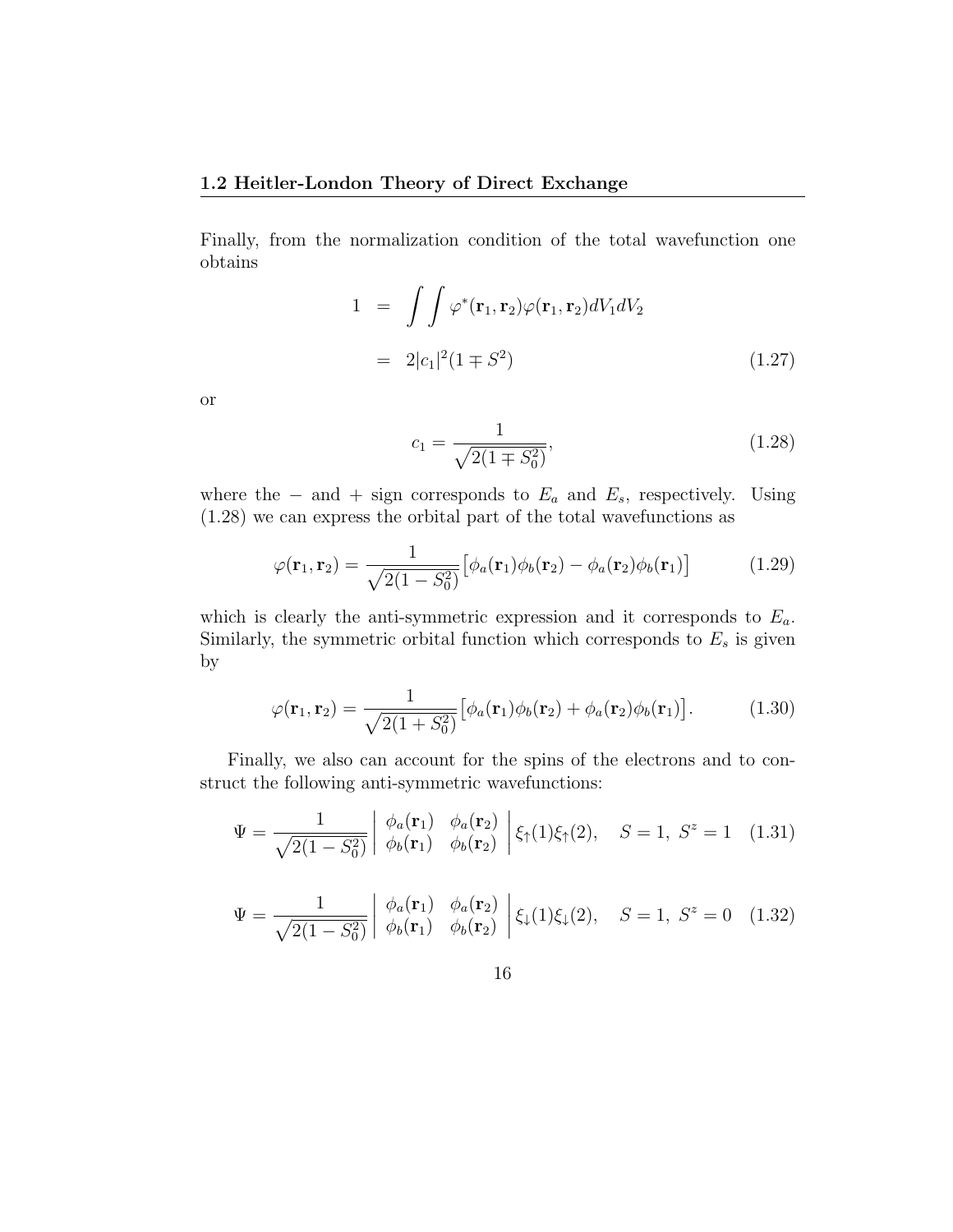#### **1.2 Heitler-London Theory of Direct Exchange**

$$
\Psi = \frac{1}{\sqrt{2(1 - S_0^2)}} \begin{vmatrix} \phi_a(\mathbf{r}_1) & \phi_a(\mathbf{r}_2) \\ \phi_b(\mathbf{r}_1) & \phi_b(\mathbf{r}_2) \end{vmatrix} \frac{1}{\sqrt{2}} [\xi_{\uparrow}(1)\xi_{\downarrow}(2) + \xi_{\downarrow}(1)\xi_{\uparrow}(2)]
$$
  
\n
$$
S = 1, S^z = -1
$$
\n(1.33)

and

$$
\Psi = \frac{1}{\sqrt{2(1+S_0^2)}} \left[ \phi_a(\mathbf{r}_1)\phi_b(\mathbf{r}_2) + \phi_b(\mathbf{r}_1)\phi_a(\mathbf{r}_2) \right] \frac{1}{\sqrt{2}} \begin{vmatrix} \xi_{\uparrow}(1) & \xi_{\uparrow}(2) \\ \xi_{\downarrow}(1) & \xi_{\uparrow}(2) \end{vmatrix}
$$
  
\n
$$
S = 0, \ S^z = 0
$$
\n(1.34)

Here the wavefunctions (1.31)-(1.33) form a triplet (threefold degenerate state) with the energy  $E_a$ , the total spin  $S = 1$  and the total *z*th component  $S^z = \pm 1$ , 0. Similarly, the wavefunction (1.34) describes a singlet state with energy  $E_s$ , the total spin  $S = 0$  and  $S^z = 0$ . Of course, both the triplet and singlet states can be the ground state of the system depending on the sign of the exchange integral. In order to prove this statement, we calculate the energy difference between *E<sup>a</sup>* and *Es*, i.e.,

$$
\Delta E = E_a - E_s = \frac{2(KS_0^2 - A)}{1 - S_0^4} \approx -2A,\tag{1.35}
$$

where we have neglected the overlap integral which very small in comparison with other terms in the expression. It is clear from the previous equation that for  $A > 0$  the ground state of the system will be represented by the triplet state with parallel alignment of spins and for *A <* 0 the singlet state with anti-parallel orientation of the spins. Of course, the parallel (antiparallel) spin orientation implies also parallel (anti-parallel) alignment of the magnetic moments, which is crucial for the observation of the ferromagnetic or antiferromagnetic ordering in the real systems.

The situation in the hydrogen molecule, of course, differs from the real situation in ionic crystal in many respects. For example, the electrons in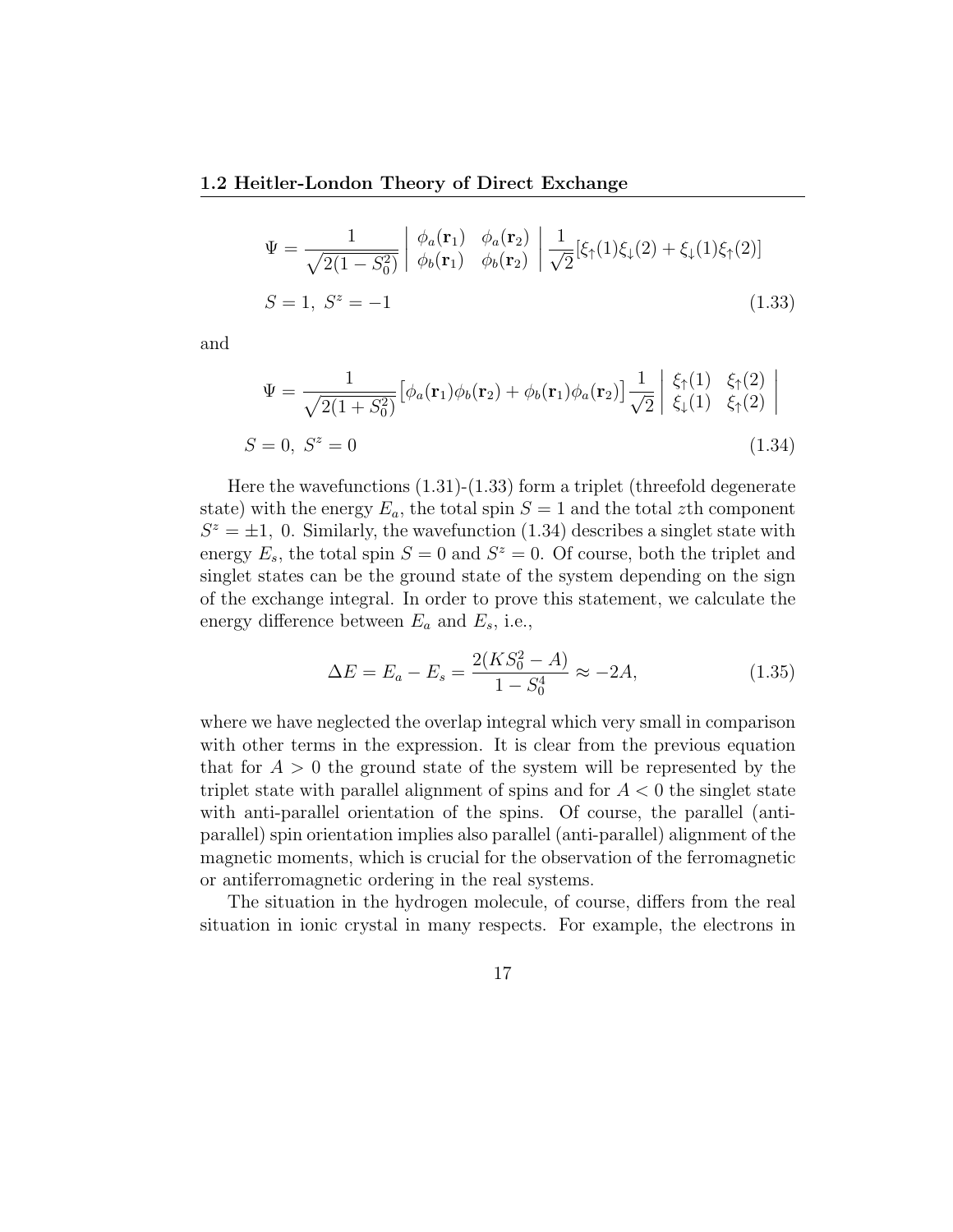the hydrogen molecule occupy 1*s* orbitals, while in the ionic crystals the unpaired localized electrons usually occupy *d* or *f* orbitals. In fact, the calculation of the exchange integral using 3*d* orbital functions leads to the positive value of the *A*. Therefore, the direct exchange interactions leads to the ferromagnetic ordering in such systems. Later it was discovered by Anderson, that the antiferromagnetic ordering is caused by so-called indirect exchange interaction via a non-magnetic bridging atom. The situation in real materials is usually much more complicated and other mechanism such as the Dzyaloshinkii-Moriya or Ruderman-Kittel-Kasuya-Yosida interactions can play an important role.

Although the calculation performed for the hydrogen molecule does not reflect the complex situation of the real magnetic systems, it is extremely important from the methodological point of view. In fact, it is clear from our calculation, that the parallel or anti-parallel alignment of the magnetic moments appears due to new contribution to the energy of the system which originates from the indistinguishability of quantum particles. The other mechanisms leading to the macroscopic magnetism have also quantum nature and cannot be included into the classical theory.

Thus we can conclude that the physical origin of magnetism can be correctly understood and described only within the quantum theory.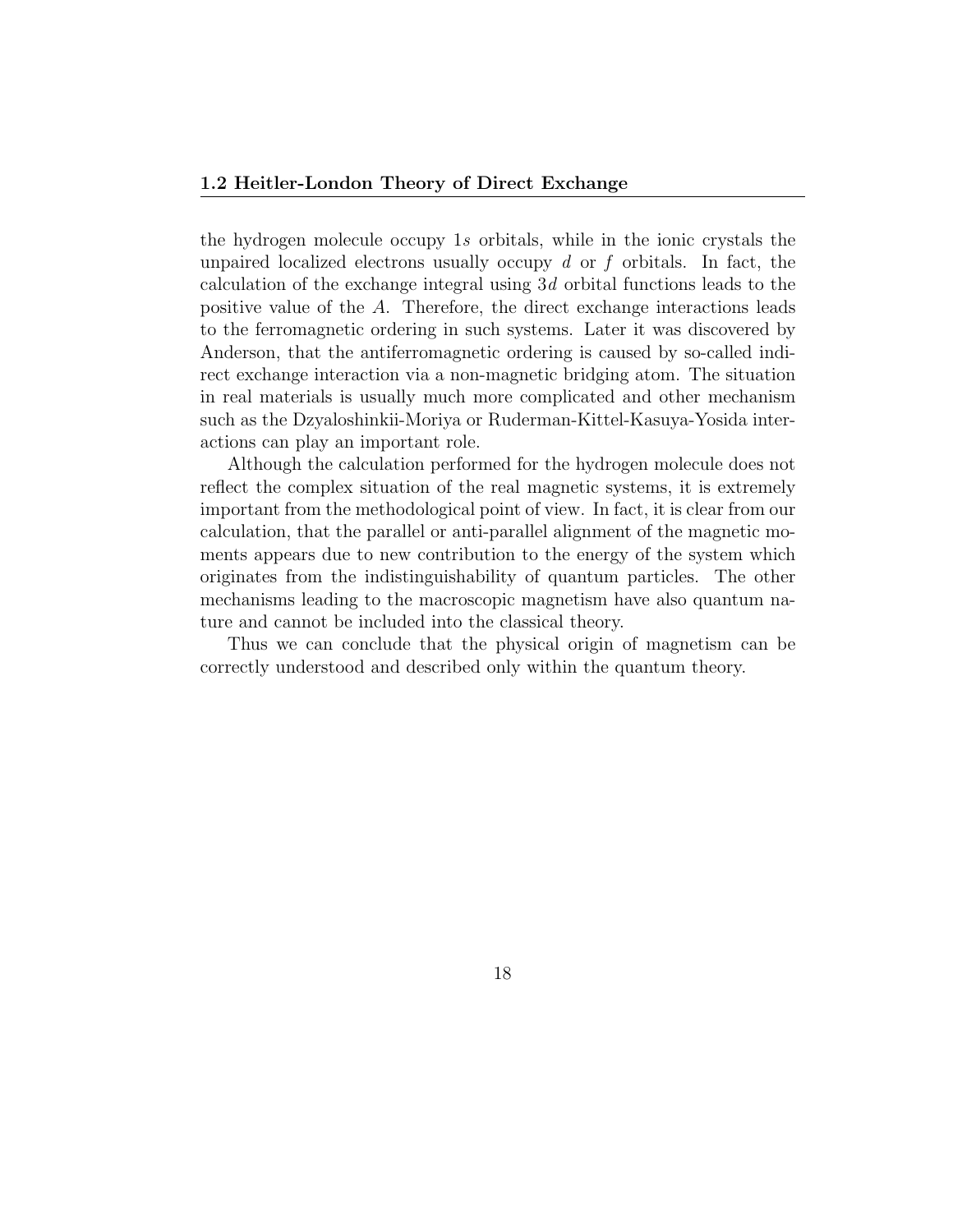# **Chapter 2**

# **Bogolyubov Inequality and Its Applications**

## **2.1 General Remarks on Bogolyubov Inequality**

The Bogolyubov inequality for the Gibbs free energy *G* of an interacting many-body system described by the Hamiltonian  $H$  is usually written in the form

$$
\mathcal{G} \leq \mathcal{G}_0 + \langle \hat{\mathcal{H}} - \hat{\mathcal{H}}_0 \rangle_0 = \phi(\lambda_x, \lambda_y, \lambda_z, \dots). \tag{2.1}
$$

In this equation, the so-called trial Hamiltonian  $\hat{\mathcal{H}}_0 = \hat{\mathcal{H}}_0(\lambda_x, \lambda_y, \lambda_z, \dots)$ depends on some variational parameters  $\lambda_i$  that are naturally determined in the process of calculation and the symbol  $\langle \ldots \rangle_0$  stands for the usual ensemble average calculated with the trial Hamiltonian. Finally,  $\mathcal{G}_0$  denotes the Gibbs free energy of the trial system defined by

$$
\mathcal{G}_0 = \mathcal{G}_0(\lambda_x, \lambda_y, \lambda_z, \dots) = -\frac{1}{\beta} \ln \mathcal{Z}_0.
$$
 (2.2)

19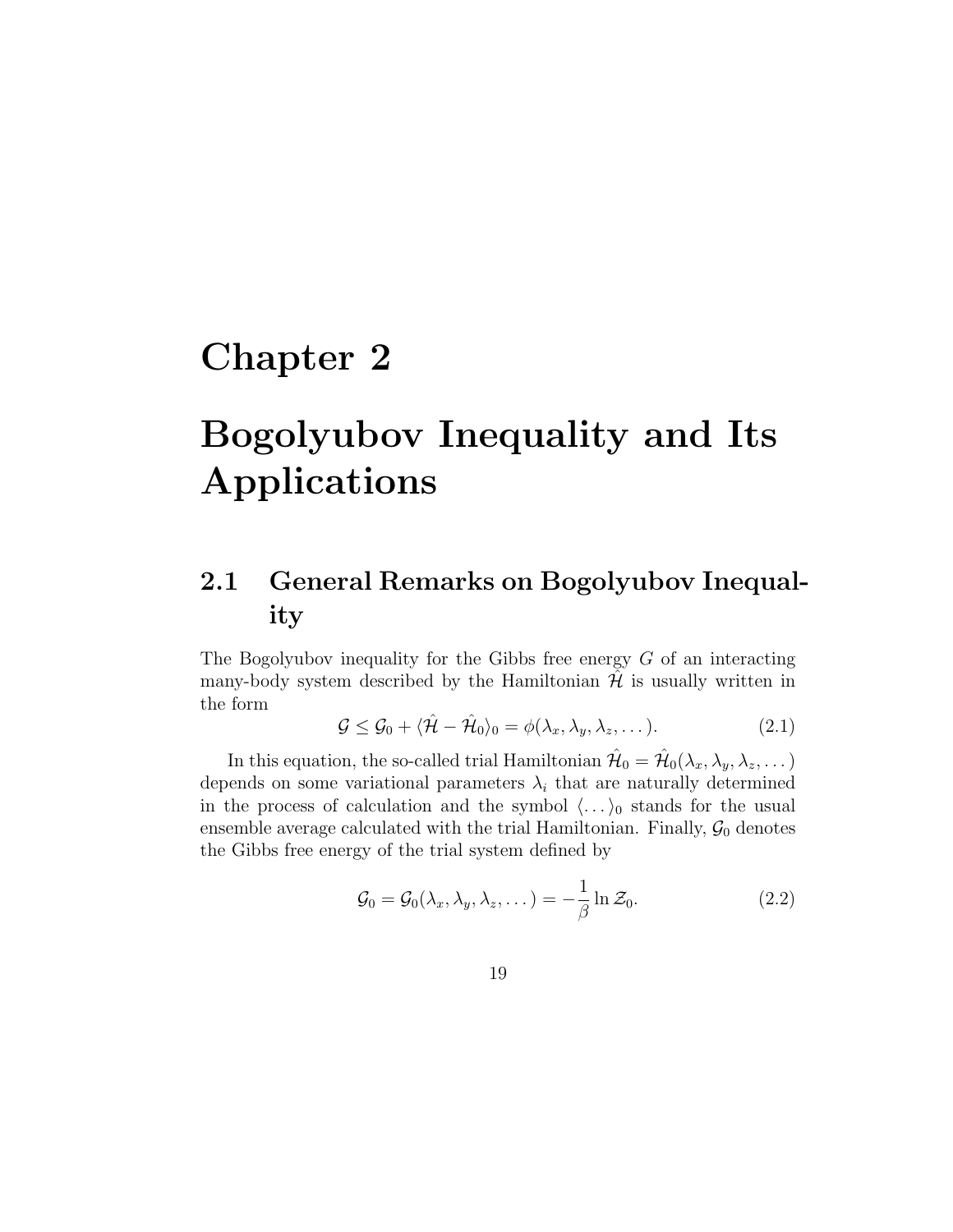where  $\beta = 1/k_B T$  and the the partition function  $\mathcal{Z}_0$  is given by

$$
\mathcal{Z}_0 = \text{Tr} \ e^{-\beta \hat{\mathcal{H}}_0} \tag{2.3}
$$

In general, there is a remarkable freedom in defining the trial Hamiltonian. In fact, the only limitations to be taken into account follow from the two obvious requirements:

- 1. The trial Hamiltonian should naturally represent a simplified physical model of the real system.
- 2. The expression of  $\mathcal{G}_0$  must be calculated exactly, in order to obtain a closed-form formula for the r.h.s of Eqs.(2.1).

## **2.2 Mean-Field Theory of the Spin-1/2 Anisotropic Heisenberg Model**

#### **2.2.1 General Formulation**

The accurate theoretical analysis of the Heisenberg model is extremely hard due to interaction terms in the Hamiltonian including non-commutative spin operators. Probably the simplest analytic theory applicable to the model is the standard mean-field approach. Although, the mean-field theory can mathematically be formulated in many different ways, we will develop in this text an approach based on the Bogolyubov inequality for the free energy of the system. The main advantage of this formulation is its completeness (we can derive analytic formulas for all thermodynamic quantities of interest) and a possibility of further generalizations, for example, an extension to the Oguchi approximation.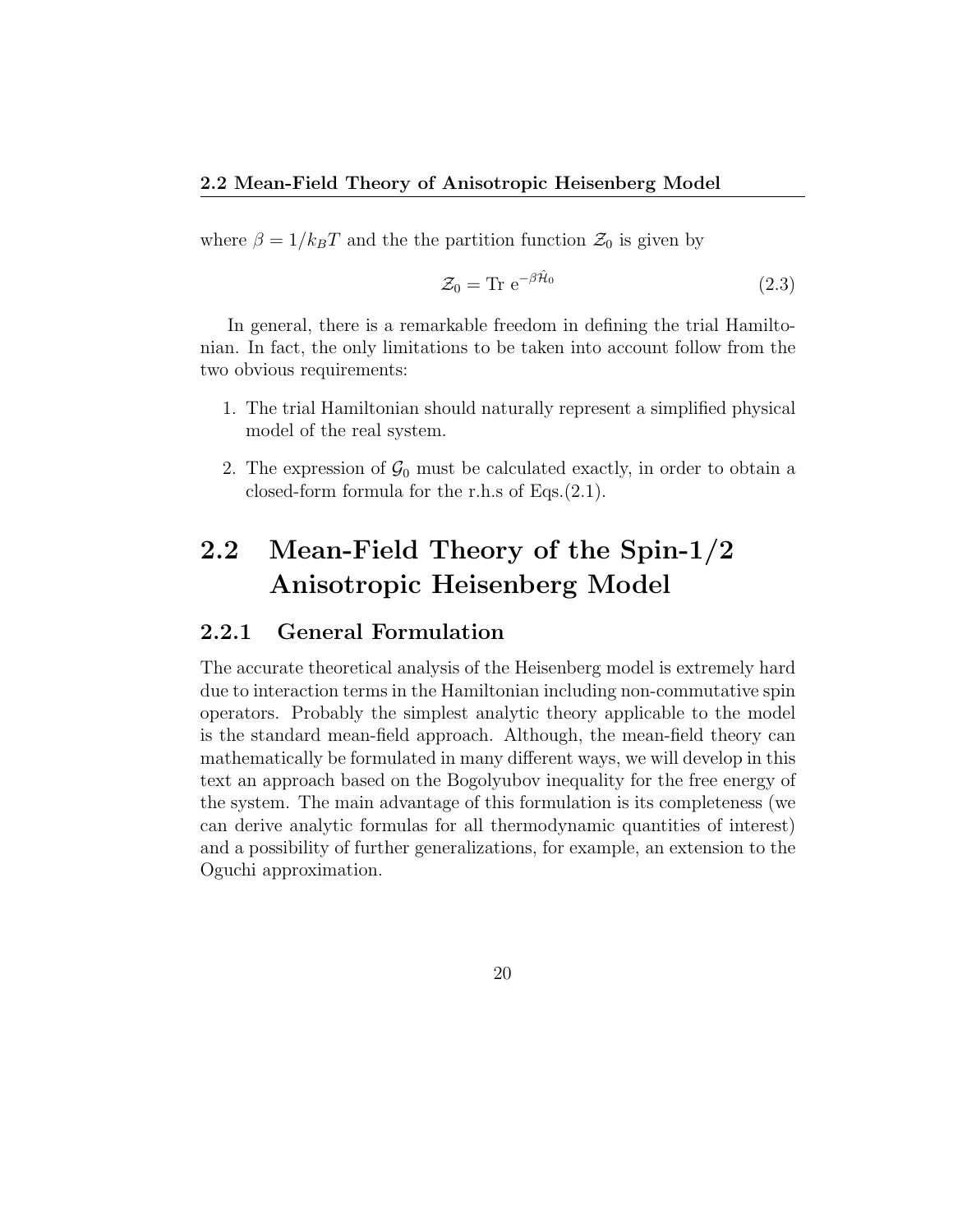In this part we will study the spin-1/2 anisotropic Heisenberg model on a crystal lattice described by the Hamiltonian

$$
\hat{\mathcal{H}} = -\sum_{i,j} (J_x \hat{S}_i^x \hat{S}_j^x + J_y \hat{S}_i^y \hat{S}_j^y + J_z \hat{S}_i^z \hat{S}_j^z) - g\mu_B \sum_i (H_x \hat{S}_i^x + H_y \hat{S}_i^y + H_z \hat{S}_i^z)
$$
\n(2.4)

where *g* is the Landé factor,  $\mu_B$  is the Bohr magneton,  $J_\alpha$  and  $H_\alpha$ ,  $\alpha$  = *x, y, z* denote the spatial components of the exchange interaction and external magnetic field, respectively. One should note here that  $J_{\alpha}$  is assumed to be positive for the ferromagnetic systems and negative for the antiferromagnetic ones. Moreover, it is well-known that the absolute value of exchange integrals very rapidly decreases with the distance, thus we can restrict the summation in the first term of (2.4) to the nearest-neighboring pairs of atoms on the lattice. Finally, the spatial components of the spin-1/2 operators are given by

$$
\hat{S}_k^x = \frac{1}{2} \begin{pmatrix} 0 & 1 \\ 1 & 0 \end{pmatrix}_k, \qquad \hat{S}_k^y = \frac{1}{2} \begin{pmatrix} 0 & -i \\ i & 0 \end{pmatrix}_k, \qquad \hat{S}_k^z = \frac{1}{2} \begin{pmatrix} 1 & 0 \\ 0 & -1 \end{pmatrix}_k.
$$
 (2.5)

To proceed further we choose the trial Hamiltonian in the form

$$
\hat{\mathcal{H}}_0 = -\sum_{k}^{N} \left(\lambda_x \hat{S}_k^x + \lambda_y \hat{S}_k^y + \lambda_z \hat{S}_k^z\right),\tag{2.6}
$$

where  $N$  denotes the total number of the lattice sites and  $\lambda_i$  are variational parameters to be determined be minimizing of the r.h.s. of the Bogolyubov inequality. After substituting  $(2.5)$  into  $(2.6)$ , we can apparently rewrite previous equation as follows

$$
\hat{\mathcal{H}}_0 = \sum_{k=1}^N \hat{\mathcal{H}}_{0k},\tag{2.7}
$$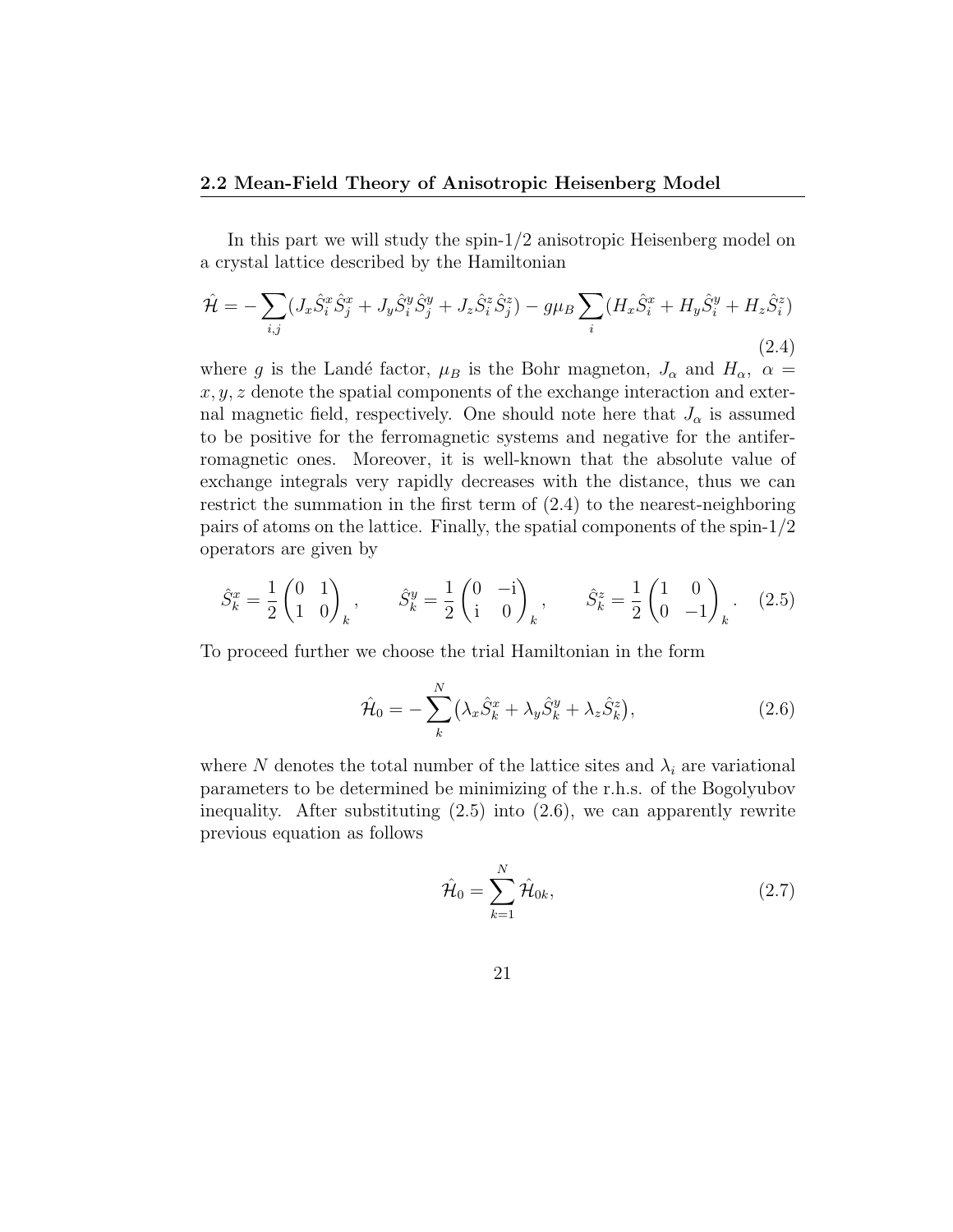#### **2.2 Mean-Field Theory of Anisotropic Heisenberg Model**

where the site Hamiltonian  $\hat{\mathcal{H}}_{0k}$  is given by

$$
\hat{\mathcal{H}}_{0k} = -\frac{1}{2} \begin{pmatrix} \lambda_z & \lambda_x - i\lambda_y \\ \lambda_x + i\lambda_y & -\lambda_z \end{pmatrix}_k.
$$
\n(2.8)

In order to evaluate the terms entering the Bogolyubov inequality, we at first have to calculate the partition function  $\mathcal{Z}_0$ . Taking into account the commutation relation  $[\hat{\mathcal{H}}_{0k}, \hat{\mathcal{H}}_{0l}] = 0$  for  $k \neq \ell$ , we obtain the following expression

$$
\mathcal{Z}_0 = \text{Tr} \exp\left(-\beta \sum_{k=1}^N \hat{\mathcal{H}}_{0k}\right) = \prod_{k=1}^N \text{Tr}_k \exp\left(-\beta \hat{\mathcal{H}}_{0k}\right),\tag{2.9}
$$

where Tr*<sup>k</sup>* denotes the trace of the relevant operator related to *k*th lattice site. Now, after setting Eq. $(2.8)$  into  $(2.9)$  one obtains

$$
\mathcal{Z}_0 = \prod_{k=1}^N \text{Tr}_k \exp\left(\frac{\beta}{2} \lambda_z - \frac{\beta}{2} (\lambda_x - i\lambda_y)\right)_k.
$$

$$
= \left[\text{Tr}_k \exp\left(\frac{\beta}{2} \lambda_z - \frac{\beta}{2} (\lambda_x - i\lambda_y)\right)_k\right]^N.
$$
(2.10)

The crucial point for further calculation is the evaluation of exponential function in previous equation. Let us note that in performing this task, we will not follow the usual approach based on the diagonalization of modified matrix (2.8) entering the argument of exponential. Instead, we will perform all calculations in the real space by applying the following matrix form of the Cauchy integral formula

$$
e^{-\beta \hat{\mathcal{H}}_{0k}} = \frac{1}{2\pi i} \oint_C \frac{e^z dz}{zI - (-\beta \hat{\mathcal{H}}_{0k})}.
$$
 (2.11)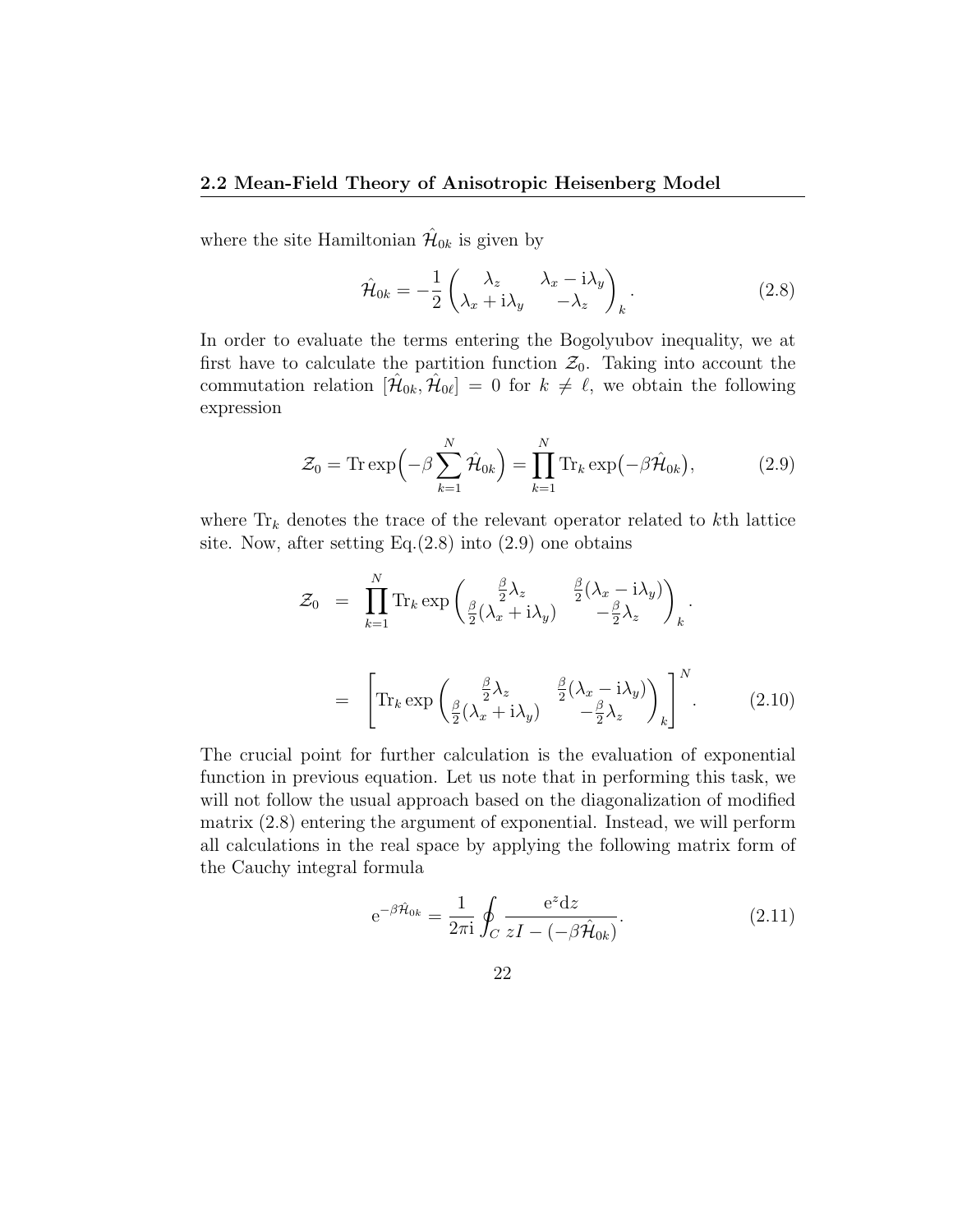After a straightforward calculation we obtain

$$
e^{-\beta \hat{\mathcal{H}}_{0k}} = \begin{pmatrix} h_{11} & h_{12} \\ h_{21} & h_{22} \end{pmatrix}
$$
 (2.12)

with

$$
h_{11} = \cosh\left(\frac{\beta}{2}\Lambda\right) + \frac{\lambda_z}{\Lambda}\sinh\left(\frac{\beta}{2}\Lambda\right) \tag{2.13}
$$

$$
h_{12} = \frac{\lambda_x - i\lambda_y}{\Lambda} \sinh\left(\frac{\beta}{2}\Lambda\right) \tag{2.14}
$$

$$
h_{21} = \frac{\lambda_x + i\lambda_y}{\Lambda} \sinh\left(\frac{\beta}{2}\Lambda\right) \tag{2.15}
$$

$$
h_{22} = \cosh\left(\frac{\beta}{2}\Lambda\right) - \frac{\lambda_z}{\Lambda}\sinh\left(\frac{\beta}{2}\Lambda\right),\tag{2.16}
$$

where we have introduced the parameter

$$
\Lambda = \sqrt{\lambda_x^2 + \lambda_y^2 + \lambda_z^2}.\tag{2.17}
$$

Using previous equations we easily obtain the following expressions for  $\mathcal{Z}_0$ and  $\mathcal{G}_0$ 

$$
\mathcal{Z}_0 = \left[2\cosh\left(\frac{\beta}{2}\Lambda\right)\right]^N\tag{2.18}
$$

$$
\mathcal{G}_0 = -\frac{N}{\beta} \ln \left[ 2 \cosh \left( \frac{\beta}{2} \Lambda \right) \right]. \tag{2.19}
$$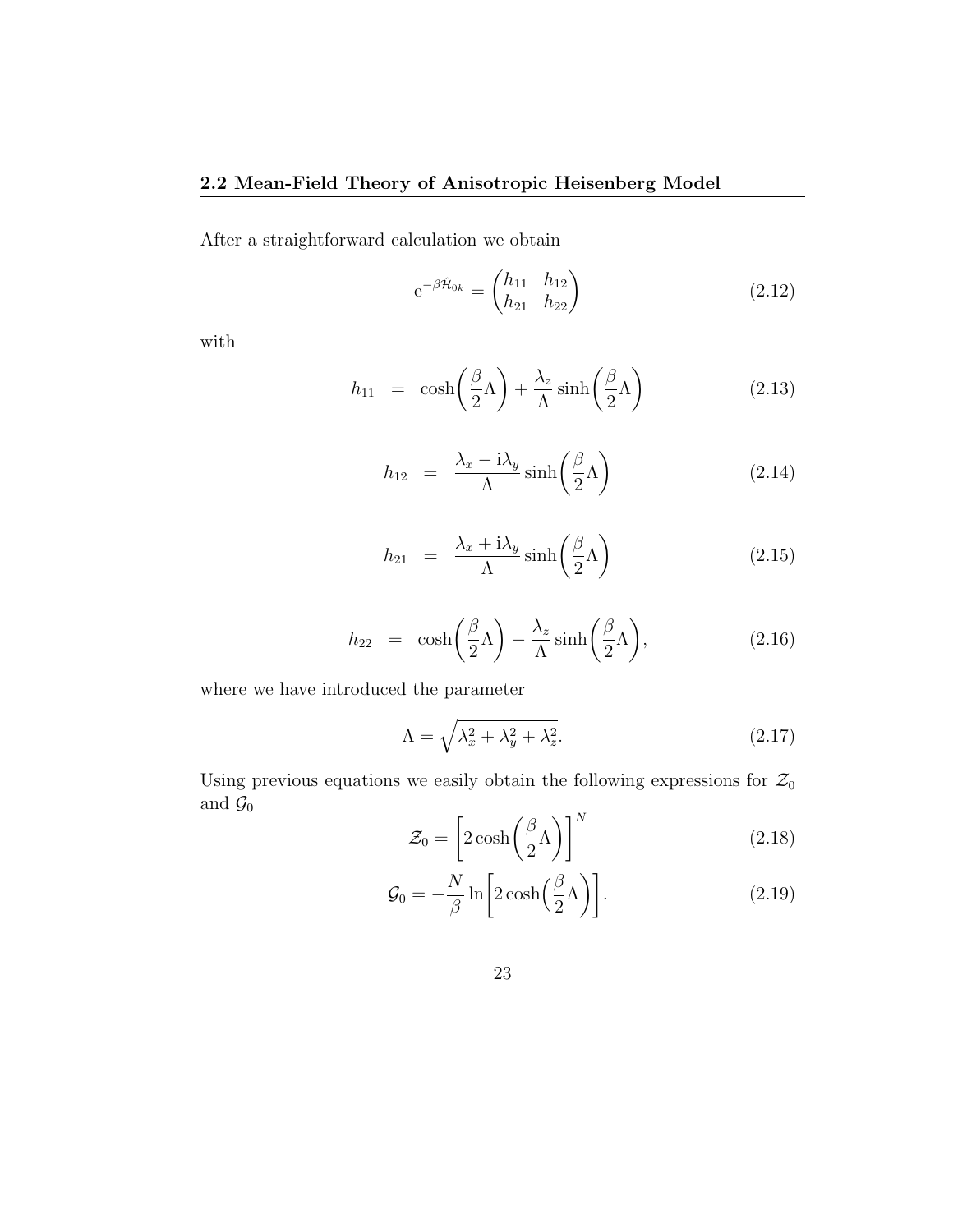#### **2.2 Mean-Field Theory of Anisotropic Heisenberg Model**

To obtain the complete expression for  $\phi(\lambda_x, \lambda_y, \lambda_z, \dots)$ , we have to evaluate the terms  $\langle \hat{\mathcal{H}} \rangle_0$  and  $\langle \hat{\mathcal{H}}_0 \rangle_0$  that can be expressed as

$$
\langle \hat{\mathcal{H}} \rangle_0 = -\frac{Nq}{2} \Big( J_x \langle \hat{S}_i^x \hat{S}_j^x \rangle_0 + J_y \langle \hat{S}_i^y \hat{S}_j^y \rangle_0 + J_z \langle \hat{S}_i^z \hat{S}_j^z \rangle_0 \Big) - N \Big( h_x \langle \hat{S}_j^x \rangle_0 + h_y \langle \hat{S}_j^y \rangle_0 + h_z \langle \hat{S}_j^z \rangle_0 \Big),
$$
(2.20)

where *q* denotes the coordination number of the lattice and  $h_{\alpha} = g\mu_B H_{\alpha}$ ,  $(\alpha = x, y, z)$ . Similarly, we have

$$
\langle \hat{\mathcal{H}}_0 \rangle_0 = -N \Big( \lambda_x \langle \hat{S}_j^x \rangle_0 + \lambda_y \langle \hat{S}_j^y \rangle_0 + \lambda_z \langle \hat{S}_j^z \rangle_0 \Big). \tag{2.21}
$$

The ensemble averages of  $\langle \hat{S}_{j}^{\alpha} \rangle$ <sup>0</sup> entering two previous equations can be expressed in the form

$$
\langle \hat{S}_{j}^{\alpha} \rangle_{0} = \frac{1}{\mathcal{Z}_{0}} \text{Tr} \hat{S}_{j}^{\alpha} e^{-\beta \hat{\mathcal{H}}_{0}} \n= \frac{\text{Tr}_{j} \hat{S}_{j}^{\alpha} \exp(-\beta \hat{\mathcal{H}}_{0j}) \prod_{k \neq j}^{N-1} \text{Tr}_{k} \exp(-\beta \hat{\mathcal{H}}_{0k})}{\text{Tr}_{j} \exp(-\beta \hat{\mathcal{H}}_{0j}) \prod_{k \neq j}^{N-1} \text{Tr}_{k} \exp(-\beta \hat{\mathcal{H}}_{0k})}
$$
\n(2.22)

which can be simplified as follows

$$
\langle \hat{S}_j^{\alpha} \rangle_0 = \frac{\text{Tr}_j \hat{S}_j^{\alpha} \exp\left(-\beta \hat{\mathcal{H}}_{0j}\right)}{\text{Tr}_j \exp\left(-\beta \hat{\mathcal{H}}_{0j}\right)}.
$$
\n(2.23)

Similarly, one easily finds that

$$
\langle \hat{S}_i^{\alpha} \hat{S}_j^{\alpha} \rangle_0 = \frac{\text{Tr}_i \hat{S}_i^{\alpha} \exp\left(-\beta \hat{\mathcal{H}}_{0i}\right)}{\text{Tr}_i \exp\left(-\beta \hat{\mathcal{H}}_{0i}\right)} \frac{\text{Tr}_j \hat{S}_j^{\alpha} \exp\left(-\beta \hat{\mathcal{H}}_{0j}\right)}{\text{Tr}_j \exp\left(-\beta \hat{\mathcal{H}}_{0j}\right)} = \left(\langle \hat{S}_j^{\alpha} \rangle_0\right)^2. \tag{2.24}
$$

24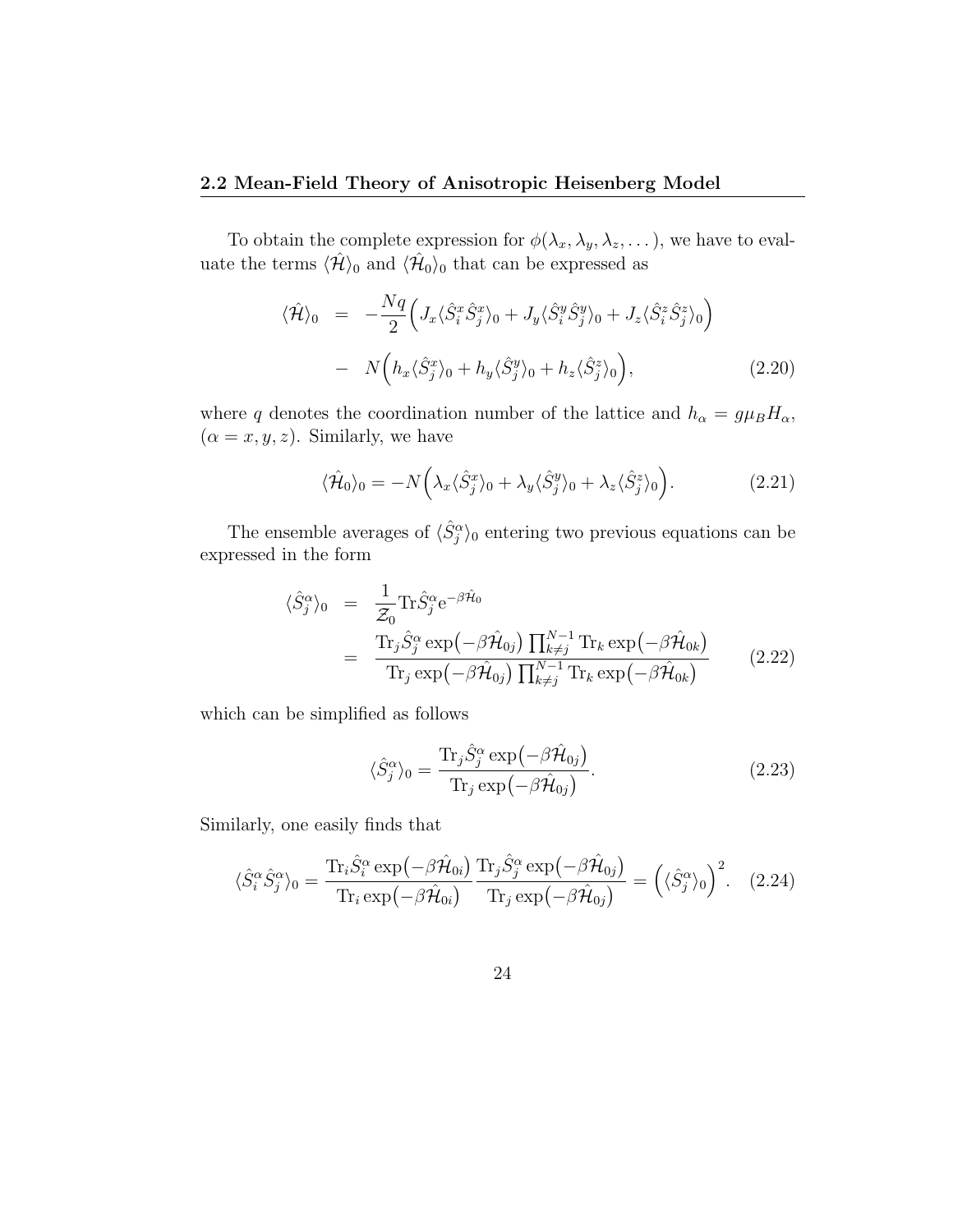In order to complete our calculation, we substitute Eqs.  $(2.12)-(2.16)$  into Eq. (2.23) and then we evaluate the trace of relevant matrices. In this way we obtain the following equation

$$
\langle \hat{S}_j^{\alpha} \rangle_0 = \frac{\lambda_{\alpha}}{2\Lambda} \tanh\left(\frac{\beta}{2}\Lambda\right). \tag{2.25}
$$

and

$$
\langle \hat{S}_i^{\alpha} \hat{S}_j^{\alpha} \rangle_0 = \left(\frac{\lambda_{\alpha}}{2\Lambda}\right)^2 \tanh^2\left(\frac{\beta}{2}\Lambda\right). \tag{2.26}
$$

After introducing notation  $\langle \hat{S}_{j}^{\alpha} \rangle_0 = m_{\alpha}, \ \alpha = x, y, z$ , we can rewrite the r.h.s of the Bogolyubov inequality in the form:

$$
\phi(\lambda_x, \lambda_y, \lambda_z) = -\frac{N}{\beta} \ln \left( 2 \cosh \frac{\beta}{2} \Lambda \right) - \frac{Nq}{2} \left( J_x m_x^2 + J_y m_y^2 + J_z m_z^2 \right) + N \left[ (\lambda_x - h_x) m_x + (\lambda_y - h_y) m_y + (\lambda_z - h_z) m_z \right].
$$
 (2.27)

Since the quantity  $\phi$  represents an upper bound for the exact Gibbs free energy of the system, then the best possible approximation (with the trial Hamiltonian  $\hat{\mathcal{H}}_0$  corresponds for those values of  $\lambda_x, \lambda_y, \lambda_z$  that minimize  $\phi(\lambda_x, \lambda_y, \lambda_z)$ . Relevant values of  $\lambda_x, \lambda_y, \lambda_z$  are obviously determined from the equations

$$
\frac{\partial \phi}{\partial \lambda_x} = 0, \quad \frac{\partial \phi}{\partial \lambda_y} = 0, \quad \frac{\partial \phi}{\partial \lambda_z} = 0.
$$
 (2.28)

The above conditions lead to three independent equations that can be rewritten in the following simple matrix form:

$$
\begin{pmatrix}\n\frac{\partial m_x}{\partial \lambda_x} & \frac{\partial m_y}{\partial \lambda_x} & \frac{\partial m_z}{\partial \lambda_x} \\
\frac{\partial m_x}{\partial \lambda_y} & \frac{\partial m_y}{\partial \lambda_y} & \frac{\partial m_z}{\partial \lambda_y} \\
\frac{\partial m_x}{\partial \lambda_z} & \frac{\partial m_y}{\partial \lambda_z} & \frac{\partial m_z}{\partial \lambda_z}\n\end{pmatrix}\n\begin{pmatrix}\n\lambda_x - qJ_x m_x - h_x \\
\lambda_y - qJ_y m_y - h_y \\
\lambda_z - qJ_z m_z - h_z\n\end{pmatrix} = 0.
$$
\n(2.29)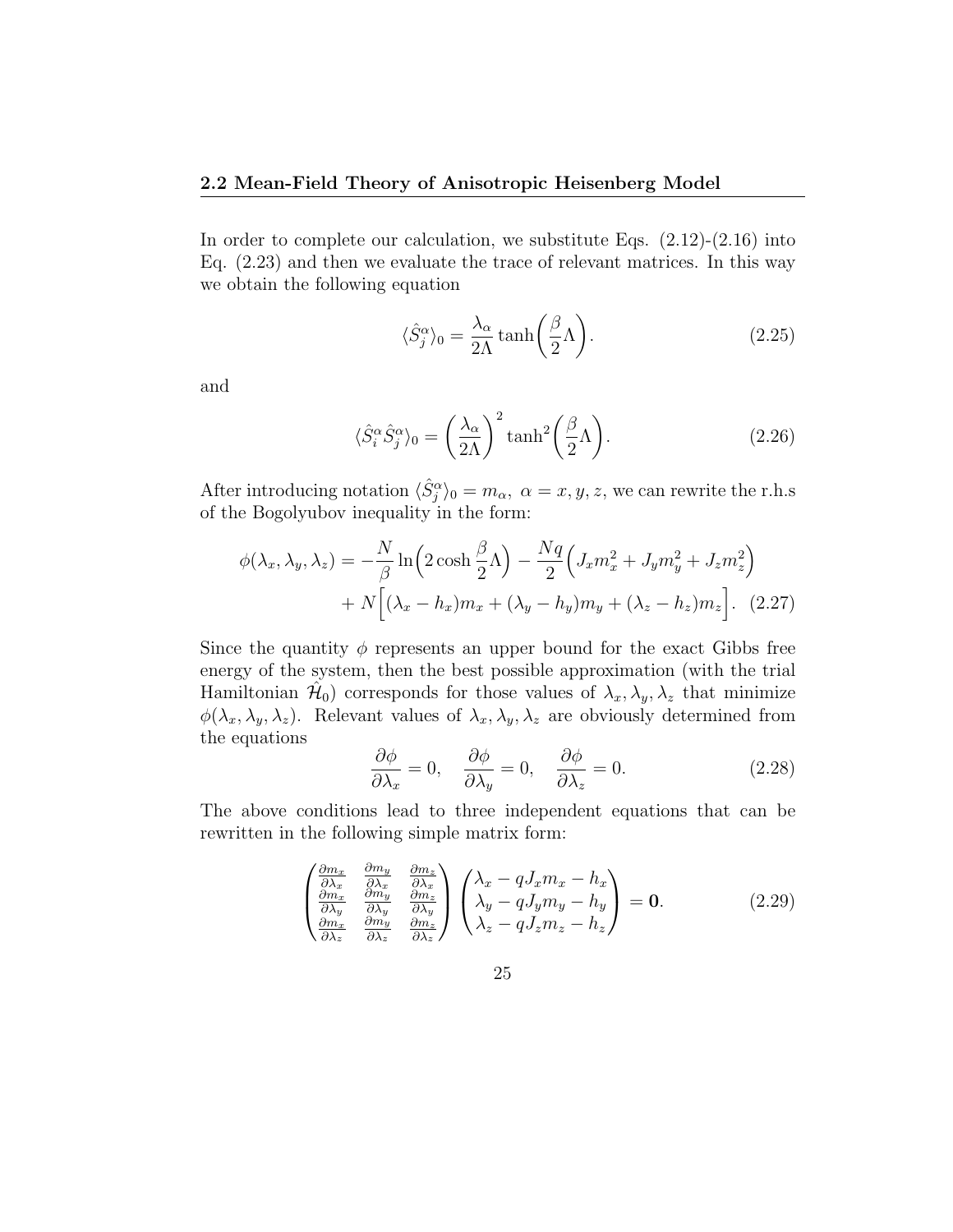#### **2.2 Mean-Field Theory of Anisotropic Heisenberg Model**

Since the first matrix in (2.29) is in general non-zero, then the only possible solution of this equation is given by

$$
\lambda_x = q J_x m_x + h_x, \quad \lambda_y = q J_y m_y + h_y, \quad \lambda_z = q J_z m_z + h_z \quad (2.30)
$$

and the cooresponding equilibrium Gibbs free energy can be after a small manipulation expressed in the form

$$
G = -\frac{N}{\beta} \ln \left\{ 2 \cosh \left( \frac{\beta h_{ef}}{2} \right) \right\} + \frac{Nq}{2} \left( J_x m_x^2 + J_y m_y^2 + J_z m_z^2 \right). \tag{2.31}
$$

where we have denoted

$$
h_{ef} = \sqrt{(qJ_xm_x + h_x)^2 + (qJ_ym_y + h_y)^2 + (qJ_zm_z + h_z)^2}.
$$
 (2.32)

Having obtained the last equation, we are able to identify the physical meaning of the parameters  $m_x, m_y, m_x$  and consequently also the meaning of variational parameters  $\lambda_x, \lambda_y, \lambda_z$ .

For this purpose, we at first recall that the spatial component of the total magnetization  $M_{\alpha}$  is defined as

$$
M_{\alpha} = -\left(\frac{\partial \mathcal{G}}{\partial H_{\alpha}}\right)_{\beta} = -g\mu_{B} \left(\frac{\partial \mathcal{G}}{\partial h_{\alpha}}\right)_{\beta}.
$$
 (2.33)

After a straightforward calculation we obtain the following very simple expressions

$$
\frac{M_x}{Ng\mu_B} = m_x = \langle \hat{S}_j^x \rangle_0, \quad \frac{M_y}{Ng\mu_B} = m_y = \langle \hat{S}_j^y \rangle_0, \quad \frac{M_z}{Ng\mu_B} = m_z = \langle \hat{S}_j^z \rangle_0,
$$
\n(2.34)

which clearly indicate that  $m_\alpha$  represents the spatial components of the magnetization. Consequently, the parameters  $\lambda_{\alpha}$  have the meaning of of the molecular-field components acting on one atom in the lattice. Thus our formulation is nothing but the standard mean-field theory. The main advantage of our approach is that this formulation provides a close-form analytical expression for the Gibbs free energy which is of principal importance for finding stability conditions of various physical quantities.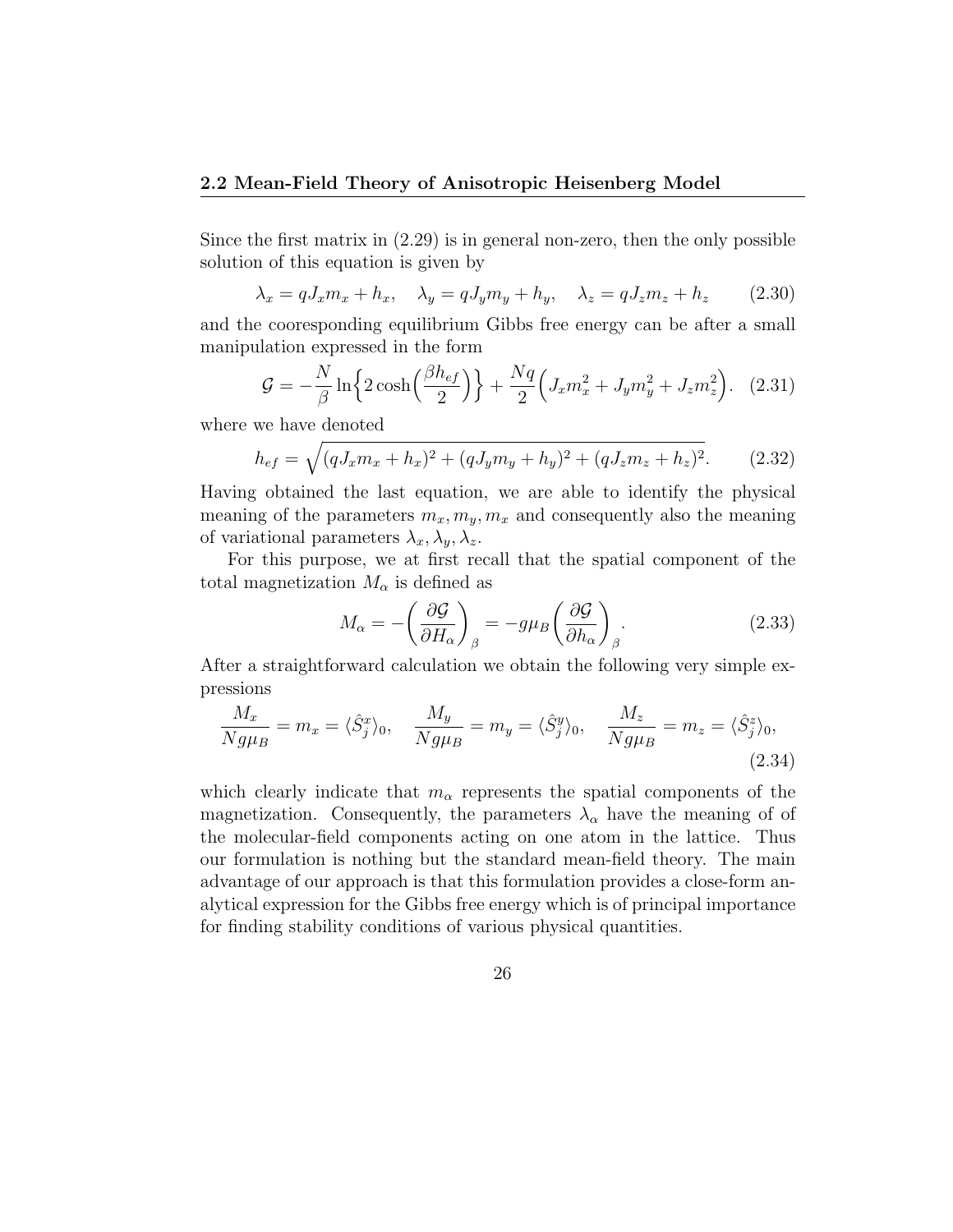## **2.2.2 Thermodynamic Properties of the Heisenberg Model**

Now let us proceed with the calculation of several interesting physical quantities for the system under investigation. Using Eqs. (2.22), (2.30) and (2.34) one simply obtains for the components of reduced magnetization a set of three coupled equations, namely,

$$
m_x = \frac{qJ_x m_x + h_x}{2h_{ef}} \tanh\left(\frac{\beta}{2}h_{ef}\right),\tag{2.35}
$$

$$
m_y = \frac{qJ_y m_y + h_y}{2h_{ef}} \tanh\left(\frac{\beta}{2}h_{ef}\right),\tag{2.36}
$$

$$
m_z = \frac{qJ_z m_z + h_z}{2h_{ef}} \tanh\left(\frac{\beta}{2}h_{ef}\right),\tag{2.37}
$$

where we have denoted

In order to investigate the long-range ordering the systems, we set  $h_x =$  $h_y = h_z = 0$  and obtain

$$
m_x = \frac{J_x m_x}{2h_0} \tanh\left(\frac{\beta q}{2} h_0\right),\tag{2.38}
$$

$$
m_y = \frac{J_y m_y}{2h_0} \tanh\left(\frac{\beta q}{2}h_0\right),\tag{2.39}
$$

$$
m_z = \frac{J_z m_z}{2h_0} \tanh\left(\frac{\beta q}{2} h_0\right),\tag{2.40}
$$

$$
27\quad
$$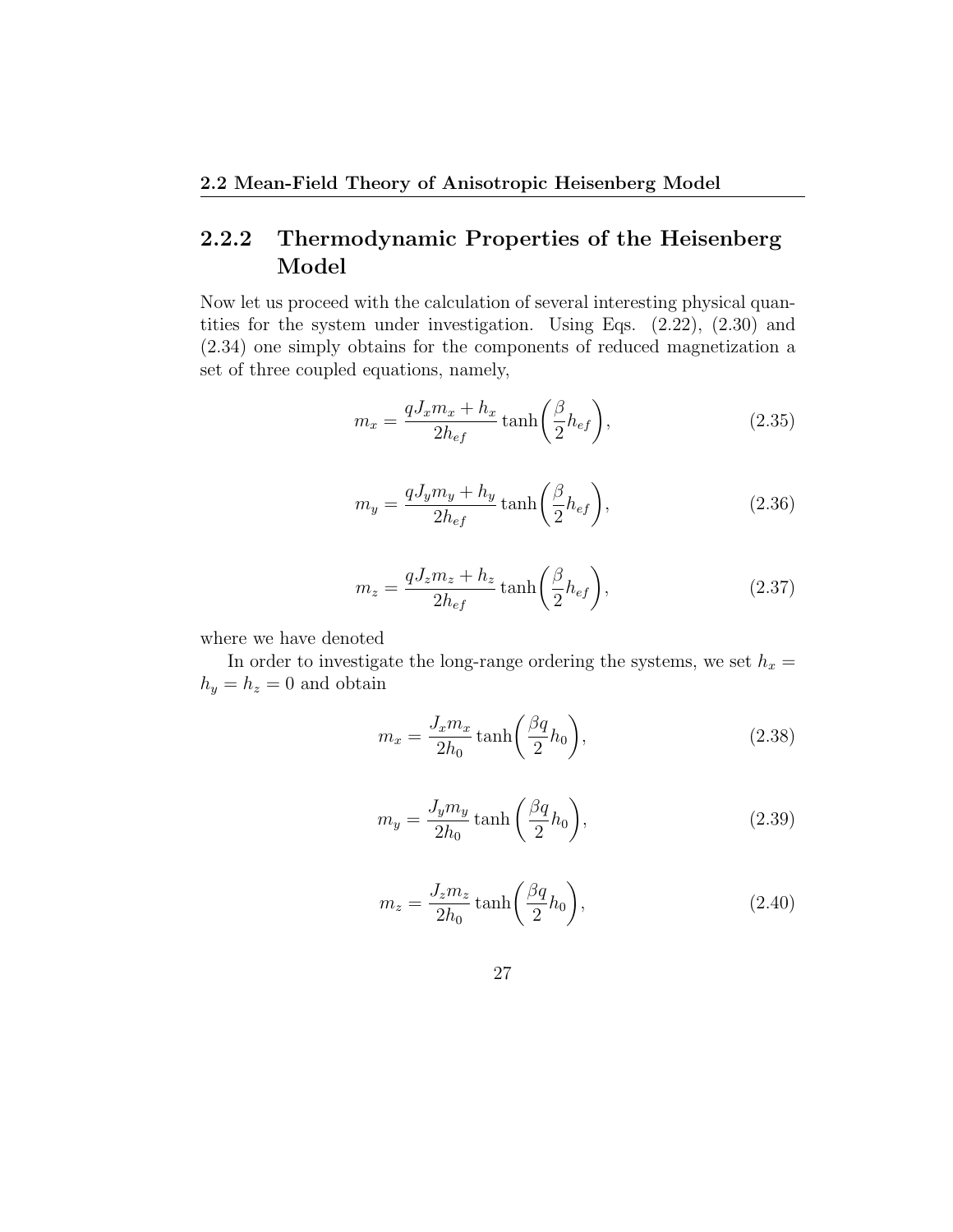with

$$
h_0 = \sqrt{(J_x m_x)^2 + (J_y m_y)^2 + (J_z m_z)^2}.
$$
 (2.41)

These three nonlinear equations have always the trivial solution  $m_x =$  $m_y = m_z = 0$  corresponding to the disordered paramagnetic phase (DP). Moreover, depending on the temperature and the values of exchange parameters there also exist non-trivial solutions corresponding to ordered ferromagnetic phase (OP). The stability of the relevant solutions is then determined by the minimum of the Gibbs free energy given by Eq.(2.31). Now we briefly analyze possible trivial and non-trivial solutions of (2.38)-(2.40) for some particular cases of the exchange interactions:

1. Ising model  $J_x = J_y = 0, J_z = J \neq 0$ 

$$
m_x = m_y = 0 \text{ and } m_z = \frac{1}{2} \tanh\left(\frac{q\beta J}{2} m_z\right) \text{ for } T < T_c
$$
  

$$
m_x = m_y = m_z = 0 \text{ for } T > T_c
$$
 (2.42)

2. Isotropic XY model  $J_x = J_y = J \neq 0, J_z = 0$ 

$$
m_z = 0, m_y = m_x \text{ and } m_x = \frac{1}{2\sqrt{2}} \tanh\left(\frac{\sqrt{2}q\beta J}{2}m_x\right) \text{ for } T < T_c
$$
  

$$
m_x = m_y = m_z = 0 \text{ for } T > T_c
$$
 (2.43)

3. Isotropic Heisenberg model  $J_x = J_y = J_z \neq 0$ 

$$
m_y = m_x = m_z \text{ and } m_z = \frac{1}{2\sqrt{3}} \tanh\left(\frac{\sqrt{3}q\beta J_x}{2}m_x\right) \text{ for } T < T_c
$$
  

$$
m_x = m_y = m_z = 0 \text{ for } T > T_c
$$
 (2.44)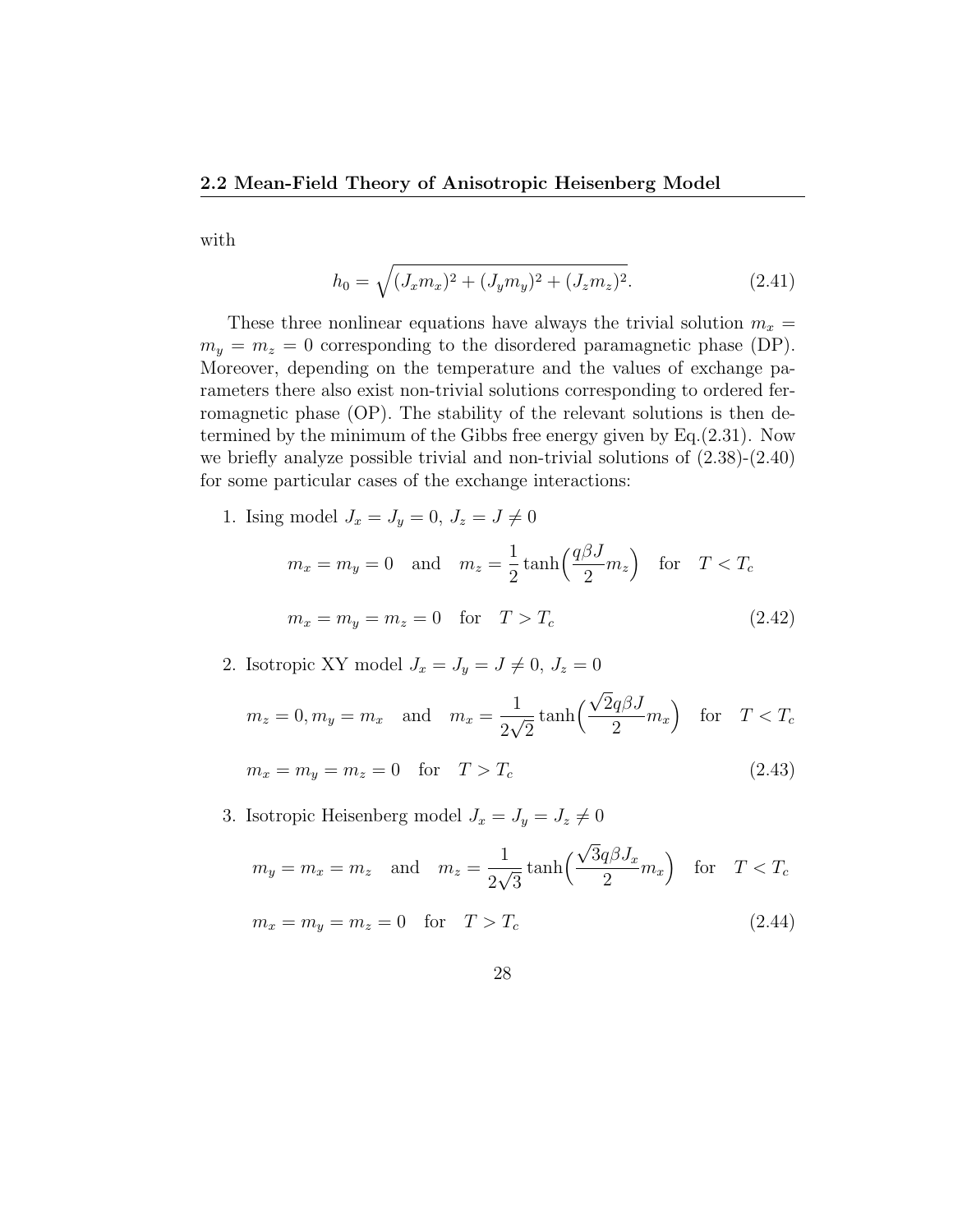Here one should note that non-trivial results for isotropic *XY* and Heisenberg model model represents valid solution for the models when the axis of quantization is given by the equation  $y = x = t$ ,  $t \in \mathcal{R}$  for the XY model and  $y = x = z = t$ ,  $t \in \mathcal{R}$  for the Heisenberg model. On the other hand, if choose as a quantization axis for example the *x* axis, then we obtain for both models identical result as that for the Ising one. Thus one can conclude that mean-field theory is not able to describe correctly quantum features of localized spin models. In order to illustrate the numerical accuracy of the method, we have compared in Fig. 2.3 the temperature variation of the mean-field magnetization with exact result on the square lattice with  $q = 4$ .



**Figure 2.1:** *Comparisom of the temperature dependence of magnetization for the Ising model on a square lattice.*

The critical (or Curie) temperature is defined as a temperature at which the long-range order (or magnetization) vanishes. In order to determine the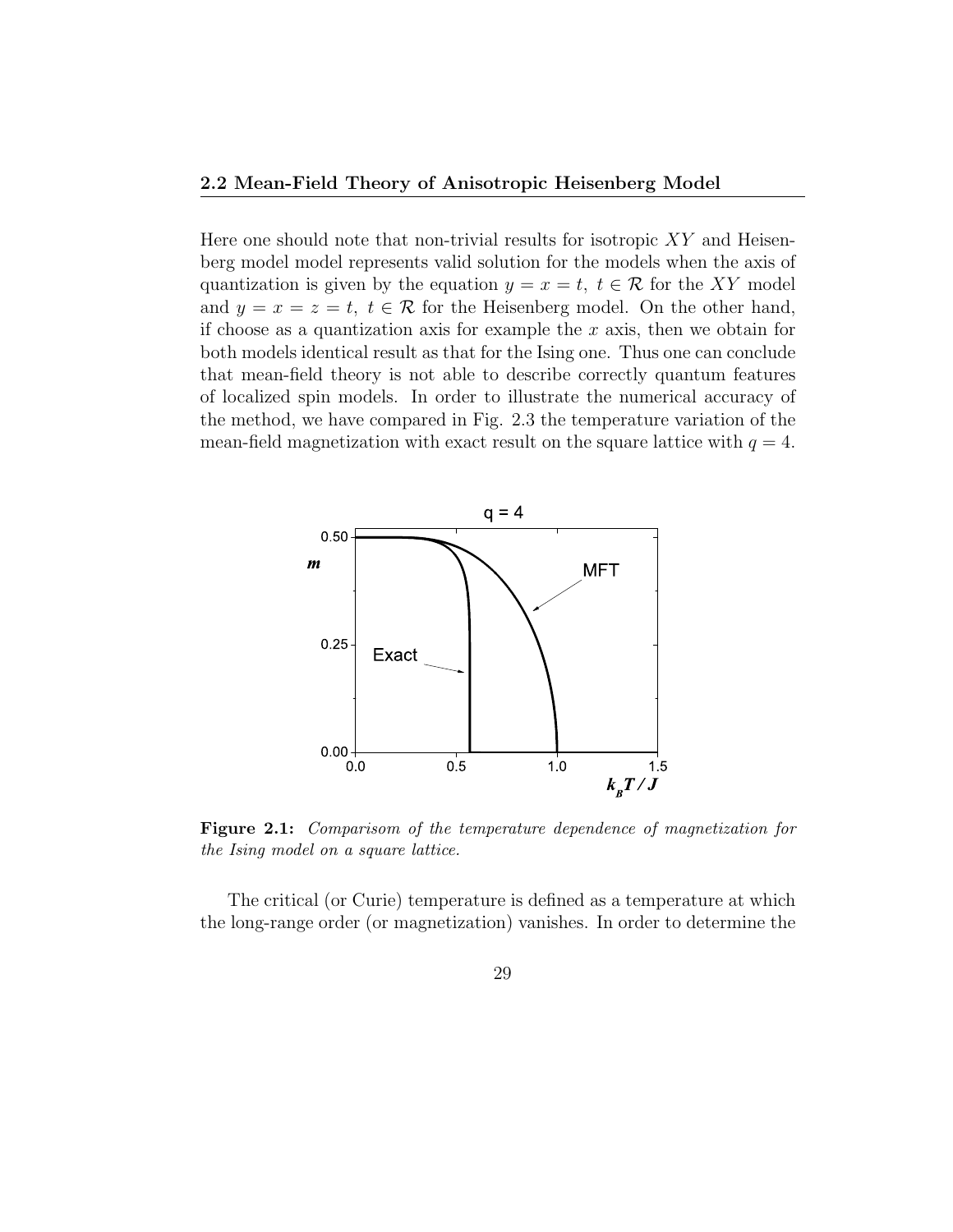Curie temperature, we take into account that  $tanh(x) \approx x$  for  $x \ll 1$  and obtain an universal solution

$$
T_c = \frac{qJ_\alpha}{4k_B}, \quad \alpha = x, \ y, \ z \tag{2.45}
$$

which valid for all three cases mentioned above. Of course, the critical temperature should be different depending on the model considered. Thus the present method is not able to distinguish specific features of the models as long as concerns the critical behavior. Moreover, it is also clear that the topology of the lattice is taken into account only through its coordination number, that is also weak point of the present method. It is well known that this approach significantly fails for the low-dimensional systems, nevertheless it gives rather good qualitative picture for the three-dimensional systems and therefore it is frequently used to obtain analytical results, particularly, for complex systems.

Finally, one should note that calculations of other thermodynamic quantities is easy and straightforward, since we have analytical solution for the Gibbs free energy of the system from which other quantities are easily obtained.

This calculation including numerical analysis and discussion is left for the readers as an appropriate exercise.

Let us conclude this part by noticing that the present approach can be extended to case of the the so-called Oguchi approximation which already account much better for the quantum effects as well as for the spin-spin correlations. Possible extensions are rather involved and require lengthy calculations that are beyond the scope of the present book.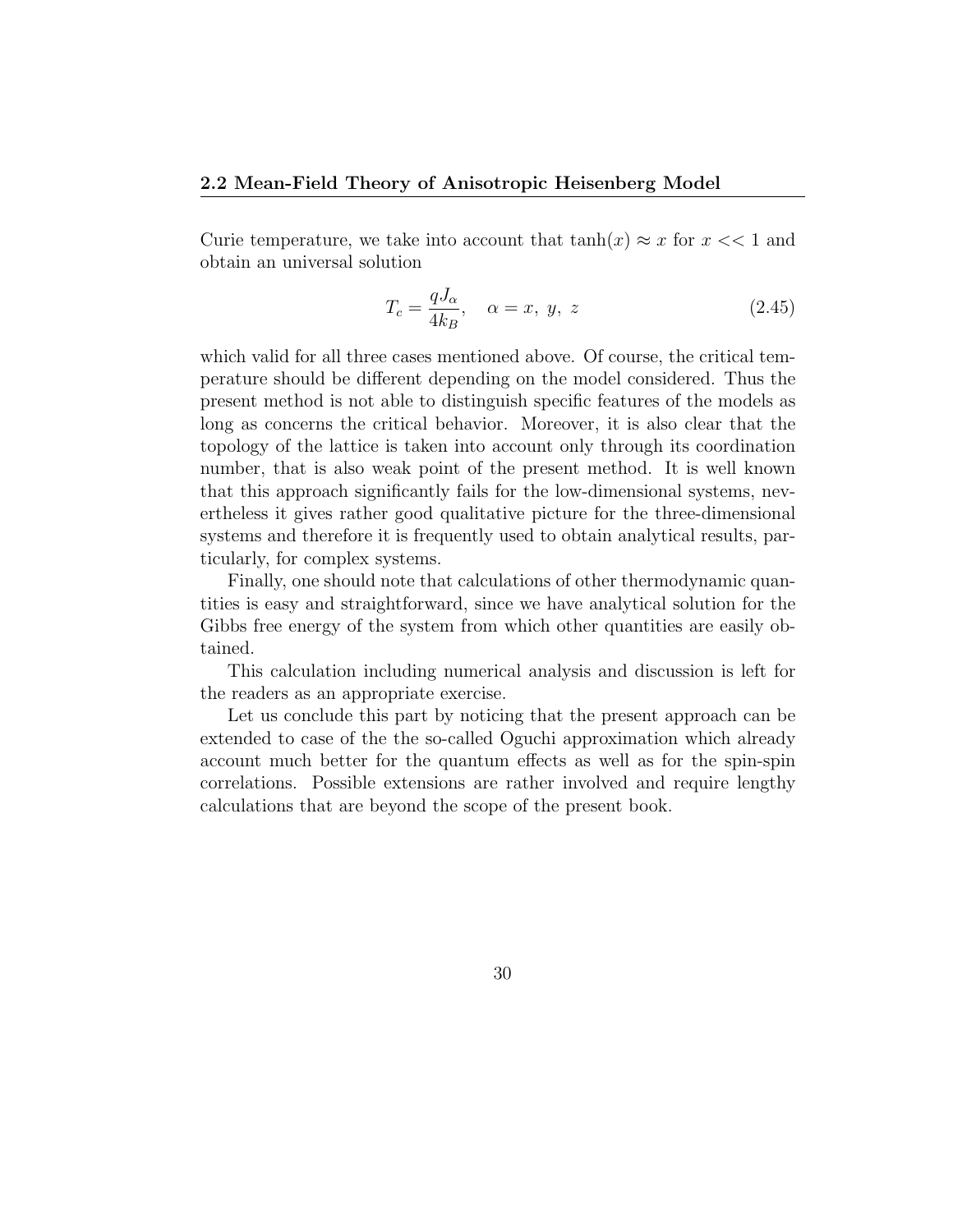# **Chapter 3**

# **Spin-Wave Theory**

## **3.1 Bloch Spin-Wave Theory of Ferromagnets**

In this part we will discuss the concept of spin waves which enables to study the some physical properties of magnetic systems at low temperatures. This theory was originally introduced by F. Bloch [1] and its main assumption is that the ground state of the system is ordered and the excited states are described as a collection of spin waves. At low temperatures it is reasonable to expect the small amplitudes of the spin waves, thus the interaction among spin waves can be neglected. We will consider in this part an isotropic Heisenberg model defined by the Hamiltonian

$$
\hat{\mathcal{H}} = -J \sum_{i,j} \hat{\mathbf{S}}_i \hat{\mathbf{S}}_j - g\mu_B H \sum_i \hat{S}_i^z.
$$
 (3.1)

Here  $\hat{\mathbf{S}}_i$  represents a vector spin-operator at the *i*<sup>th</sup> site of the lattice. This operator is naturally defined as  $\tilde{\mathbf{S}}_i = (\hat{S}_i^x, \hat{S}_i^y, \hat{S}_i^z)$  where  $\hat{S}_i^{\alpha}$  ( $\alpha = x, y, z$ ) represent spatial components of the standard spin operators,  $g$  is the Landé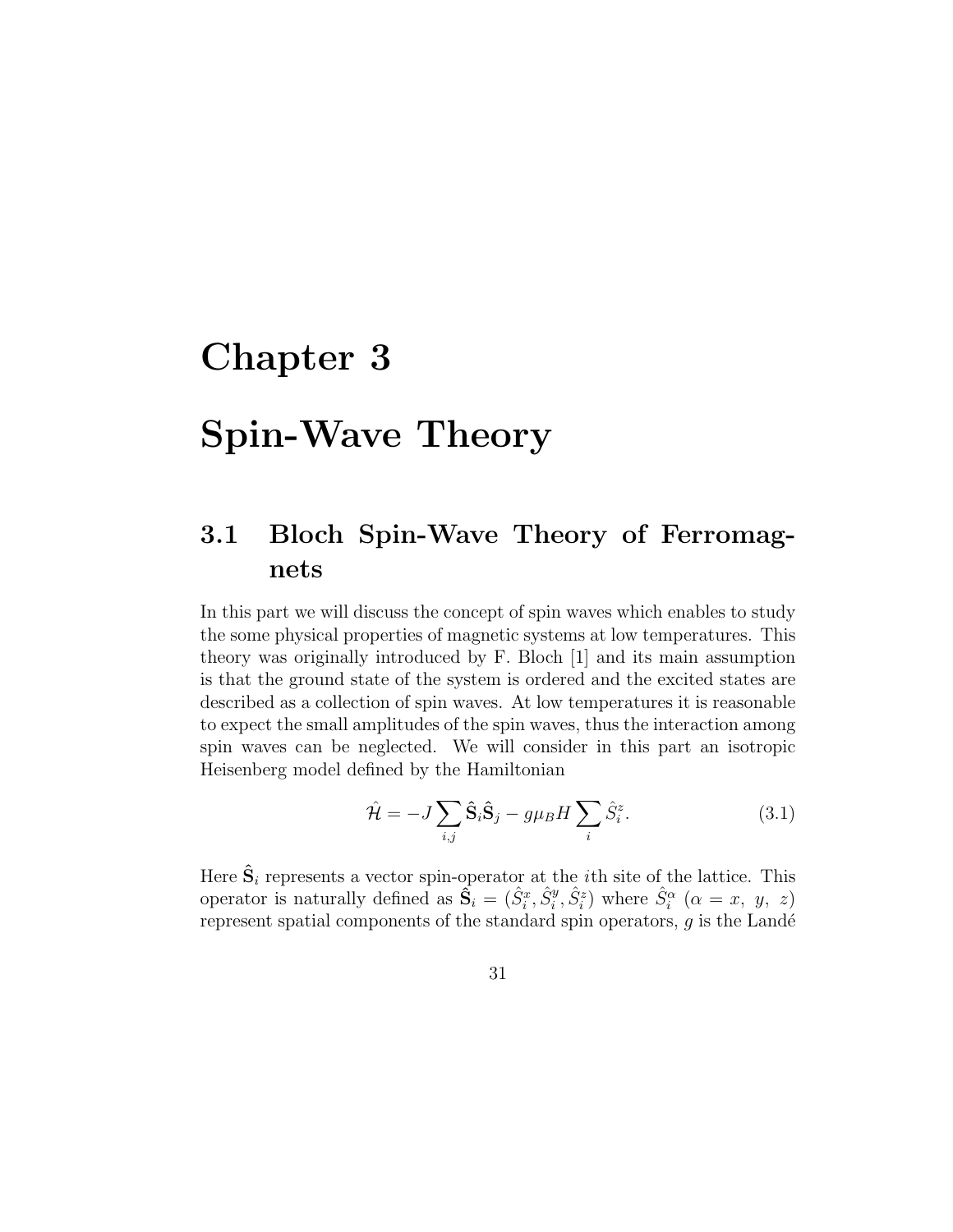factor,  $\mu_B$  is the Bohr magneton and  $H$  denotes the external magnetic field which is applied along *z* axis. *J* is the exchange integral which is assumed to be positive since we are going to investigate the ferromagnetic systems.

Adopting the basic concept of lattice vibrations, we can write the following equation of motion of the spin  $\hat{\mathbf{S}}_\ell$  on the *j*th lattice point

$$
\frac{d\hat{\mathbf{S}}_{\ell}}{dt} = \frac{\mathrm{i}}{\hbar}[\mathcal{H}, \hat{\mathbf{S}}_{\ell}].
$$
\n(3.2)

In what follows, we will use the following commutation relations for spin operators

$$
[\hat{S}_i^a, \hat{S}_j^b] = i\varepsilon^{abc}\delta_{ij}\hat{S}_j^c, \quad a, b, c = x, y, \text{ or } z
$$
\n(3.3)

where  $\varepsilon^{abc}$  represents Levi-Civita tensor and  $\delta_{ij}$  is the Kronecker symbol. Now, substituting the Hamiltonian (3.1) into (3.2) and employing relations (3.3) one obtains

$$
\frac{d\hat{\mathbf{S}}_{\ell}}{dt} = -\frac{1}{\hbar}(\mathbf{H}_{\ell} \times \hat{\mathbf{S}}_{\ell}),\tag{3.4}
$$

where the local magnetic field  $\mathbf{H}_{\ell}$  acting on the *j*th spin is given by

$$
\mathbf{H}_{\ell} = \sum_{j} J_{j\ell} \hat{\mathbf{S}}_{j} + g\mu_{B} H \mathbf{e}_{3}
$$
 (3.5)

with  $\mathbf{e}_3 = (0, 0, 1)$ . Using two previous equations one easily obtains the following equations of motion of the  $x, y$  and  $z$  components of the spin operator

$$
\hbar \frac{d\hat{S}_{\ell}^{x}}{dt} = -\sum_{j} J_{j\ell}(\hat{S}_{j}^{y}\hat{S}_{\ell}^{z} - \hat{S}_{j}^{z}\hat{S}_{\ell}^{y}) + g\mu_{B}H\hat{S}_{\ell}^{y}
$$
(3.6)

$$
\hbar \frac{d\hat{S}_{\ell}^{y}}{dt} = -\sum_{j} J_{j\ell}(\hat{S}_{j}^{z}\hat{S}_{\ell}^{x} - \hat{S}_{j}^{x}\hat{S}_{\ell}^{z}) - g\mu_{B}H\hat{S}_{\ell}^{x}
$$
(3.7)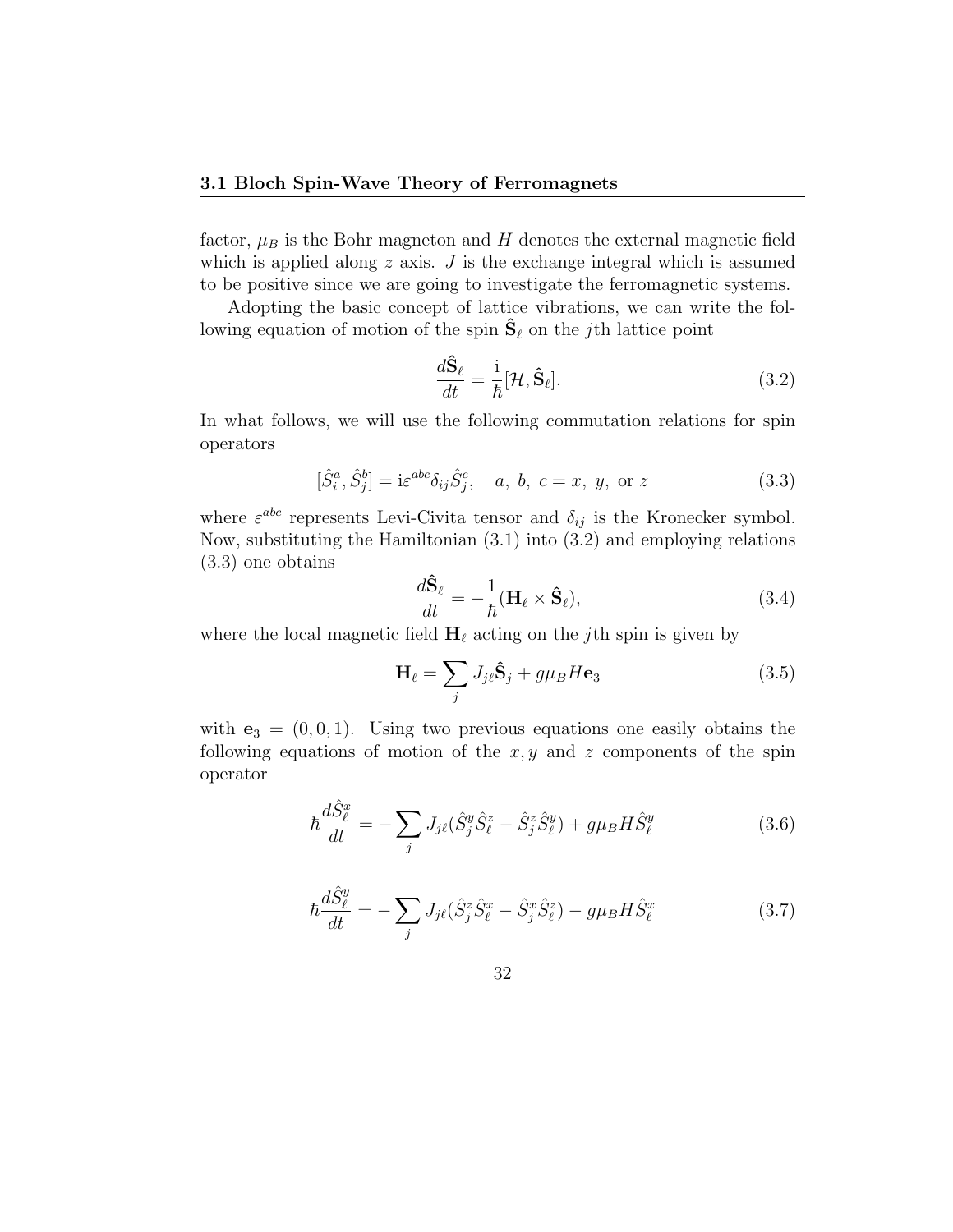$$
\hbar \frac{d\hat{S}_{\ell}^{z}}{dt} = -\sum_{j} J_{j\ell} (\hat{S}_{j}^{x} \hat{S}_{\ell}^{y} - \hat{S}_{j}^{y} \hat{S}_{\ell}^{x})
$$
\n(3.8)

If we restrict ourselves to the case of low-energy excitation, then the components  $\hat{S}^x_{\ell}, \hat{S}^y_{\ell}$  can be regarded as small quantities of first order. Consequently, the right-hand side of (3.8) is a small quantity of the second order, which can be neglected and it follows from Eq. (3.8) that the *z*th component becomes a constant. Moreover, it is reasonable to put explicitly  $\hat{S}^z_{\ell} = S$ , since the external magnetic field is assumed to be applied parallel to the *z*th axis. Under these assumptions Eqs.  $(3.6)$  and  $(3.7)$  can be rewritten in the form

$$
\hbar \frac{d\hat{S}_{\ell}^{x}}{dt} = -S \sum_{j} J_{j\ell} (\hat{S}_{j}^{y} - \hat{S}_{\ell}^{y}) + g\mu_{B} H \hat{S}_{\ell}^{y}
$$
(3.9)

$$
\hbar \frac{d\hat{S}_{\ell}^{y}}{dt} = -S \sum_{j} J_{j\ell} (\hat{S}_{\ell}^{x} - \hat{S}_{j}^{x}) - g\mu_{B} H \hat{S}_{\ell}^{x}, \qquad (3.10)
$$

or alternatively

$$
\hbar \frac{d\hat{S}_{\ell}^{+}}{dt} = -iS \sum_{j} J_{j\ell} (\hat{S}_{\ell}^{+} - \hat{S}_{j}^{+}) - g\mu_{B} H \hat{S}_{\ell}^{+}
$$
(3.11)

$$
\hbar \frac{d\hat{S}_{\ell}^{-}}{dt} = -iS \sum_{j} J_{j\ell} (\hat{S}_{\ell}^{-} - \hat{S}_{j}^{-}) - g\mu_{B} H \hat{S}_{\ell}^{-}
$$
(3.12)

where we have introduced the spin-raising and spin-lowering operators

$$
\hat{S}_{\ell}^{+} = \hat{S}_{\ell}^{x} + i\hat{S}_{\ell}^{y} \qquad \hat{S}_{\ell}^{-} = \hat{S}_{\ell}^{x} - i\hat{S}_{\ell}^{y}, \qquad (3.13)
$$

that obey the following commutation rules

$$
[\hat{S}_k^z, \hat{S}_\ell^+] = \hat{S}_k^+ \delta_{k\ell}, \quad [\hat{S}_k^z, \hat{S}_\ell^-] = -\hat{S}_k^- \delta_{k\ell}, \quad [\hat{S}_k^+, \hat{S}_\ell^+] = 2\hat{S}_k^z \delta_{k\ell}.\tag{3.14}
$$

$$
33\,
$$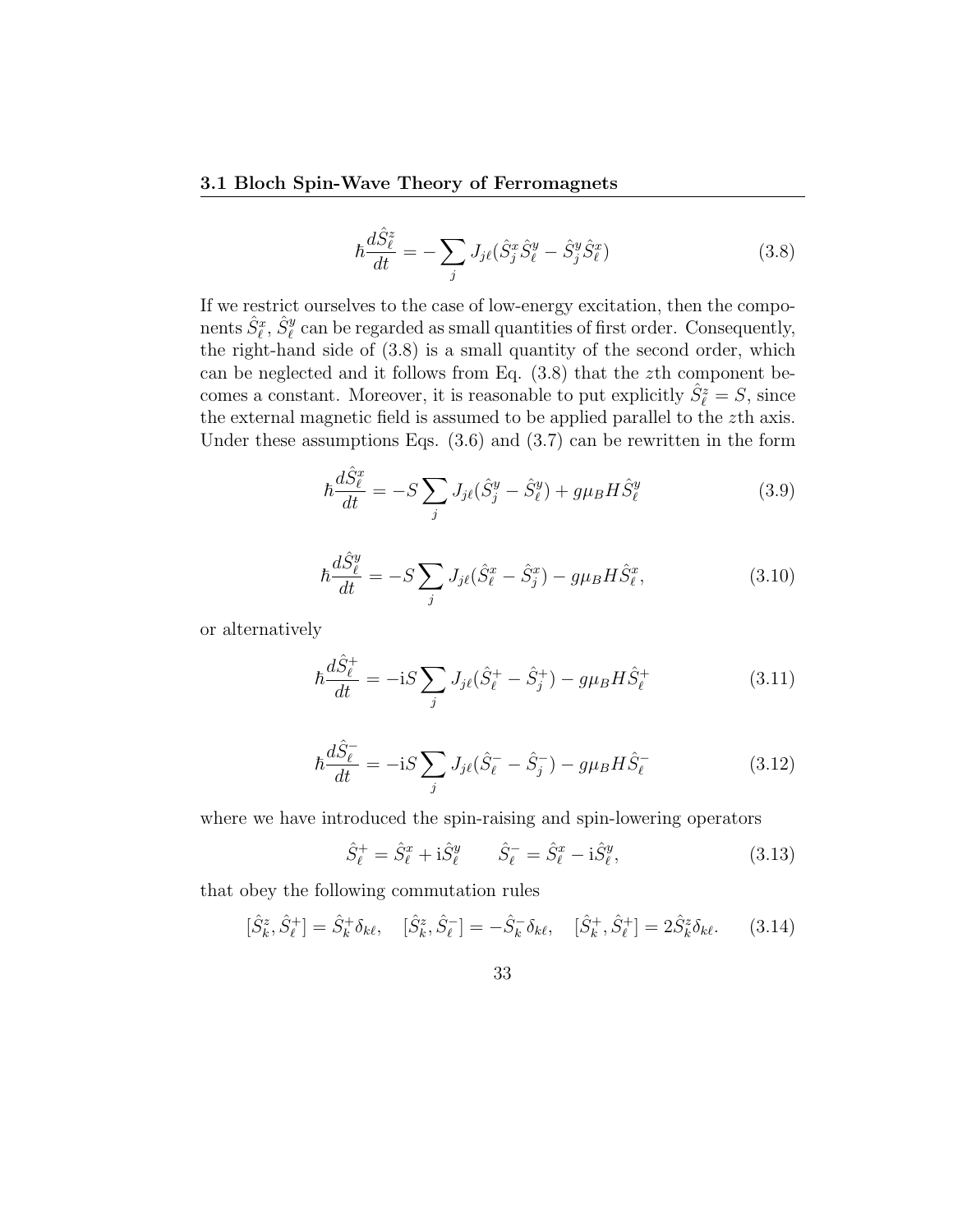The above relations are directly obtained with the help of well-known commutation relations of the spin operators (3.3).

To proceed further, we now express the spin-raising and spin-lowering operators with the help of the Fourier transform, i.e.,

$$
\hat{S}_{\mathbf{q}}^{+} = \frac{1}{\sqrt{N}} \sum_{j} e^{i\mathbf{q} \cdot \mathbf{R}_{j}} \hat{S}_{j}^{+}, \qquad \hat{S}_{\mathbf{q}}^{-} = \frac{1}{\sqrt{N}} \sum_{j} e^{-i\mathbf{q} \cdot \mathbf{R}_{j}} \hat{S}_{j}^{-} \tag{3.15}
$$

$$
\hat{S}_j^+ = \frac{1}{\sqrt{N}} \sum_{\mathbf{q}} e^{-i\mathbf{q} \cdot \mathbf{R}_j} \hat{S}_{\mathbf{q}}, \qquad \hat{S}_j^- = \frac{1}{\sqrt{N}} \sum_{\mathbf{q}} e^{i\mathbf{q} \cdot \mathbf{R}_j} \hat{S}_{\mathbf{q}}
$$
(3.16)

Substituting Eq.(3.16) into Eq.(3.12) and applying the following relation

$$
\sum_{\ell} e^{-i(\mathbf{q}_1 - \mathbf{q}_2) \cdot \mathbf{R}_{\ell}} = N \delta_{\mathbf{q}_1, \mathbf{q}_2}
$$
\n(3.17)

one gets equation

$$
-i\hbar \frac{d\hat{S}_{\mathbf{q}}^{-}}{dt} = \left[ S \sum_{\ell} J_{j\ell} (1 - e^{-i\mathbf{q} \cdot (\mathbf{R}_j - \mathbf{R}_\ell)}) + g\mu_B H \right] \hat{S}_{\mathbf{q}}^{-}.
$$
 (3.18)

If we now introduce a real quantity

$$
J(\mathbf{q}) = \sum_{j} J(\mathbf{R}_{j}) e^{-i\mathbf{q} \cdot \mathbf{R}_{j}}
$$
 (3.19)

then we rewrite (3.18) as

$$
-i\hbar \frac{d\hat{S}_{\mathbf{q}}^{-}}{dt} = \left\{ S\left[J(0) - J(\mathbf{q})\right] + g\mu_B H \right\} \hat{S}_{\mathbf{q}}^{-}.
$$
 (3.20)

It is straightforward to obtain the solution of this equation in the form

$$
\hat{S}_{\mathbf{q}} = \delta \hat{S}_{\mathbf{q}} e^{i(\omega_{\mathbf{q}}t + \alpha)} \tag{3.21}
$$

34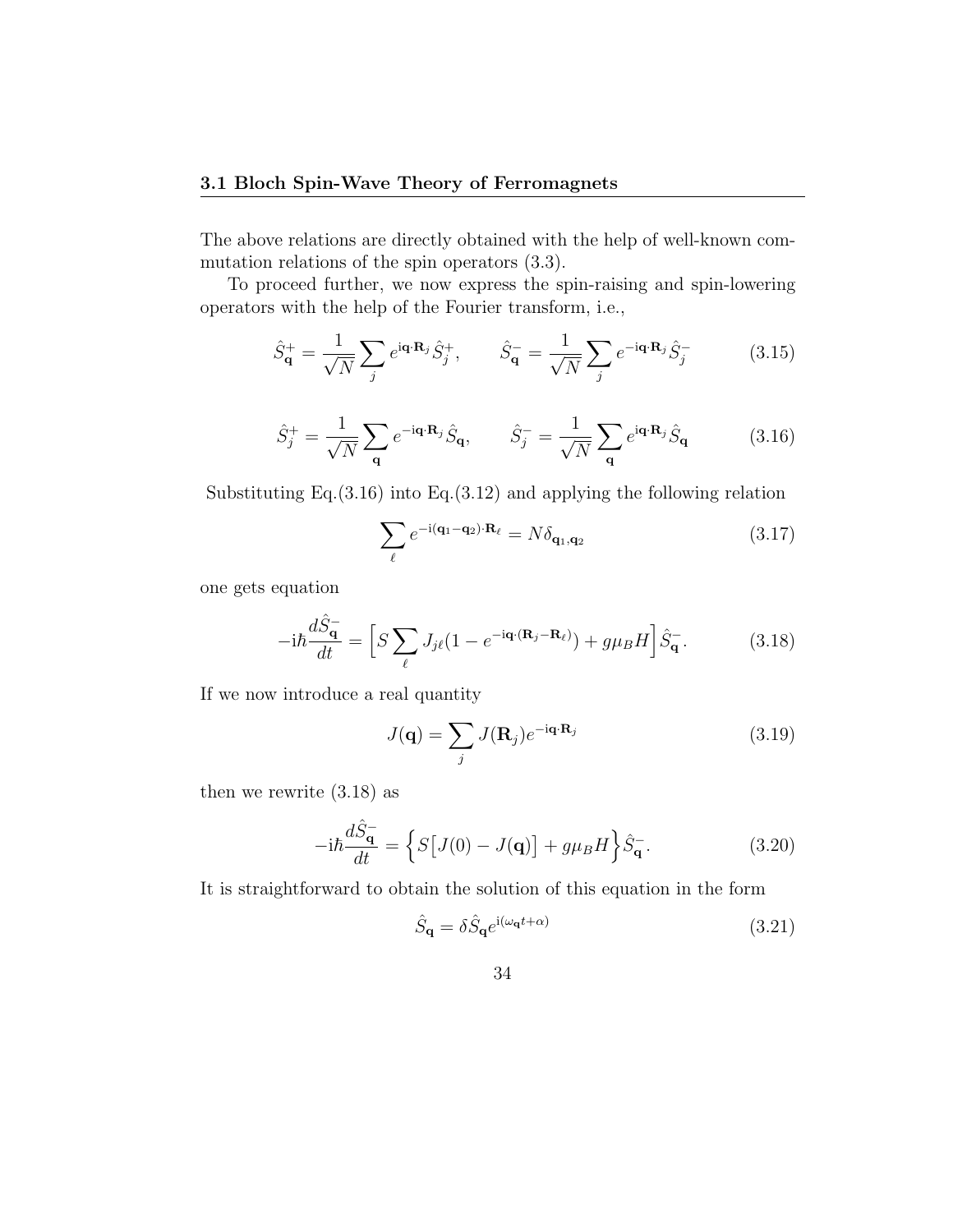#### **3.1 Bloch Spin-Wave Theory of Ferromagnets**

where the eigenfrequencies of the spin waves are given by

$$
\hbar\omega_{\mathbf{q}} = S[J(0) - J(\mathbf{q})] + g\mu_B H. \tag{3.22}
$$

One should notice here that in the limit of small **q** we obtain  $\hbar\omega_{\mathbf{q}} \approx q^2$ .

Now, using Eq.(3.21) we can express the spin operators in the real space as follows

$$
\hat{S}_j^- = \frac{1}{\sqrt{N}} \delta \hat{S}_{\mathbf{q}} e^{i(\mathbf{q} \cdot \mathbf{R}_j + \omega_{\mathbf{q}} t + \alpha)}
$$
(3.23)

$$
\hat{S}_j^x = \frac{1}{\sqrt{N}} \delta \hat{S}_q \cos \left[ i(\mathbf{q} \cdot \mathbf{R}_j + \omega_q t + \alpha) \right]
$$
 (3.24)

and

$$
\hat{S}_j^y = -\frac{1}{\sqrt{N}} \delta \hat{S}_{\mathbf{q}} \sin \left[ i(\mathbf{q} \cdot \mathbf{R}_j + \omega_{\mathbf{q}} t + \alpha) \right]. \tag{3.25}
$$

Finally, it is straightforward to prove that the energy difference between an excited state and ground state is given by

$$
E_{\mathbf{q}} - E_0 = \hbar \omega_{\mathbf{q}},\tag{3.26}
$$

where  $\hbar\omega_q$  represents the excitation energy of the spin wave with the wavevector **q**. The proof of the last statement is left as an appropriate exercise for readers.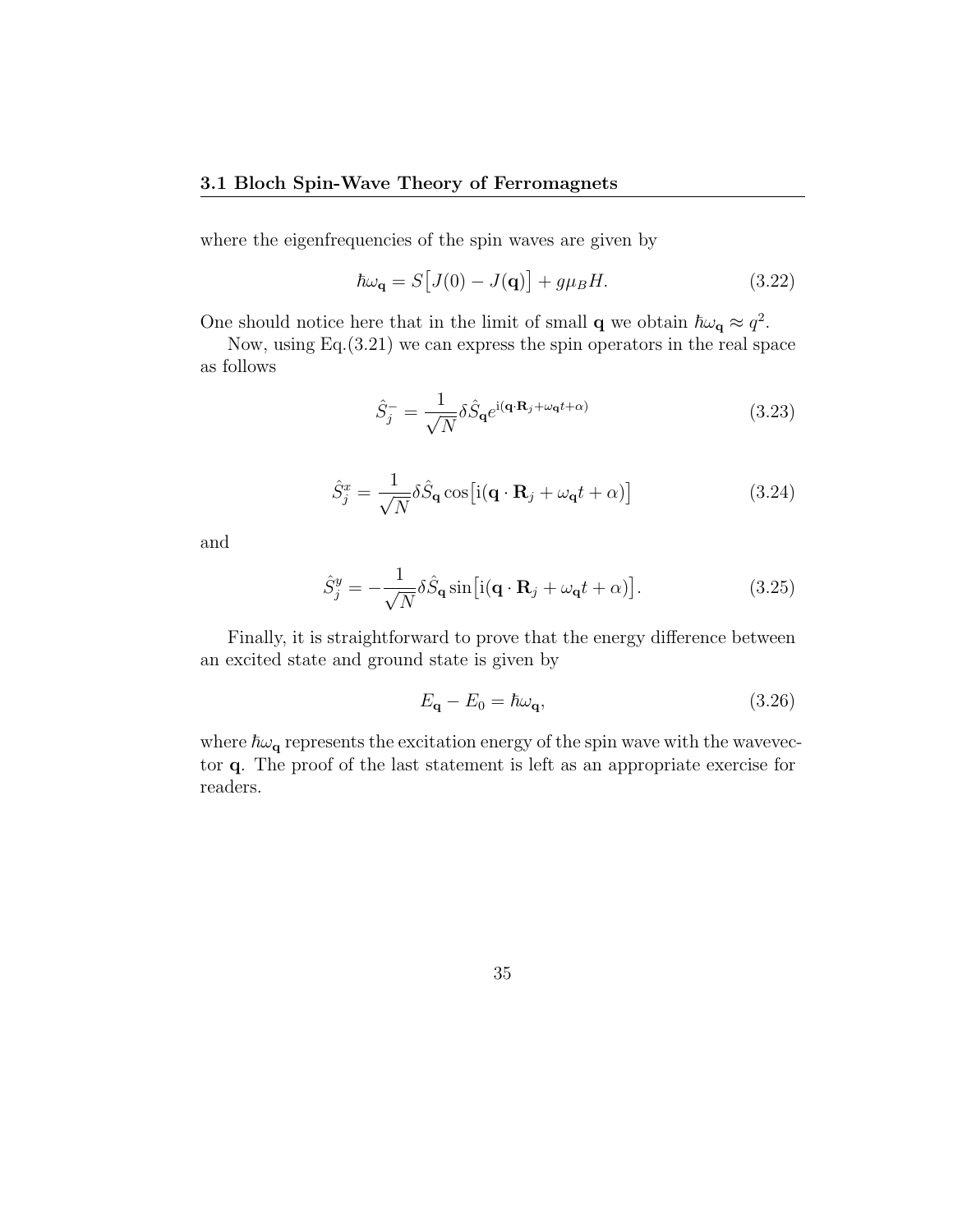The Bloch's spin-wave theory discussed in previous chapter represents a very simple approach in which we completely neglect the interaction among spin waves. This deficiency can be eliminated using an alternative formulation based on magnon variables (or creation-annihilation operators) developed by Holstein and Primakoff [2]. In this part we apply The Holstein-Primakoff theory to case of an anisotropic quantum Heisenberg model described by the Hamiltonian

$$
\hat{\mathcal{H}} = -J \sum_{i,j} (\hat{S}_i^x \hat{S}_j^x + \hat{S}_i^y \hat{S}_j^y + \hat{S}_i^z \hat{S}_j^z) - g\mu_B H \sum_i \hat{S}_i^z.
$$
 (3.27)

The meaning of all symbols in previous Eq. (3.27) is the same as in previous text.

In order to apply a spin-wave picture to analyze magnetic properties of the model under investigation, one has to perform three subsequent mathematical transformation. At first, we express the components of the spin operators trough spin-lowering and spin raising operators, then we introduce so-called creation and annihilation operators and finally, we perform a Fourier transform of the relevant all creation and annihilation operators entering the Hamiltonian. The eigenvalues of the final Hamiltonian then enable to determine relevant physical quantities applying standard relations of statistical mechanics. For further manipulations it is more convenient to rewrite (3.27) as follows

$$
\hat{\mathcal{H}} = -J \sum_{\ell,\delta} (\hat{S}_{\ell}^x \hat{S}_{\ell+\delta}^x + \hat{S}_{\ell}^y \hat{S}_{\ell+\delta}^y + \hat{S}_{\ell}^z \hat{S}_{\ell+\delta}^z) - g\mu_B H \sum_{\ell} \hat{S}_{\ell}^z \tag{3.28}
$$

where  $\ell$  labels the lattice sites and  $\delta$  denotes nearest neighbors of the relevant site and we assume that  $J > 0$ . The integrals of motion for Hamiltonian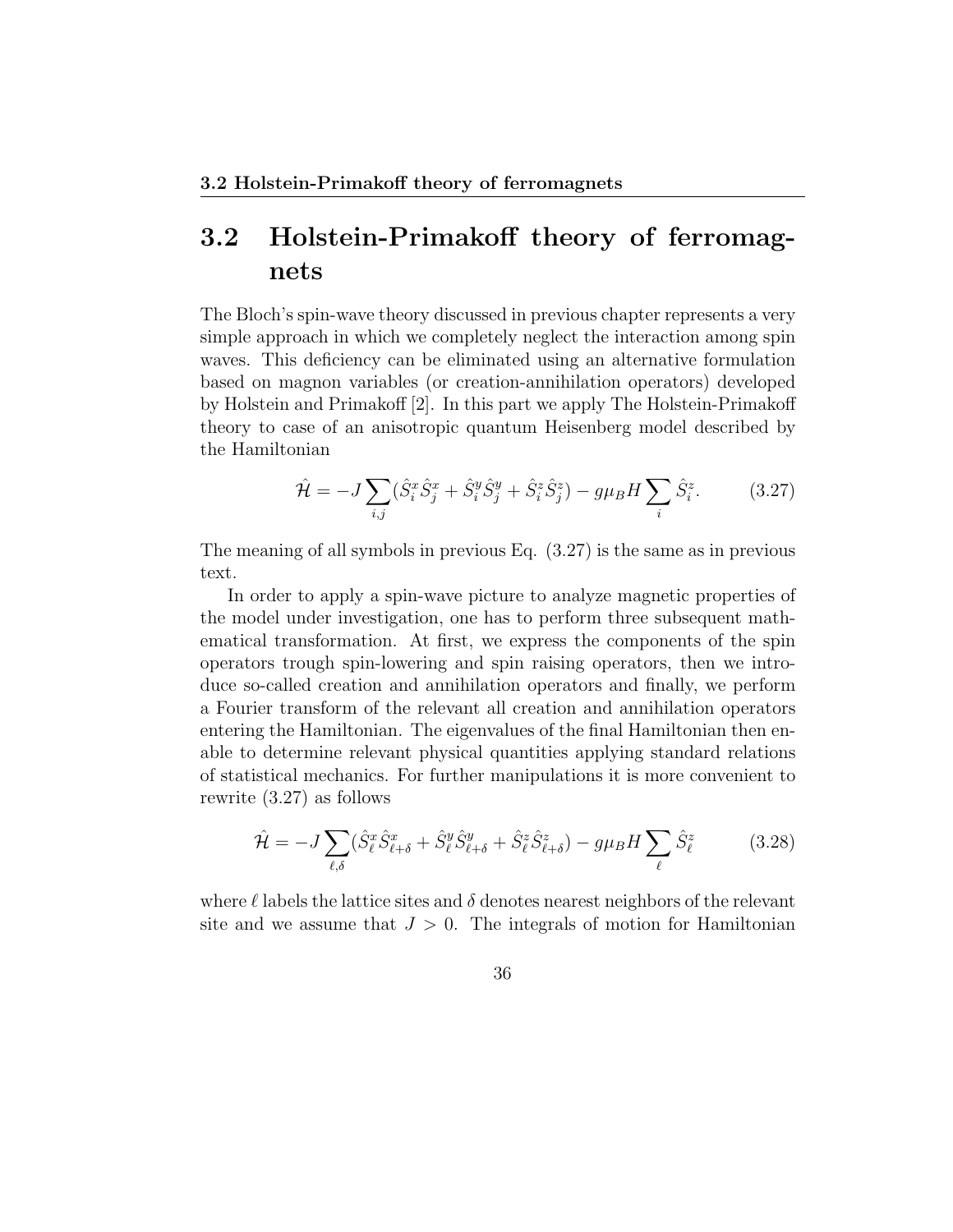(3.28) are the total *z*th component  $\hat{S}^z = \sum_k \hat{S}_k^z$  and the total spin of the system.

The ground state of the system is ordered and for  $H > 0$  the magnetic moment is paralell to the *z* axis. If we consider the lattice consisting of N atoms with spin *S*, then the ground-state vector in the spin basis reads *|*0*⟩*  $=$   $|NS, NS\rangle$ . Of course, we work in a real space basis in which the spin operators  $\hat{S}_{\ell}^{z}$  are diagonal. We recall that the eigenvalues  $M_S = -S, -\overline{S} +$ 1, ..., S and eigenvectors  $|M_S\rangle_\ell$  of the operator  $\hat{S}^z_\ell$  satisfy the following equation

$$
\hat{S}_{\ell}^{z} | M_{S} \rangle_{\ell} = M_{S} | M_{S} \rangle_{\ell}. \tag{3.29}
$$

Now, applying operators (3.13) to the eigenvectors  $|M_S\rangle_\ell$  one obtains

$$
\hat{S}_{\ell}^{+}|M_{S}\rangle_{\ell} = \sqrt{(S-M_{S})(S-M_{S}-1)}|M_{S}+1\rangle_{\ell}
$$
\n(3.30)

and

$$
\hat{S}_{\ell}^{-}|M_{S}\rangle_{\ell} = \sqrt{(S+M_{S})(S-M_{S}-1)}|M_{S}-1\rangle_{\ell}.
$$
\n(3.31)

In addition to the spin-raising and spin-lowering operators, we will also use in our analysis the operator describing a deviation of the *z*th spincomponent from its maximum value, namely,

$$
\hat{n}_{\ell} = S - \hat{S}_{\ell}^{z}.\tag{3.32}
$$

The eigenvalues of this operator are integers  $n_l = 0, 1, 2, ..., 2S$ , (or  $n_l =$  $S - M_S$ , thus we can rewrite Eqs.(3.30) in the form

$$
\hat{S}_{\ell}^{+}|n_{\ell}\rangle_{\ell} = \sqrt{2S}\sqrt{1 - \frac{(n_{\ell} - 1)}{2S}}\sqrt{n_{\ell}}|n_{\ell} - 1\rangle_{\ell}.
$$
\n(3.33)

Le us note that performing a similar procedure is also possible for Eq.(3.31) and it will be used later.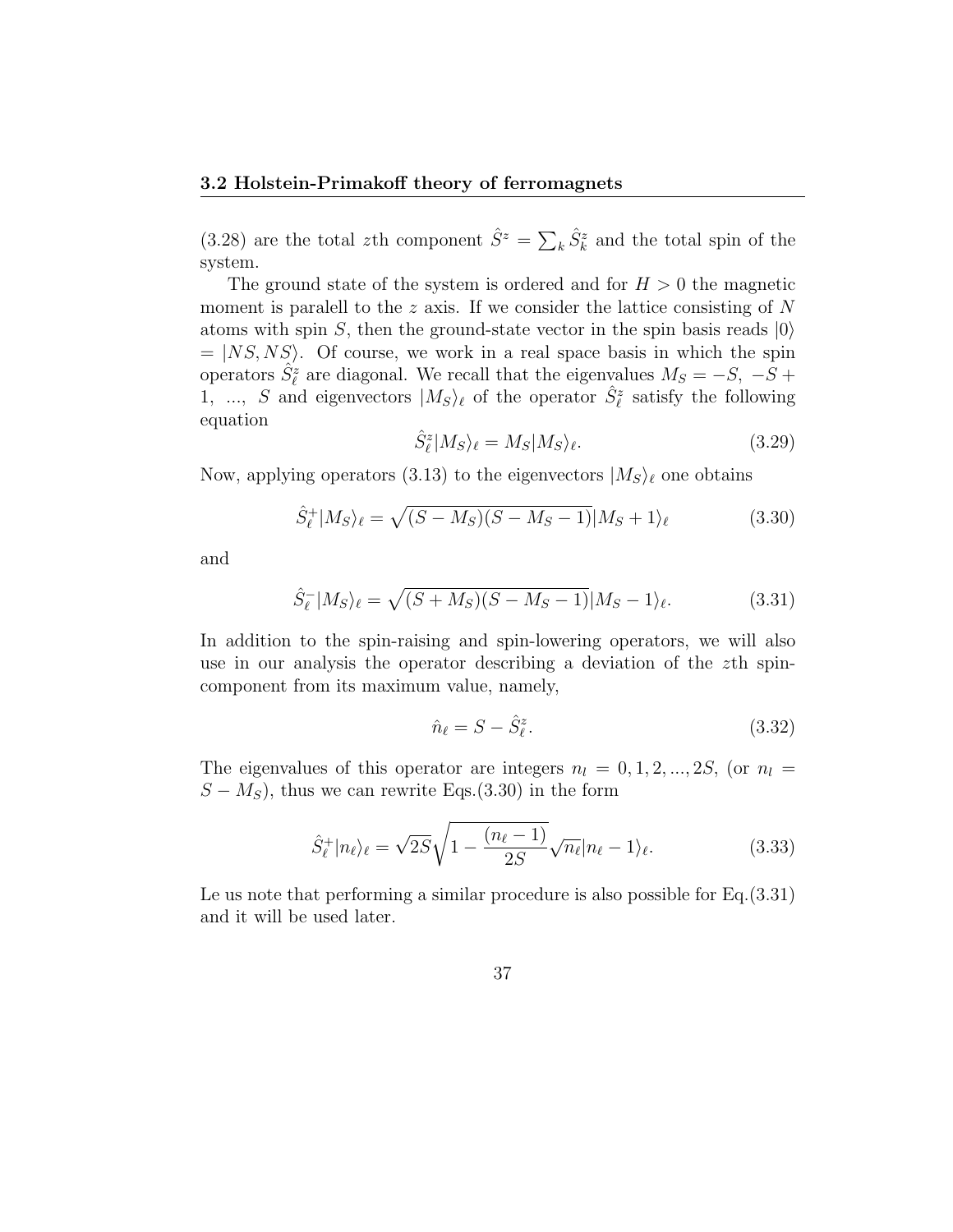Now, with the help of (3.13), we can rewrite the Hamiltonian (3.28) in the form

$$
\hat{\mathcal{H}} = -J \sum_{\ell,\delta} \left[ \frac{1}{2} (\hat{S}_{\ell}^+ \hat{S}_{\ell+\delta}^- + \hat{S}_{\ell}^- \hat{S}_{\ell+\delta}^+) + \hat{S}_{\ell}^z \hat{S}_{\ell+\delta}^z \right] - g\mu_B H \sum_{\ell} \hat{S}_{\ell}^z. \tag{3.34}
$$

which is suitable for introducing the Holstein-Primakoff magnon representation. In order to define the relevant transformation, we at first introduce the standard creation and annihilation operators that are defined as

$$
a_{\ell}^{\dagger} \Psi_{n_{\ell}} = \sqrt{n_{\ell} + 1} \Psi_{n_{\ell}+1}, \qquad a_{\ell} \Psi_{n_{\ell}} = \sqrt{n_{\ell}} \Psi_{n_{\ell}-1}.
$$
 (3.35)

The central idea of the Holstein-Primakoff approach is based on the introduction of the following transformation

$$
\hat{S}_{\ell}^{+} = (2S)^{1/2} \left( 1 - \frac{a_{\ell}^{\dagger} a_{\ell}}{2S} \right)^{1/2} a_{\ell} \tag{3.36}
$$

$$
\hat{S}_{\ell}^{-} = (2S)^{1/2} a_{\ell}^{\dagger} \left( 1 - \frac{a_{\ell}^{\dagger} a_{\ell}}{2S} \right)^{1/2}
$$
\n(3.37)

$$
\hat{S}_{\ell}^{z} = S - a_{\ell}^{\dagger} a_{\ell}.
$$
\n(3.38)

As already noted above, the eigenvalues of  $a_{\ell}^{\dagger}a_{\ell}$  are arbitrary integers, while that of  $\hat{n}_{\ell}$  are limited to the range  $0 \leq n_{\ell} \leq 2S$ . Fortunately, this discrepancy does not play any important role in the calculation, since the transition from the state with  $n_{\ell} \leq 2S$  to states with  $n_{\ell} > 2S$  never occur, e.g.

$$
\hat{S}_{\ell}^{-} \Psi_{2S} = (2S)^{1/2} (2S+1)^{1/2} \left(1 - \frac{2S}{2S}\right)^{1/2} \Psi_{2S+1} = 0. \tag{3.39}
$$

Now we transform the operators  $a_{\ell}, a_{\ell}^{\dagger}$  from the real space to the reciprocal space by the following Fourier tansform

$$
a_{\ell} = \frac{1}{\sqrt{N}} \sum_{\mathbf{q}} e^{-i\mathbf{q} \cdot \mathbf{R}_{\ell}} b_{\mathbf{q}}
$$
 (3.40)

$$
38 \\
$$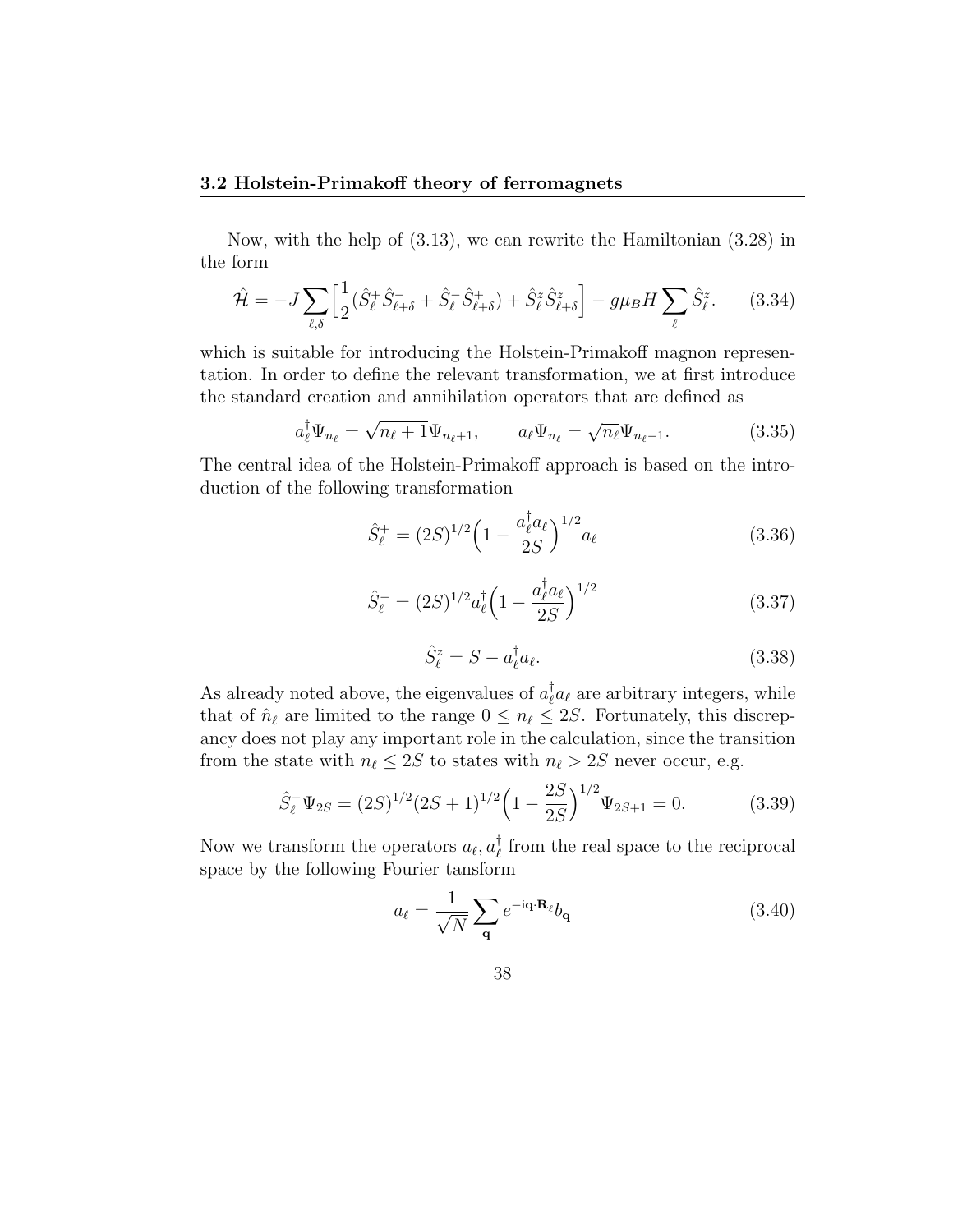$$
a_{\ell}^{\dagger} = \frac{1}{\sqrt{N}} \sum_{\mathbf{q}} e^{i\mathbf{q} \cdot \mathbf{R}_{\ell}} b_{\mathbf{q}}^{\dagger}
$$
 (3.41)

where *N* denotes the total number of atoms, **q** represents a vector of the reciprocal space, and **R***<sup>ℓ</sup>* represents a vector specifying the position of *ℓ*th atom in the lattice.

The magnon-annihilation and magnon-creation operators are given by

$$
b_{\mathbf{q}} = \frac{1}{\sqrt{N}} \sum_{\ell} e^{i\mathbf{q} \cdot \mathbf{R}_{\ell}} a_{\ell} \tag{3.42}
$$

$$
b_{\mathbf{q}}^{\dagger} = \frac{1}{\sqrt{N}} \sum_{\ell} e^{-i\mathbf{q} \cdot \mathbf{R}_{\ell}} a_{\ell}^{\dagger}
$$
 (3.43)

and they obey the usual magnon commutation relations

$$
[b_{\mathbf{q}_1}, b_{\mathbf{q}_2}^{\dagger}] = \delta_{\mathbf{q}_1 \mathbf{q}_2}, \qquad [b_{\mathbf{q}_1}, b_{\mathbf{q}_2}] = [b_{\mathbf{q}_1}^{\dagger}, b_{\mathbf{q}_2}^{\dagger}] = 0.
$$
 (3.44)

It is useful to note here that the operator  $b_{\mathbf{q}}^{\dagger}$  creates a magnon with the wave vector **q** and the operator  $b_{\mathbf{q}}$  annihilates it. Moreover, it follows from the transformation (3.40) and (3.41) that any change of the spin state at arbitrary lattice site is described as a superposition of an infinite number of the spin waves.

At this stage it is clear that further exact treatment of the problem is impossible due to the complexity of applied transformations. The progress is, however, still possible if we restrict ourselves to the case when the number of excited states is small in comparison with 2*S*. Under this assumption, we can neglect the higher order terms in expansion of the square root and rewrite Eqs. (3.36) and (3.37) in the form

$$
\hat{S}_{\ell}^{+} = (2S)^{1/2} \left( 1 - \frac{a_{\ell}^{\dagger} a_{\ell}}{4S} \right) a_{\ell} + \dots \tag{3.45}
$$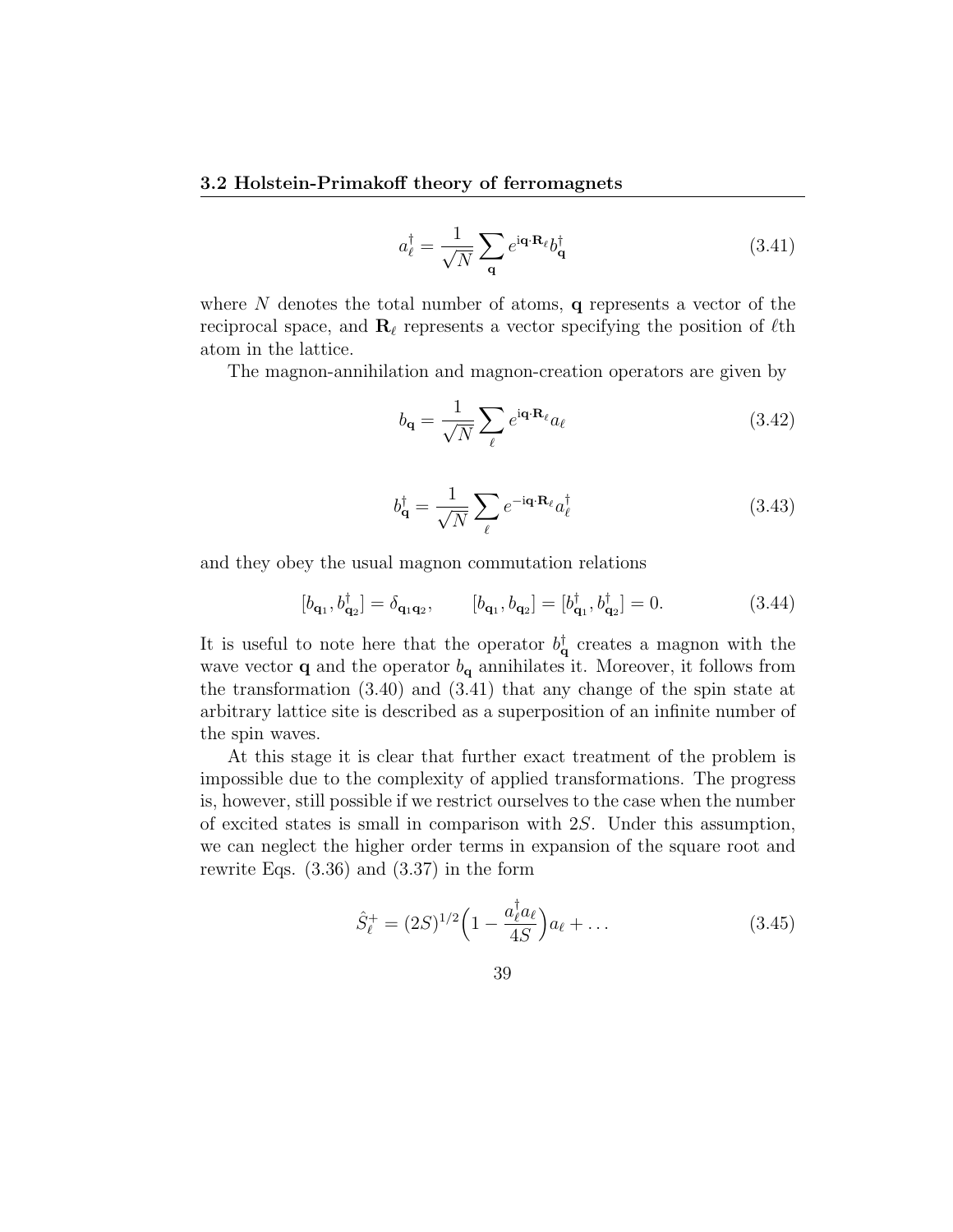$$
\hat{S}_{\ell}^{-} = (2S)^{1/2} a_{\ell}^{\dagger} \left( 1 - \frac{a_{\ell}^{\dagger} a_{\ell}}{4S} \right) + \dots \tag{3.46}
$$

Finally, substituting (3.40) and (3.41) into previous equation one obtains

$$
\hat{S}_{\ell}^{+} = \left(\frac{2S}{N}\right)^{1/2} \left[\sum_{\mathbf{q}_{1}} e^{-i\mathbf{q}_{1}\cdot\mathbf{R}_{\ell}} b_{\mathbf{q}_{1}} - \frac{1}{4SN} \sum_{\mathbf{q}_{1}\mathbf{q}_{2}\mathbf{q}_{3}} e^{i(\mathbf{q}_{1}-\mathbf{q}_{2}-\mathbf{q}_{3})\cdot\mathbf{R}_{\ell}} b_{\mathbf{q}_{1}}^{\dagger} b_{\mathbf{q}_{2}} b_{\mathbf{q}_{3}} + \ldots\right]
$$
\n(3.47)

$$
\hat{S}_{\ell}^{-} = \left(\frac{2S}{N}\right)^{1/2} \left[\sum_{\mathbf{q}_1} e^{i\mathbf{q}_1 \cdot \mathbf{R}_{\ell}} b_{\mathbf{q}_1}^{\dagger} - \frac{1}{4SN} \sum_{\mathbf{q}_1 \mathbf{q}_2 \mathbf{q}_3} e^{i(\mathbf{q}_1 + \mathbf{q}_2 - \mathbf{q}_3) \cdot \mathbf{R}_{\ell}} b_{\mathbf{q}_1}^{\dagger} b_{\mathbf{q}_2}^{\dagger} b_{\mathbf{q}_3} + \dots\right]
$$
\n(3.48)

Similarly, the operator  $\hat{S}^z_{\ell}$  is given by

$$
\hat{S}_{\ell}^{z} = S - \frac{1}{N} \sum_{\mathbf{q}_1 \mathbf{q}_2} e^{i(\mathbf{q}_1 - \mathbf{q}_2) \cdot \mathbf{R}_{\ell}} b_{\mathbf{q}_1}^{\dagger} b_{\mathbf{q}_2}.
$$
 (3.49)

If we assume that each lattice site has *z* nearest neighbors, then we can specify their positions on the lattice by introducing the vector

$$
\delta = \mathbf{R}_{\ell+\delta} - \mathbf{R}_{\ell}.\tag{3.50}
$$

Substituting  $(3.47)-(3.50)$  into Eq. $(3.34)$  and performing a rearrangement of the terms one can rewrite the Hamiltonian as

$$
\hat{\mathcal{H}} = -JNzS^2 - g\mu_B NHS + \hat{\mathcal{H}}_0 + \hat{\mathcal{H}}_1,\tag{3.51}
$$

where  $\mathcal{H}_0$  is a bilinear form in the magnon variables and it is given by

$$
\hat{\mathcal{H}}_0 = -\frac{JS}{N} \sum_{\ell, \delta} \sum_{\mathbf{q}_1 \mathbf{q}_2} \left[ e^{-i(\mathbf{q}_1 - \mathbf{q}_2) \cdot \mathbf{R}_{\ell}} e^{i\mathbf{q}_2 \cdot \delta} b_{\mathbf{q}_1} b_{\mathbf{q}_2}^{\dagger} + e^{i(\mathbf{q}_1 - \mathbf{q}_2) \cdot \mathbf{R}_{\ell}} e^{-i\mathbf{q}_2 \cdot \delta} b_{\mathbf{q}_1}^{\dagger} b_{\mathbf{q}_2} \right] \n+ \frac{JS}{N} \sum_{\ell, \delta} \sum_{\mathbf{q}_1 \mathbf{q}_2} \left[ e^{i(\mathbf{q}_1 - \mathbf{q}_2) \cdot \mathbf{R}_{\ell}} b_{\mathbf{q}_1} b_{\mathbf{q}_2}^{\dagger} + e^{-i(\mathbf{q}_1 - \mathbf{q}_2) \cdot \mathbf{R}_{\ell}} e^{i(\mathbf{q}_1 - \mathbf{q}_2) \cdot \delta} b_{\mathbf{q}_1}^{\dagger} b_{\mathbf{q}_2} \right] \n+ \frac{g \mu_B H}{N} \sum_{\ell, \mathbf{q}_1 \mathbf{q}_2} e^{i(\mathbf{q}_1 - \mathbf{q}_2) \cdot \mathbf{R}_{\ell}} b_{\mathbf{q}_1}^{\dagger} b_{\mathbf{q}_2}.
$$
\n(3.52)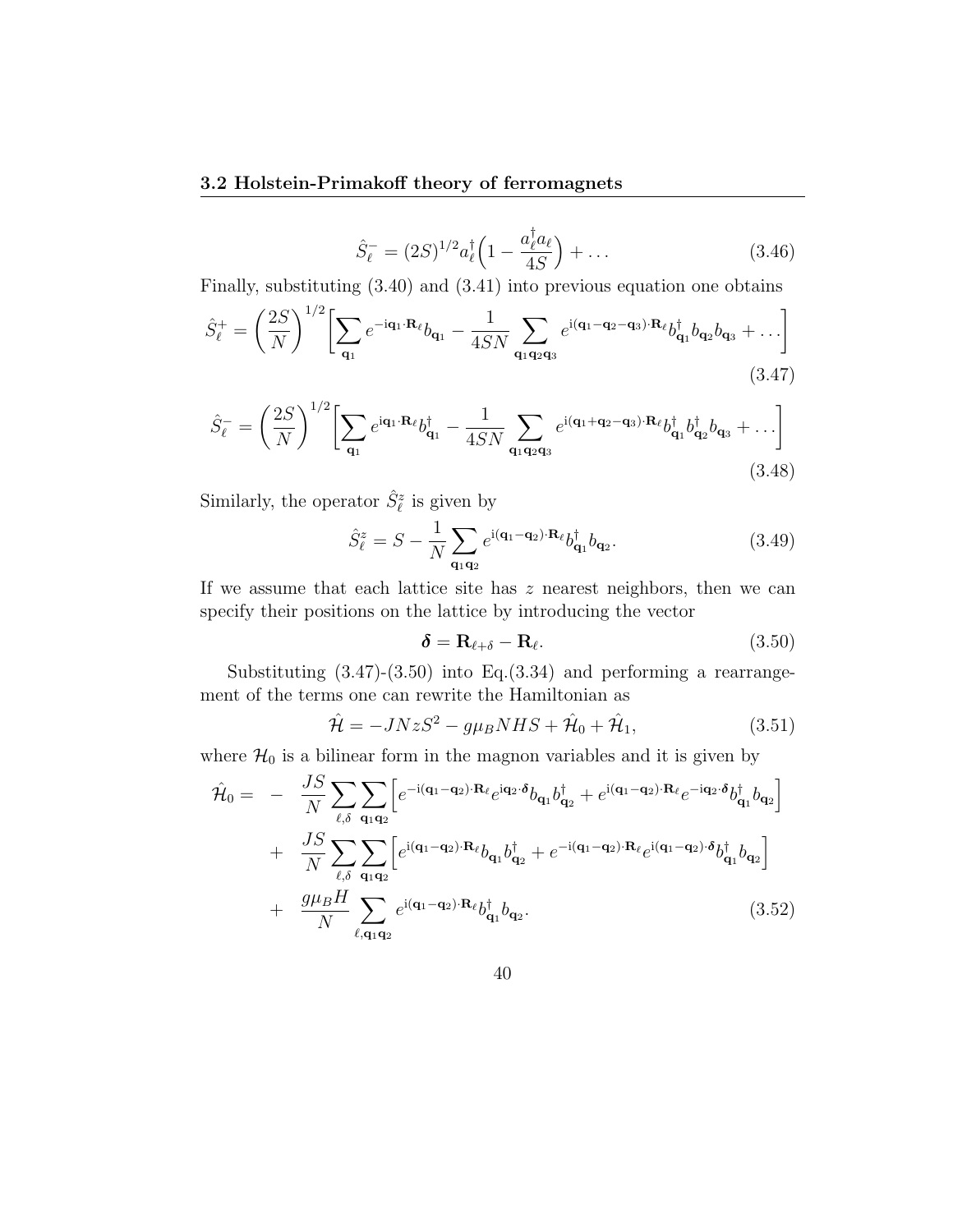The term  $\mathcal{H}_1$  includes higher-order terms and for the sake of simplicity will be neglected. Now, taking into account the relation (3.17) and performing the summation over  $\ell$  and  $\mathbf{q}_2$ , we can simplify Eq.(3.52) as follows

$$
\hat{\mathcal{H}}_0 = -JzS\sum_{\mathbf{q}} (\gamma_{\mathbf{q}}b_{\mathbf{q}}b_{\mathbf{q}}^{\dagger} + \gamma_{-\mathbf{q}}b_{\mathbf{q}}^{\dagger}b_{\mathbf{q}} - 2b_{\mathbf{q}}^{\dagger}b_{\mathbf{q}}) + g\mu_B H \sum_{\mathbf{q}} b_{\mathbf{q}}^{\dagger}b_{\mathbf{q}}, \quad (3.53)
$$

where

$$
\gamma_{\mathbf{q}} = \frac{1}{z} \sum_{\delta} e^{i\mathbf{q} \cdot \delta} \tag{3.54}
$$

and the summation in (3.54) runs over all nearest neighbors. For further manipulation it useful noticing that  $\sum_{\mathbf{q}} \gamma_{\mathbf{q}} = 0$  and moreover, for the crystals with the symmetry center we have  $\gamma_{\mathbf{q}} = \gamma_{-\mathbf{k}}$ . Employing the magnon commutation rules  $[b_q^{\dagger} b_q] = 1$ , one obtains

$$
\hat{\mathcal{H}}_0 = \sum_{\mathbf{q}} \left[ 2JzS(1 - \gamma_{\mathbf{q}}) + g\mu_B H \right] b_{\mathbf{q}}^\dagger b_{\mathbf{q}}.
$$
\n(3.55)

The last equation can be rewritten in the following very simple form

$$
\hat{\mathcal{H}}_0 = \sum_{\mathbf{q}} \hbar \omega_{\mathbf{q}} \hat{n}_{\mathbf{q}},\tag{3.56}
$$

where  $\hat{n}_{\mathbf{q}}$  is the magnon occupation operator and

$$
\hbar\omega_{\mathbf{q}} = 2JzS(1 - \gamma_{\mathbf{q}}) + g\mu_B H. \tag{3.57}
$$

Since the quantity  $\gamma_{\mathbf{q}}$  can be expressed as follows

$$
\gamma_{\mathbf{q}} = \frac{1}{z} \sum_{\delta} e^{i\mathbf{q} \cdot \delta} = \frac{1}{2z} \sum_{\delta} (e^{i\mathbf{q} \cdot \delta} + e^{-i\mathbf{q} \cdot \delta}) = \frac{1}{2z} \sum_{\delta} \cos(\mathbf{q} \cdot \delta), \qquad (3.58)
$$

then the dispersion relation becomes

$$
\hbar\omega_{\mathbf{q}} = 2JzS\Big[1 - \frac{1}{2z}\sum_{\delta}\cos(\mathbf{q} \cdot \boldsymbol{\delta})\Big] + g\mu_B H. \tag{3.59}
$$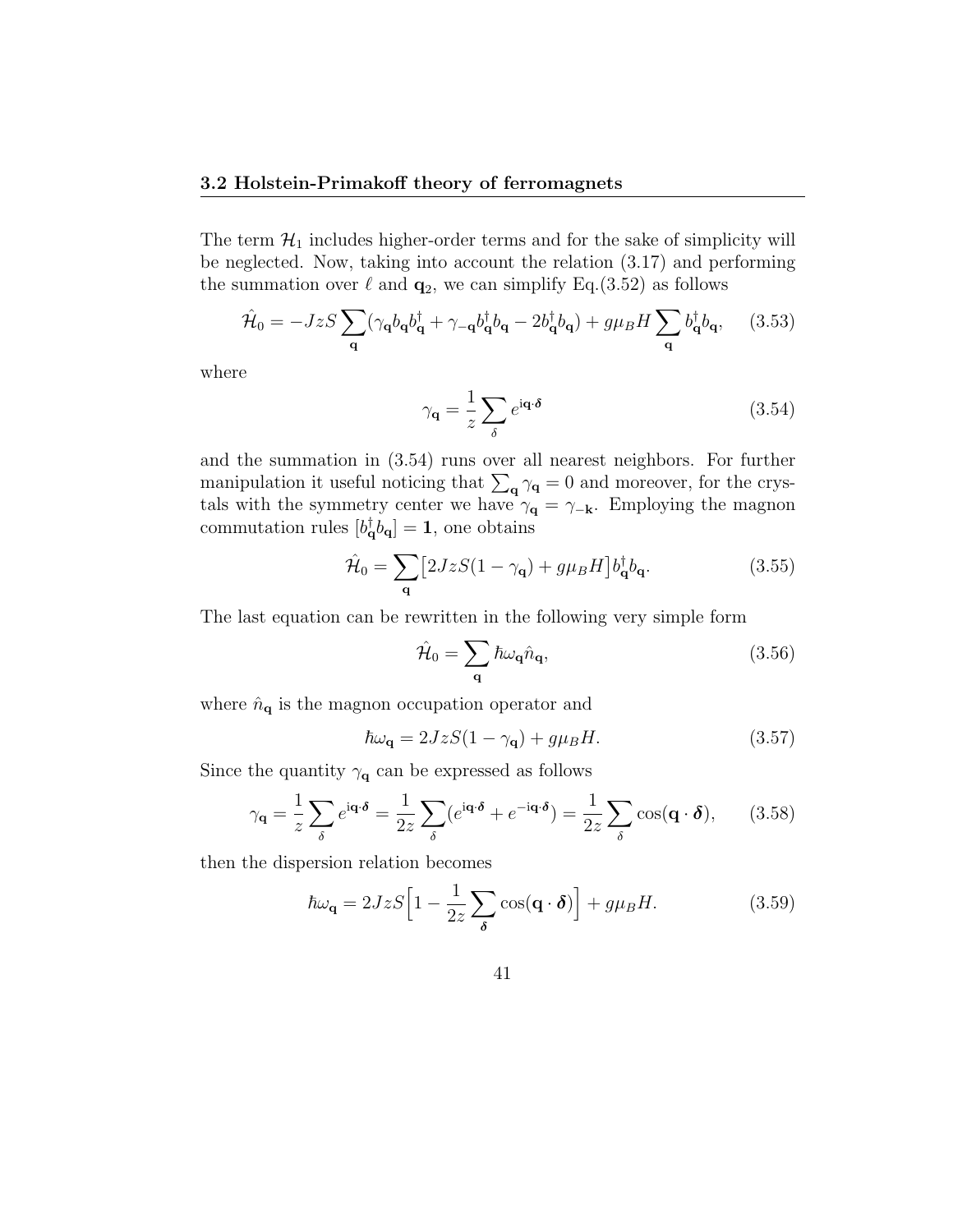### **3.2.1 Internal Energy and Specific heat**

In this subsection we will show how one can calculate the internal energy and specific heat of Heisenberg model within the Holstein-Primakoff theory. Before performing any calculation, it is useful noticing that due to neglecting higher order terms in Eq.  $(3.45)$  and  $(3.46)$ , we treat the ensemble of noninteracting magnons. In further calculatiuon, we also will assume  $H = 0$ and  $|\mathbf{q} \cdot \mathbf{\delta}| \ll 1$ .

Under these assumptions, the internal energy of the magnon gas in thermodynamic equilibrium at temperature *T* can be expressed as

$$
U = \sum_{\mathbf{q}} \hbar \omega_{\mathbf{q}} \langle n_{\mathbf{q}} \rangle, \tag{3.60}
$$

where  $\langle n_{\mathbf{q}} \rangle$  is given by the well-known Bose-Einstein relation

$$
\langle n_{\mathbf{q}} \rangle = \left[ \exp\left(\frac{\hbar \omega_{\mathbf{q}}}{k_B T}\right) - 1 \right]^{-1}.
$$
 (3.61)

Substituting (3.61) into (3.60) one gets

$$
U = \sum_{\mathbf{q}} \hbar \omega_{\mathbf{q}} \left[ \exp\left(\frac{\hbar \omega_{\mathbf{q}}}{k_B T}\right) - 1 \right]^{-1}
$$
  

$$
= \frac{1}{(2\pi)^3} \int Dq^2 \left[ \exp\left(\frac{Dq^2}{k_B T}\right) - 1 \right]^{-1} d^3q
$$
  

$$
= \frac{1}{2\pi^2} \int Dq^4 \left[ \exp\left(\frac{Dq^2}{k_B T}\right) - 1 \right]^{-1} dq
$$
(3.62)

where we have introduced the lattice stiffnes as  $D = 2SJa^2$ . If we denote  $x = Dq^2/k_BT$ , then we can rewrite (3.62) as

$$
U = \frac{(k_B T)^{5/2}}{4\pi^2 D^{3/2}} \int_0^{x_m} \frac{x^{3/2}}{\exp(x) - 1} \, \mathrm{d}x. \tag{3.63}
$$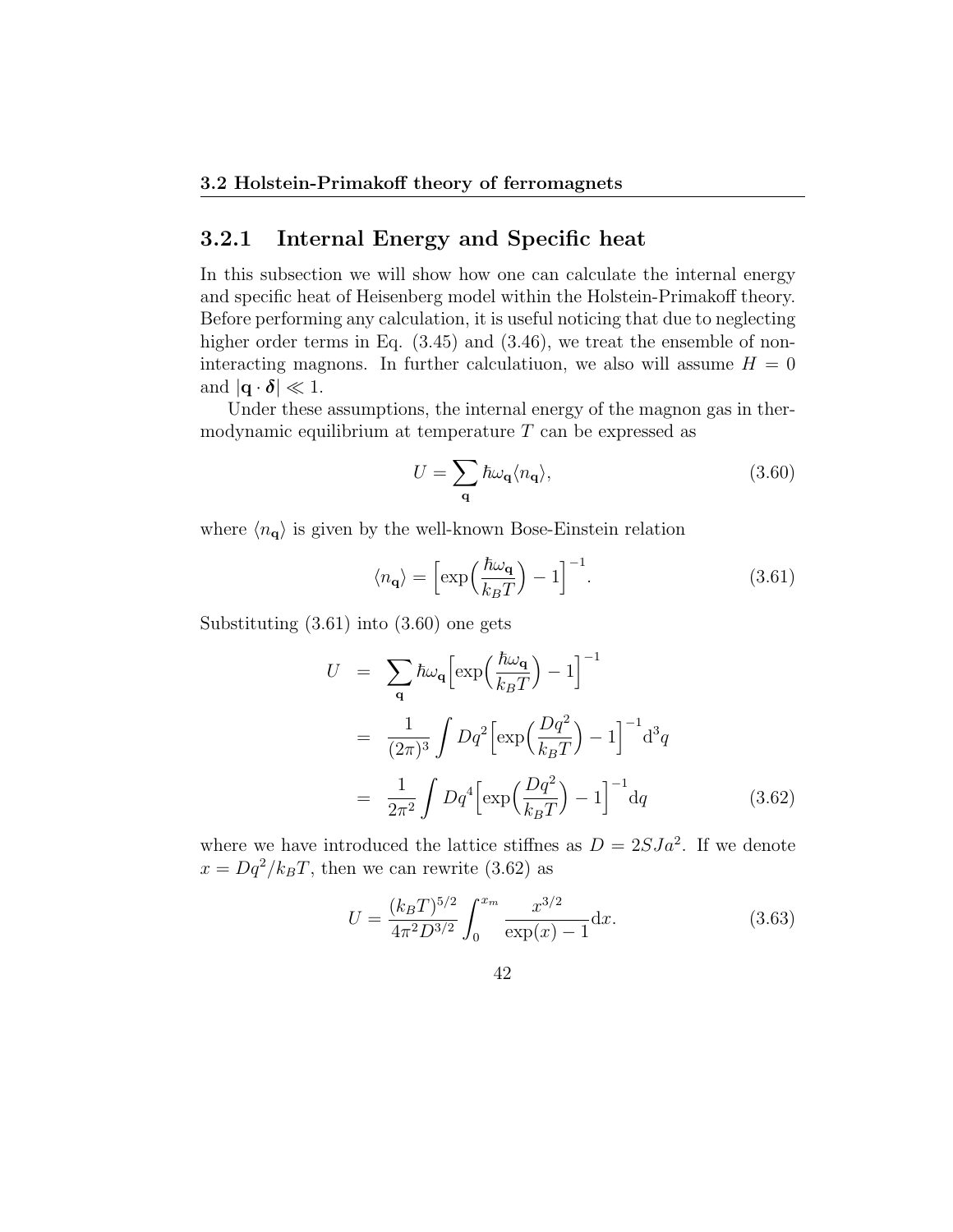The last expression can be further simplified by considering the region  $k_B T \ll \omega_{max}$ . Then the upper limit in the integral (3.63) can be approximated by infinity and one obtains for internal energy the following analytical expression for internal energy of the system

$$
U = \frac{(k_B T)^{5/2}}{4\pi^2 D^{3/2}} \Gamma\left(\frac{5}{2}\right) \zeta\left(\frac{5}{2}, 1\right). \tag{3.64}
$$

Here Γ and *ζ* denote the Gamma- and Riemann zeta-functions, respectively and their numerical values of relevant arguments are known to be  $\Gamma\left(\frac{5}{2}\right)$  $\frac{5}{2}$   $\Big) =$ 

3 *√ π*  $\frac{\sqrt{\pi}}{4}$  and  $\zeta$   $\left(\frac{5}{2}\right)$  $(\frac{5}{2}, 1) = 1.341.$ 

Thus, we finally obtain

$$
U \simeq \frac{0.45(k_B T)^{5/2}}{\pi^2 D^{3/2}}.\tag{3.65}
$$

Consequently for the magnetic part of specific heat at constant volume is given by

$$
C_V = 0.113 k_B \left(\frac{k_B T}{D}\right)^{\frac{3}{2}}.
$$
\n(3.66)

In this work we consider strictly insulating materials, thus there is no electron contribution to the total specific heat. Consequently, taking into account the phonon and magnon contribution we can express the total specific heat at low temperatures by the formula

$$
C = aT^3 + bT^{3/2}.\tag{3.67}
$$

It is clear from this equation that the magnon contribution can experimentally easily determined if we plot the dependence of reduced specific heat  $CT^{3/2}$  versus  $T^{3/2}$ . The situation is schematically illustrated in Fig. 3.1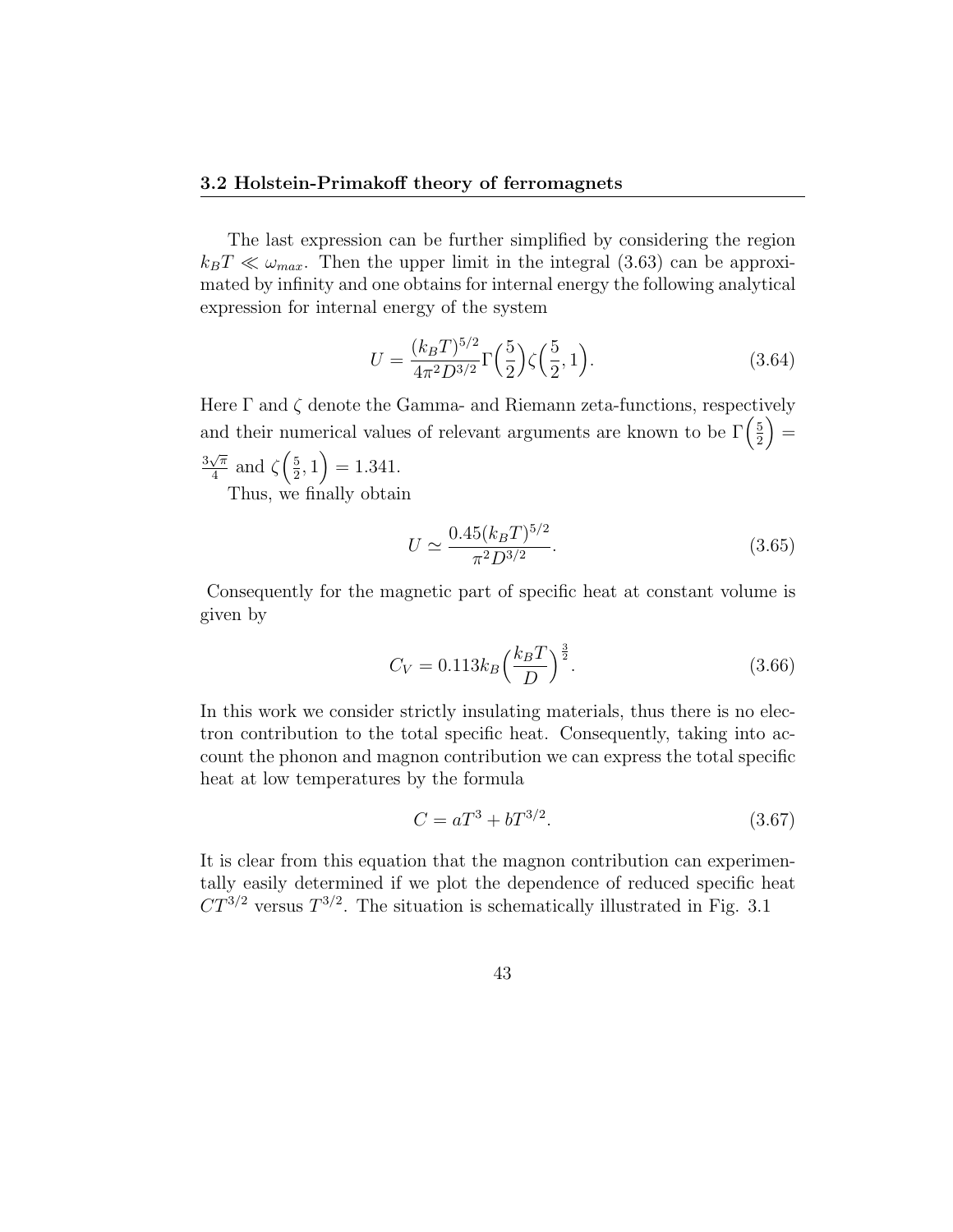

**Figure 3.1:** *The re-scaled specific heat vs. T* 3*/*2

## **3.2.2 Magnetization and Critical Temperature**

The magnetic moment of the system can be calculated from the equation

$$
M_S = g\mu_B \left\langle (NS - \sum_{\mathbf{q}} b_{\mathbf{q}}^{\dagger} b_{\mathbf{q}}) \right\rangle.
$$
 (3.68)

The deviation of the magnetization from its saturation value can be expressed as

$$
\Delta M = M(0) - M(T) = g\mu_B \sum_{\mathbf{q}} \langle n_{\mathbf{q}} \rangle
$$

$$
= \frac{g\mu_B}{(2\pi)^3} \int_0^{q_m} \left[ \exp\left(\frac{Dq^2}{k_B T}\right) - 1 \right]^{-1} d^3 q \qquad (3.69)
$$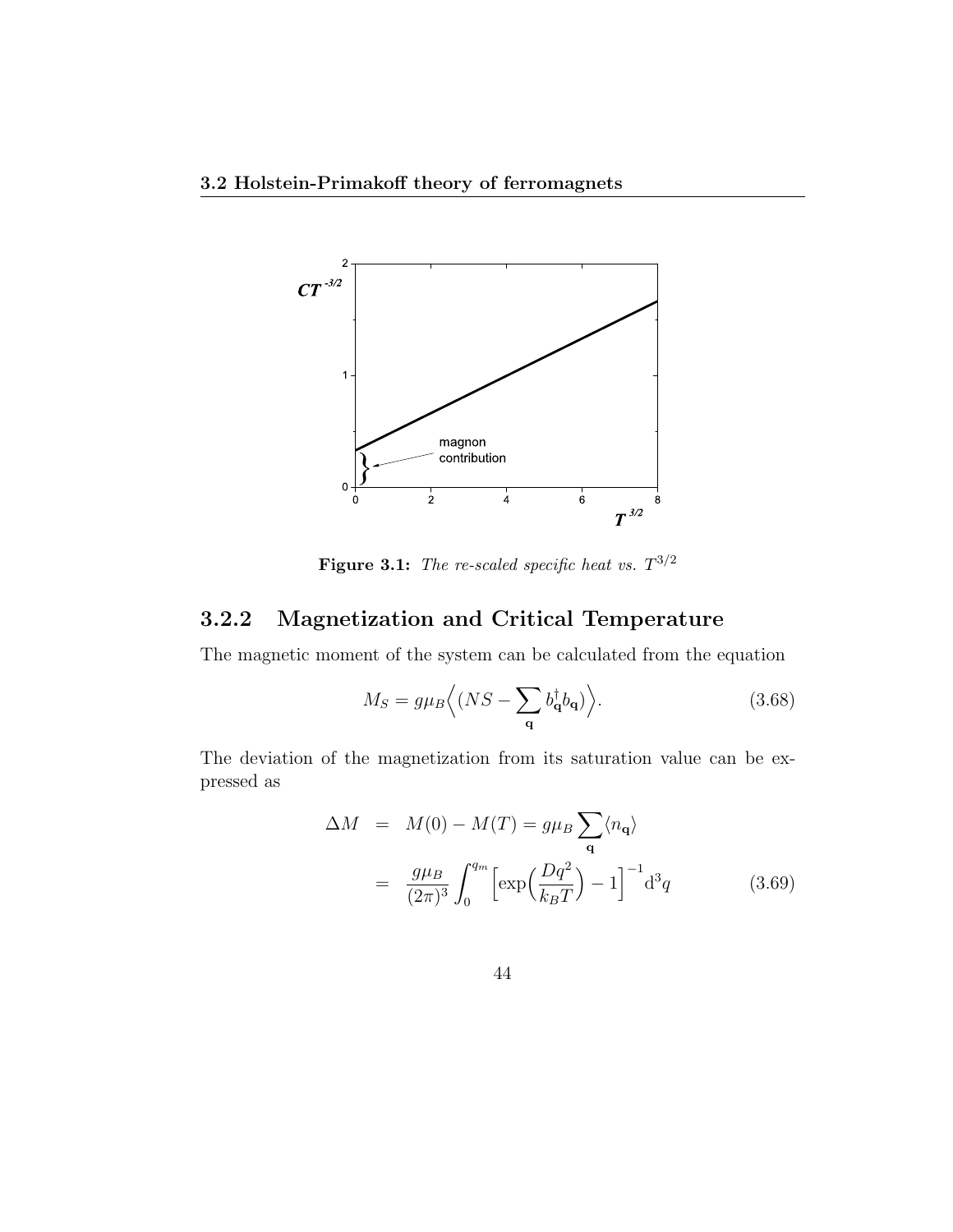At low temperatures  $(Dq^2 \gg k_B T/J)$  we obtain

$$
\Delta M = \frac{g\mu_B}{2\pi^2} \left(\frac{k_B T}{JD}\right)^{3/2} \int_0^\infty \frac{x^{1/2}}{\exp(x) - 1} dx.
$$
  
\n
$$
= \frac{g\mu_B}{2\pi^2} \left(\frac{k_B T}{JD}\right)^{3/2} \Gamma\left(\frac{5}{2}\right) \zeta\left(\frac{3}{2}, 1\right)
$$
  
\n
$$
= 0.117 g\mu_B \left(\frac{k_B T}{D}\right)^{3/2}.
$$
 (3.70)

The finite-temperature magnetization can be then expressed as

$$
M(T) = M(0) \left[ 1 - \left(\frac{T}{T_c}\right)^{\frac{3}{2}} \right]
$$
 (3.71)

where the critical temperature  $T_c$  is given by

$$
T_c = \left(\frac{M(0)}{0.117g\mu_B}\right)^{\frac{2}{3}} \frac{D}{k_B}.
$$
\n(3.72)

## **3.3 Holstein-Primakoff theory of antiferromagnets**

The Holstein-Primakoff theory can be extended also to the case of antiferomagnetic Heisenberg model which can describe many real materials [7]. On the other hand, the generalization of the Holstein-Primakoff for quantum antiferromagnets is very interesting because such systems exhibit very interesting magnetic properties that differ from quantum ferromagnets in many respects. Our aim in this subsection is to investigate the antiferromagnetic Heisenberg model spin system consisting of two interpenetrating sublattices *a* and *b*, which is described by the Hamiltonian

$$
\hat{\mathcal{H}} = -J \sum_{i,j} \hat{\mathbf{S}}_{ai} \hat{\mathbf{S}}_{bj} - g \mu_B H_a \sum_i \hat{S}_{ai}^z + g \mu_B H_a \sum_j \hat{S}_{bj}^z, \tag{3.73}
$$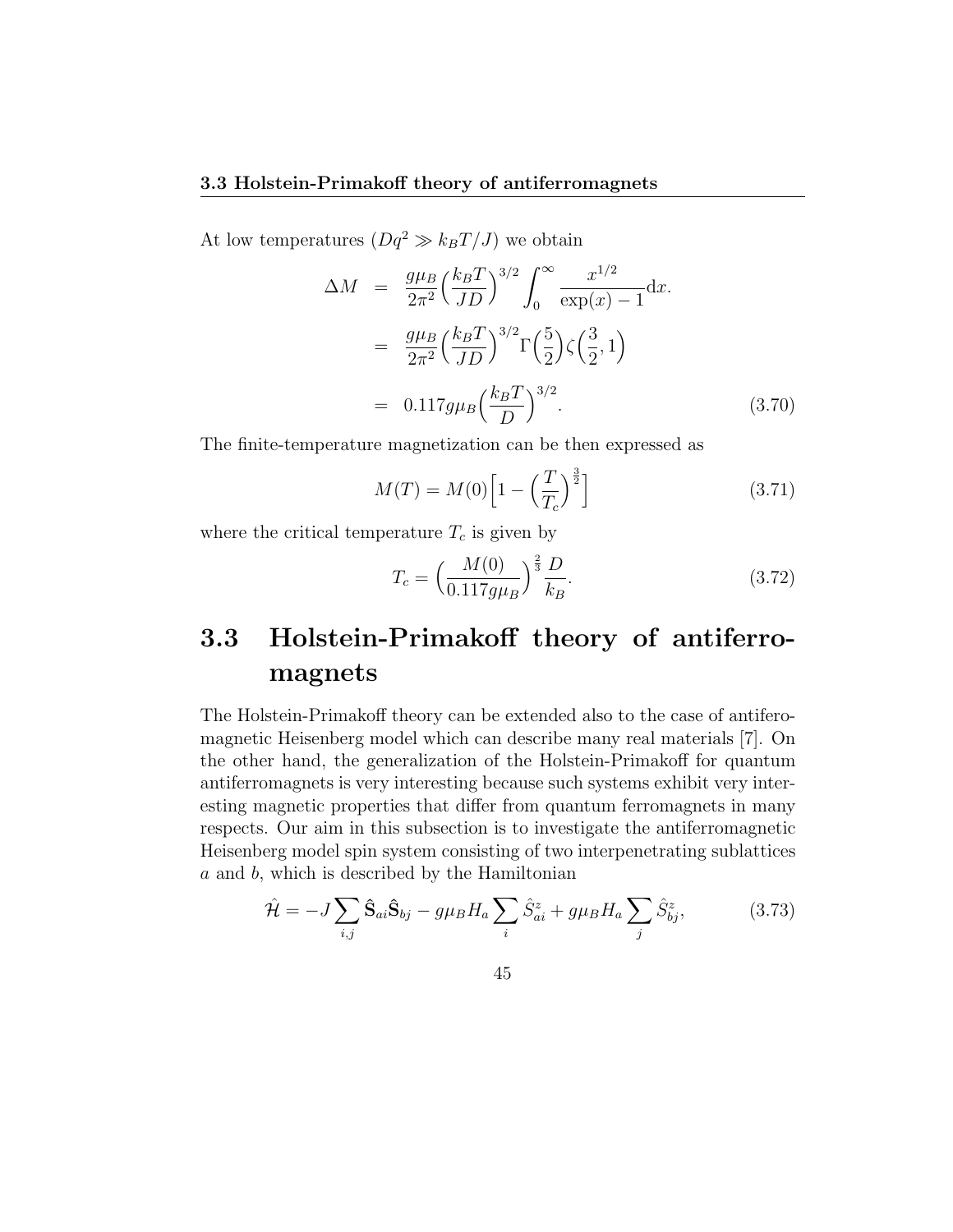where  $J < 0$  is the exchange interaction which couples the nearest neighbors on lattice and the quantity  $H_a > 0$  represents an external magnetic field which is parallel to the *z* axis. In what follows, we will treat the problem applying the Holstein-Primakoff transformation for each sublattice separately. At first we express the spin rising and lowering sublattice operators with the help of creation-annihilation operators as follows

$$
\hat{S}_{aj}^{+} = (2S)^{1/2} \left( 1 - \frac{a_j^{\dagger} a_j}{2S} \right)^{1/2} a_j, \qquad \hat{S}_{aj}^{-} = (2S)^{1/2} a_j^{\dagger} \left( 1 - \frac{a_j^{\dagger} a_j}{2S} \right)^{1/2} \tag{3.74}
$$

$$
\hat{S}_{b\ell}^{+} = (2S)^{1/2} \left( 1 - \frac{b_{\ell}^{\dagger} b_{\ell}}{2S} \right)^{1/2} b_{\ell}, \qquad \hat{S}_{b\ell}^{-} = (2S)^{1/2} b_{\ell}^{\dagger} \left( 1 - \frac{b_{\ell}^{\dagger} b_{\ell}}{2S} \right)^{1/2} \tag{3.75}
$$

$$
\hat{S}_{aj}^{z} = S - a_{j}^{\dagger} a_{j}, \qquad -\hat{S}_{b\ell}^{z} = S - b_{\ell}^{\dagger} b_{\ell}.
$$
 (3.76)

Next, we introduce the sublattice spin-wave variables

$$
c_{\mathbf{q}} = \frac{2}{\sqrt{N}} \sum_{j} e^{-i\mathbf{q} \cdot \mathbf{R}_{j}} a_{j}, \qquad c_{\mathbf{q}}^{\dagger} = \frac{2}{\sqrt{N}} \sum_{j} e^{i\mathbf{q} \cdot \mathbf{R}_{j}} a_{j}^{\dagger}
$$
(3.77)

$$
d_{\mathbf{q}} = \frac{2}{\sqrt{N}} \sum_{\ell} e^{i\mathbf{q} \cdot \mathbf{R}_{\ell}} b_{\ell}, \qquad d_{\mathbf{q}}^{\dagger} = \frac{2}{\sqrt{N}} \sum_{\ell} e^{-i\mathbf{q} \cdot \mathbf{R}_{\ell}} b_{\ell}^{\dagger}.
$$
 (3.78)

In previous equations summations run over all *N* atoms of the *a* and *b* sublattice, respectively. Moreover, the following magnon commutation relations hold

$$
\begin{aligned}\n[c_{\mathbf{q}_1}, c_{\mathbf{q}_2}^{\dagger}] &= [d_{\mathbf{q}_1}, d_{\mathbf{q}_2}^{\dagger}] = \delta_{\mathbf{q}_1 \mathbf{q}_2}, \\
[c_{\mathbf{q}_1}, c_{\mathbf{q}_2}] &= [c_{\mathbf{q}_1}^{\dagger}, c_{\mathbf{q}_2}^{\dagger}] = 0. \quad [d_{\mathbf{q}_1}, d_{\mathbf{q}_2}] = [d_{\mathbf{q}_1}^{\dagger}, d_{\mathbf{q}_2}^{\dagger}] = 0. \quad (3.79)\n\end{aligned}
$$

46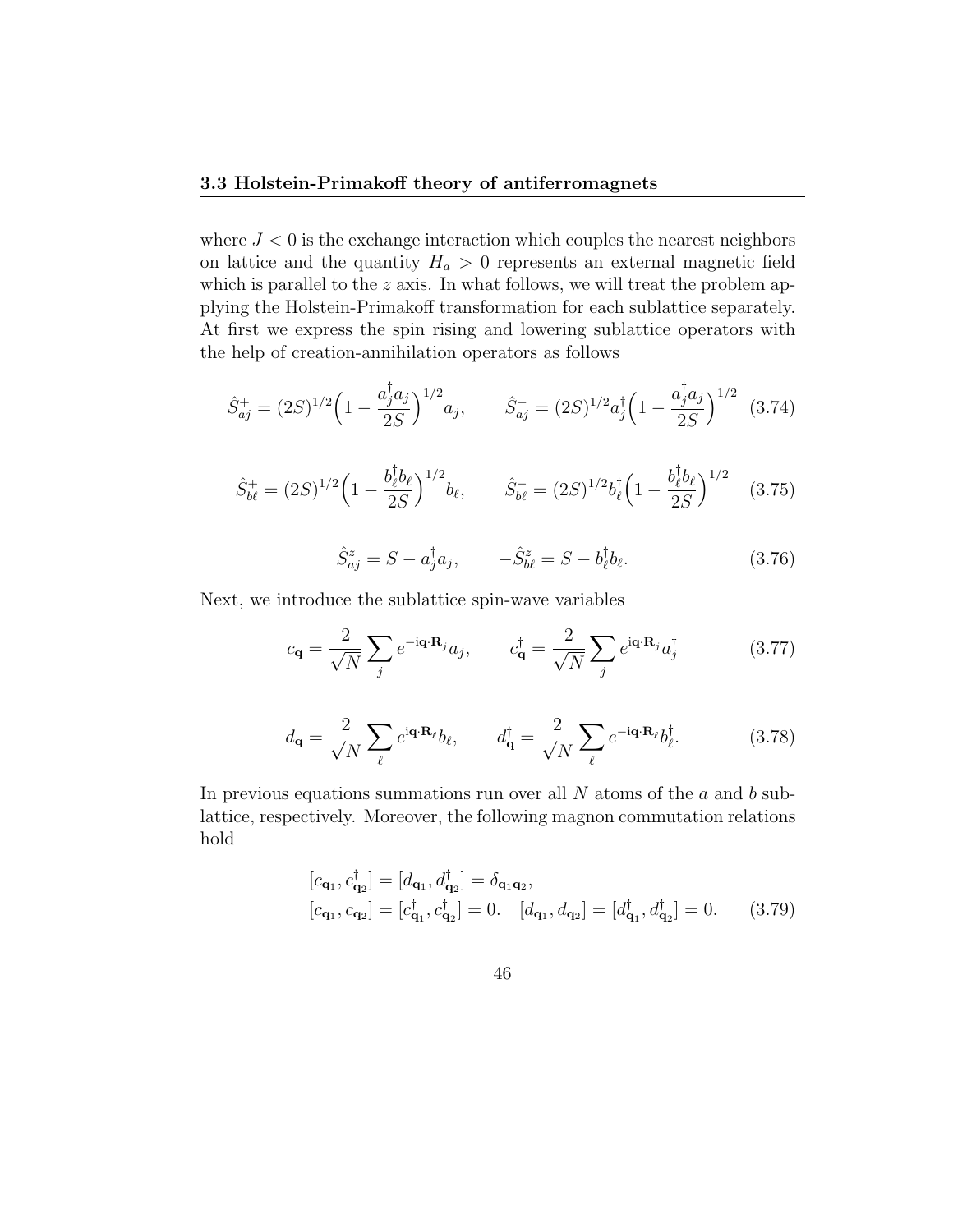Now, we expand  $(3.74)-(3.75)$  as

$$
\hat{S}_{aj}^{+} = \left(\frac{4S}{N}\right)^{1/2} \left[\sum_{\mathbf{q}_1} e^{-i\mathbf{q}_1 \cdot \mathbf{R}_j} c_{\mathbf{q}_1} - \frac{1}{8SN} \sum_{\mathbf{q}_1 \mathbf{q}_2 \mathbf{q}_3} e^{i(\mathbf{q}_1 - \mathbf{q}_2 - \mathbf{q}_3) \cdot \mathbf{R}_j} c_{\mathbf{q}_1}^{\dagger} c_{\mathbf{q}_2} c_{\mathbf{q}_3} + \dots\right]
$$
\n(3.80)

$$
\hat{S}_{aj}^{-} = \left(\frac{4S}{N}\right)^{1/2} \left[\sum_{\mathbf{q}_1} e^{i\mathbf{q}_1 \cdot \mathbf{R}_j} c_{\mathbf{q}_1}^{\dagger} - \frac{1}{8SN} \sum_{\mathbf{q}_1 \mathbf{q}_2 \mathbf{q}_3} e^{i(\mathbf{q}_1 + \mathbf{q}_2 - \mathbf{q}_3) \cdot \mathbf{R}_j} c_{\mathbf{q}_1}^{\dagger} c_{\mathbf{q}_2}^{\dagger} c_{\mathbf{q}_3} + \dots\right]
$$
\n(3.81)

$$
\hat{S}_{b\ell}^{+} = \left(\frac{4S}{N}\right)^{1/2} \left[\sum_{\mathbf{q}_1} e^{-i\mathbf{q}_1 \cdot \mathbf{R}_{\ell}} d_{\mathbf{q}_1} - \frac{1}{8SN} \sum_{\mathbf{q}_1 \mathbf{q}_2 \mathbf{q}_3} e^{i(\mathbf{q}_1 - \mathbf{q}_2 - \mathbf{q}_3) \cdot \mathbf{R}_{\ell}} d_{\mathbf{q}_1}^{\dagger} d_{\mathbf{q}_2} d_{\mathbf{q}_3} + \ldots\right]
$$
\n(3.82)

$$
\hat{S}_{b\ell}^- = \left(\frac{4S}{N}\right)^{1/2} \left[ \sum_{\mathbf{q}_1} e^{i\mathbf{q}_1 \cdot \mathbf{R}_{\ell}} d_{\mathbf{q}_1}^{\dagger} - \frac{1}{8SN} \sum_{\mathbf{q}_1 \mathbf{q}_2 \mathbf{q}_3} e^{i(\mathbf{q}_1 + \mathbf{q}_2 - \mathbf{q}_3) \cdot \mathbf{R}_{\ell}} d_{\mathbf{q}_1}^{\dagger} d_{\mathbf{q}_2}^{\dagger} d_{\mathbf{q}_3} + \ldots \right]
$$
\n(3.83)

$$
\hat{S}_{aj}^{z} = S - \frac{1}{N} \sum_{\mathbf{q}_1 \mathbf{q}_2} e^{i(\mathbf{q}_1 - \mathbf{q}_2)\mathbf{R}_j} c_{\mathbf{q}_1}^{\dagger} c_{\mathbf{q}_2}.
$$
 (3.84)

$$
\hat{S}_{b\ell}^{z} = -S + \frac{1}{N} \sum_{\mathbf{q}_1 \mathbf{q}_2} e^{-i(\mathbf{q}_1 - \mathbf{q}_2)\mathbf{R}_{\ell}} d_{\mathbf{q}_1}^{\dagger} d_{\mathbf{q}_2}.
$$
 (3.85)

Substituting these expansions into  $(3.73)$  and using  $(3.17)$  we obtain

$$
\hat{\mathcal{H}} = NzJS^2 + \hat{\mathcal{H}}_0 + \hat{\mathcal{H}}_1 \tag{3.86}
$$

$$
47\,
$$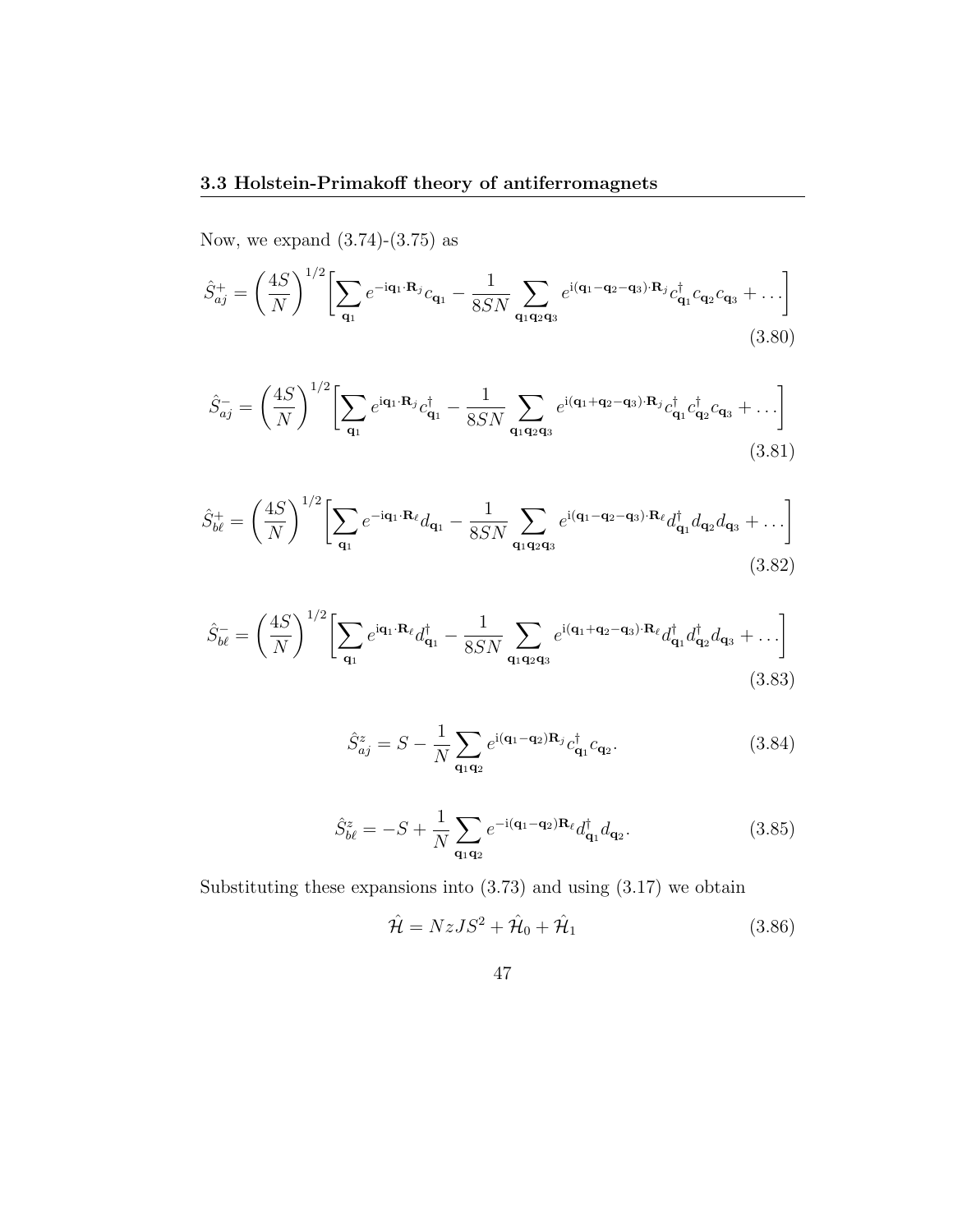where  $\hat{\mathcal{H}}_0$  is a part of the Hamiltonian which is bilinear in magnon variables, i.e.,

$$
\hat{\mathcal{H}}_0 = -2JzS \sum_{\mathbf{q}} \left[ \gamma_{\mathbf{q}} \left( c_{\mathbf{q}}^\dagger d_{\mathbf{q}}^\dagger + c_{\mathbf{q}} d_{\mathbf{q}} \right) + \left( c_{\mathbf{q}}^\dagger c_{\mathbf{q}} + d_{\mathbf{q}}^\dagger d_{\mathbf{q}} \right) \right] \n+ g\mu_B H \sum_{\mathbf{q}} \left( c_{\mathbf{q}}^\dagger c_{\mathbf{q}} - d_{\mathbf{q}}^\dagger d_{\mathbf{q}} \right)
$$
\n(3.87)

where  $\gamma_{q}$  is given by (3.54) and the existence of symmetry center of the lattice has been assumed. The quantity  $\hat{\mathcal{H}}_1$  includes higher-order terms and will be for the simplicity neglected. However, even after neglecting  $\hat{\mathcal{H}}_1$ , the energy spectrum of system cannot be simply obtained, since the Hamiltonian is not yet diagonal. Thus the main problem to be solved is the diagonalization of  $\hat{\mathcal{H}}_0$ . In order to make a progress, we introduce here new set of the creation and annihilation operators  $\alpha_{\bf q}^{\dagger}$ ,  $\alpha_{\bf q}$ ,  $\beta_{\bf q}^{\dagger}$ ,  $\beta_{\bf q}$ 

$$
\alpha_{\mathbf{q}} = u_{\mathbf{q}} c_{\mathbf{q}} - v_{\mathbf{q}} d_{\mathbf{q}}^{\dagger}, \qquad \alpha_{\mathbf{q}}^{\dagger} = u_{\mathbf{q}} c_{\mathbf{q}}^{\dagger} - v_{\mathbf{q}} d_{\mathbf{q}}, \qquad (3.88)
$$

$$
\beta_{\mathbf{q}} = u_{\mathbf{q}} d_{\mathbf{q}} - v_{\mathbf{q}} c_{\mathbf{q}}^{\dagger}, \qquad \beta_{\mathbf{q}}^{\dagger} = u_{\mathbf{q}} d_{\mathbf{q}}^{\dagger} - v_{\mathbf{q}} c_{\mathbf{q}}, \qquad (3.89)
$$

obeying the following commutation rules

$$
[\alpha_{\mathbf{q}}, \alpha_{\mathbf{q}}^{\dagger}] = 1, \quad [\beta_k, \beta_{\mathbf{q}}^{\dagger}] = 1, \quad [\alpha_{\mathbf{q}}, \beta_{\mathbf{q}}] = 0.
$$
 (3.90)

The real quantities entering previous equations satisfy relation

$$
u_{\mathbf{q}}^2 - v_{\mathbf{q}}^2 = 1,\tag{3.91}
$$

and the inverse transformation are given by

$$
c_{\mathbf{q}} = u_{\mathbf{q}} \alpha_{\mathbf{q}} - v_{\mathbf{q}} \beta_{\mathbf{q}}^{\dagger}, \qquad c_{\mathbf{q}}^{\dagger} = u_{\mathbf{q}} \alpha_{\mathbf{q}}^{\dagger} - v_{\mathbf{q}} \beta_{\mathbf{q}}, \qquad (3.92)
$$

$$
d_{\mathbf{q}} = u_{\mathbf{q}} \beta_{\mathbf{q}} - v_{\mathbf{q}} \alpha_{\mathbf{q}}^{\dagger}, \qquad d_{\mathbf{q}}^{\dagger} = u_{\mathbf{q}} \beta_{\mathbf{q}}^{\dagger} - v_{\mathbf{q}} \alpha_{\mathbf{q}}, \qquad (3.93)
$$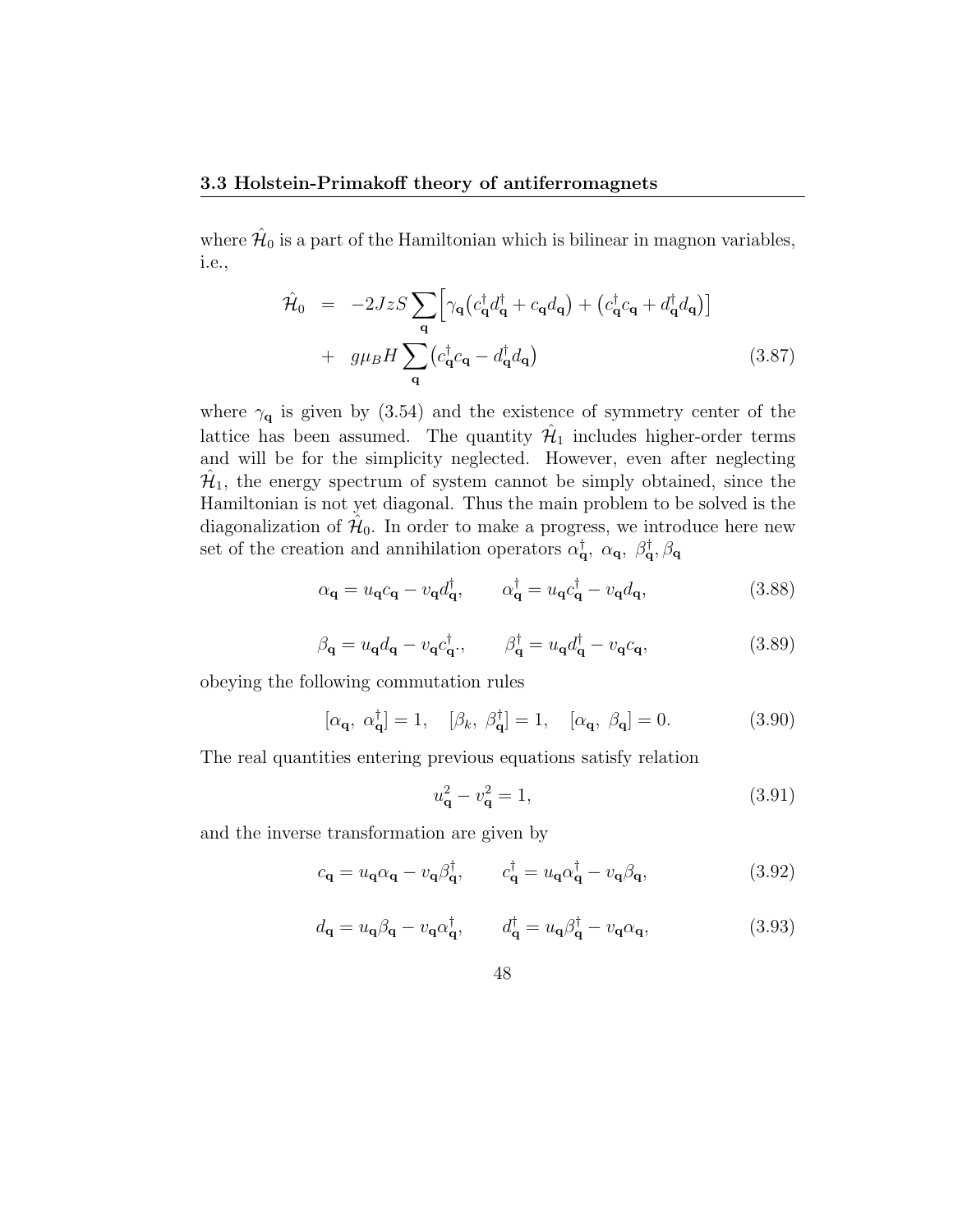The parameters  $u_{\mathbf{q}}$  and  $v_{\mathbf{q}}$  in transformations (3.92) and (3.93) can be determined explicitly in the form

$$
u_{\mathbf{q}} = \cosh \theta_{\mathbf{q}}, \quad v_{\mathbf{q}} = \sinh \theta_{\mathbf{q}}, \tag{3.94}
$$

where  $\theta_{q}$  is given by

$$
\tanh(2\theta_{\mathbf{q}}) = \gamma_{\mathbf{q}}.\tag{3.95}
$$

The explicit forms of the transformation given by (3.94) and (3.95) is usually called in the literature as Bogolyubov transformation. Substituting (3.92) and (3.93) into (3.87) one finally obtains for  $\hat{\mathcal{H}}$  the folloving simple relation

$$
\hat{\mathcal{H}} = NJzS(S+1) + \sum_{\mathbf{q}} \left[ \hbar \omega_{\mathbf{q}}^{+} \left( \alpha_{\mathbf{q}}^{\dagger} \alpha_{\mathbf{q}} + \frac{1}{2} \right) + \hbar \omega_{\mathbf{q}}^{-} \left( \beta_{\mathbf{q}}^{\dagger} \beta_{\mathbf{q}} + \frac{1}{2} \right) \right] \tag{3.96}
$$

where we have defined the eigenfrequencies of the system as

$$
\hbar\omega_{\mathbf{q}}^{\pm} = -2JzS\sqrt{1-\gamma_{\mathbf{q}}^2} \pm g\mu_B H. \tag{3.97}
$$

### **3.3.1 Ground-State Energy**

In this part we investigate the ground-state energy of the two sublattice antiferromagnetic Heisenberg system.

The lowest possible energy (i.e., the ground-state energy) can be straightforwardly obtained after setting  $H = 0$  and averaging Eq.(3.96)

$$
E_g \equiv \langle \hat{\mathcal{H}} \rangle = NJzS(S+1) + \sum_{\mathbf{q}} \Big[ \hbar \omega_{\mathbf{q}}^+ \Big( \langle \alpha_{\mathbf{q}}^\dagger \alpha_{\mathbf{q}} \rangle + \frac{1}{2} \Big) + \hbar \omega_{\mathbf{q}}^- \Big( \langle \beta_{\mathbf{q}}^\dagger \beta_{\mathbf{q}} \rangle + \frac{1}{2} \Big) \Big].
$$
\n(3.98)

Of course, the ground state corresponds to the vacuum state in which no excited magnons are present in the system and therefore the previous equation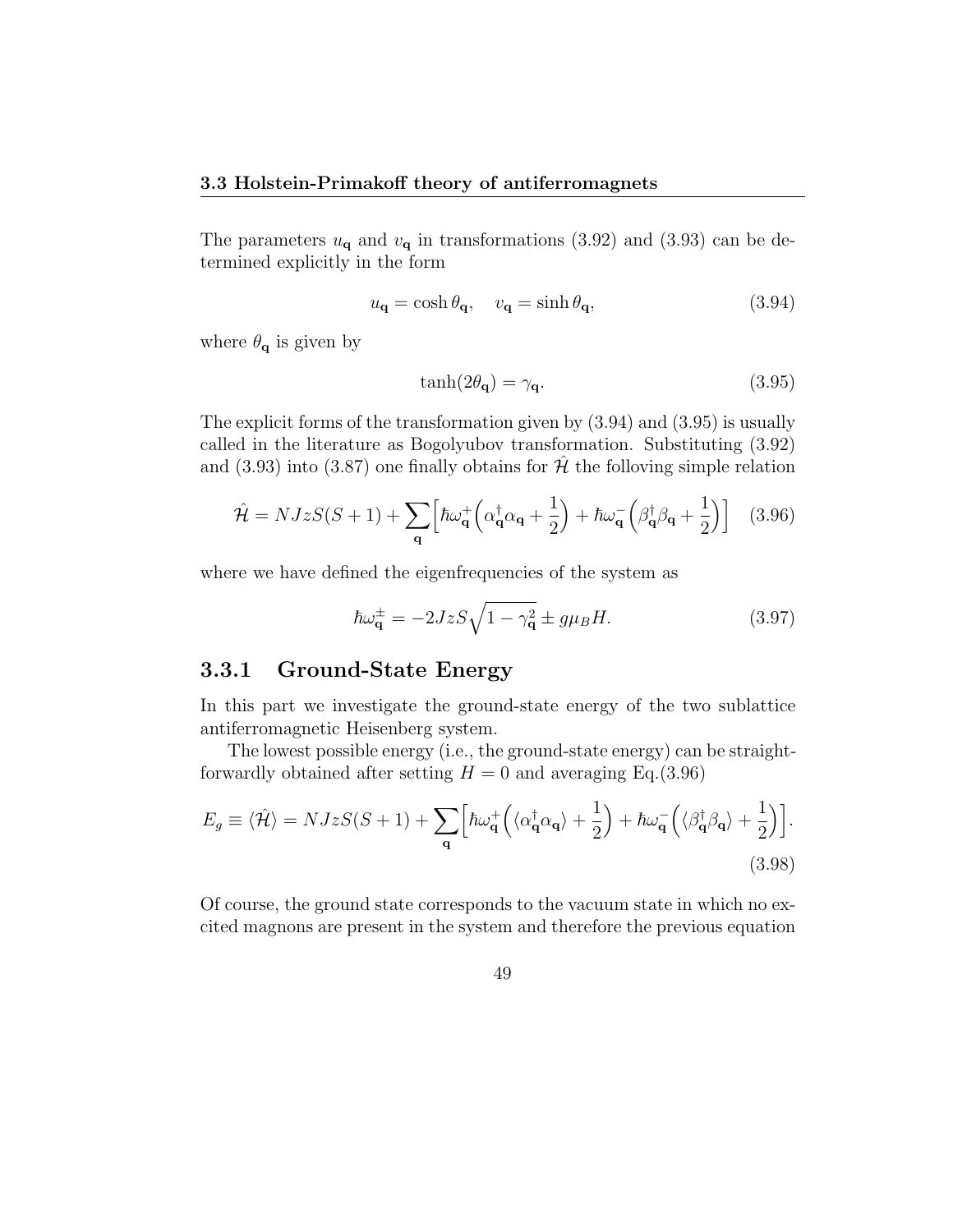reduces to

$$
E_g = NJzS(S+1) - 2JzS\sum_{\mathbf{q}} \left(1 - \gamma_{\mathbf{q}}^2\right)^{1/2}
$$
  
=  $NJzS^2 \Big[1 + \frac{1}{S}\Big(1 - \frac{2}{N}\sum_{\mathbf{q}} \sqrt{1 - \gamma_{\mathbf{q}}^2}\Big)\Big].$  (3.99)

The parameter  $\gamma_{q}$  depends on the lattice structure and it is given by

$$
\gamma_{\mathbf{q}} = \frac{1}{d} \sum_{i=1}^{d} \cos q_i, \qquad (3.100)
$$

where  $d = 1$  for the one-dimensional chain,  $d = 2$  for two-dimensional square, and  $d = 3$  for three-dimensional simple-cubic lattice, respectively. In order to find numerical values of  $E_g$  we have to evaluate the sum over **q** in Eq. (3.99) which must be taken over all *N/*2 points in the first Brillouin zone of the sublattice. The relevant sum can be expressed as

$$
I_d = \frac{2}{N} \sqrt{1 - \gamma_q^2}
$$
  
=  $\frac{1}{(2\pi)^d} \int_{-\pi}^{\pi} \cdots \int_{-\pi}^{\pi} dq_1 \cdots dq_d \left[ 1 - \left( \frac{1}{d} \sum_{i=1}^d \cos q_i \right)^2 \right]^{1/2}$ . (3.101)

Evaluating the above expression one gets

$$
I_1 \doteq 0.637
$$
,  $I_2 \doteq 0.842$ ,  $I_3 \doteq 0.903$ , (3.102)

and using these numerical values, we obtain the ground-state energy in the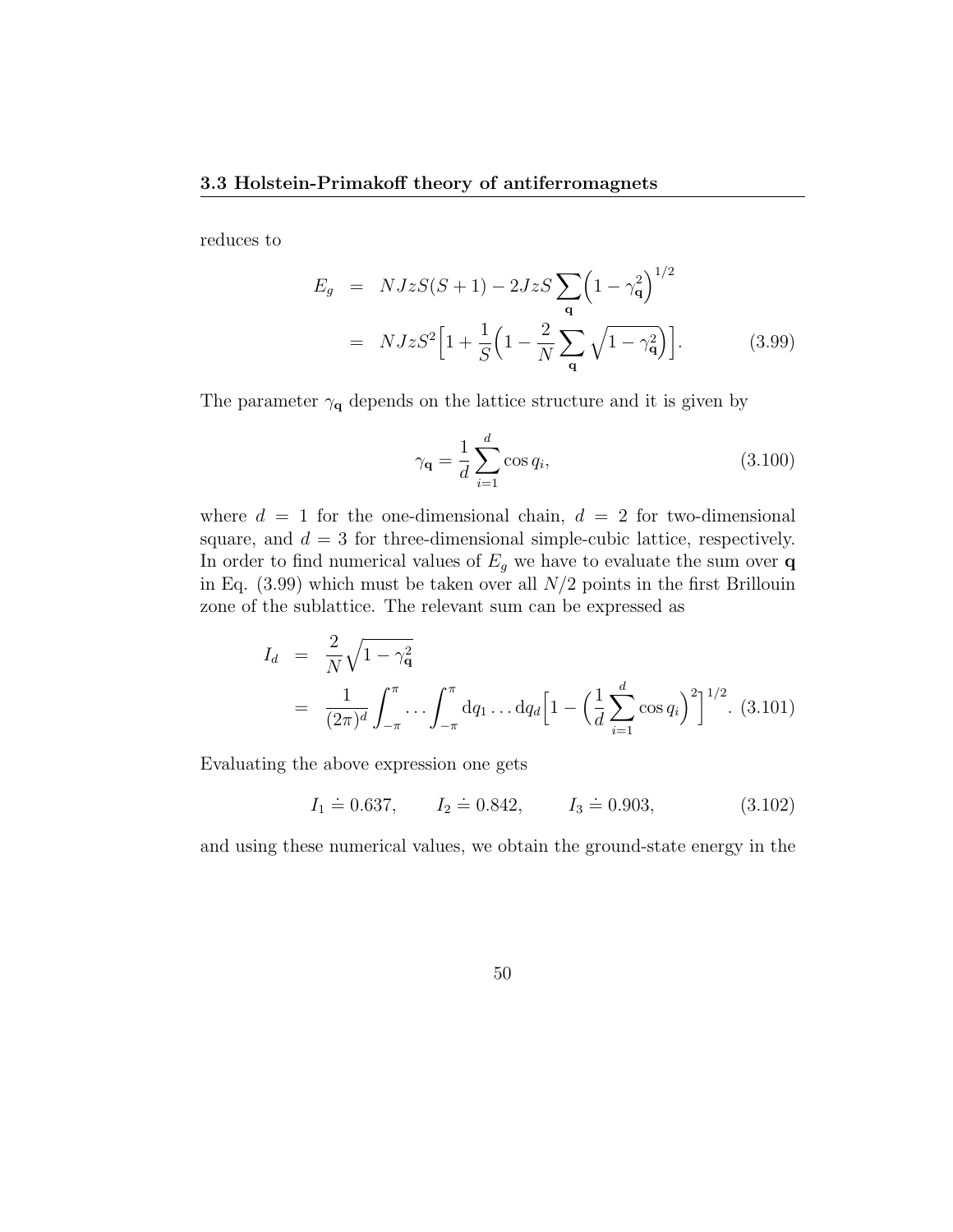form

$$
E_g = 2NJS^2 \left( 1 + \frac{0.363}{S} \right)
$$
 for the linear chain  
\n
$$
E_g = 4NJS^2 \left( 1 + \frac{0.158}{S} \right)
$$
 for the square lattice (3.103)  
\n
$$
E_g = 6NJS^2 \left( 1 + \frac{0.097}{S} \right)
$$
 for the cubic lattice.

One should note here that all numerical values of the ground-state energy satisfy the Anderson inequality

$$
\frac{1}{2}NJzS^2(1+\frac{1}{zS}) < E_g < \frac{1}{2}NJzS^2. \tag{3.104}
$$

It is also useful to note that for the spin-1*/*2 linear chain Eq.(3.104) gives the value  $E_g/(NJ) = 0.863$  which is in agreement with the exact Bethe-Hulten [3, 4] value  $E_q/(NJ) = 0.5(4 \ln 2 - 1) = 0.886$ . On tha basis of this excellent agreement one should assume that the spin-wave theory gives acceptable quantitative results also for other lattices and spin values.

The most important qualitative finding in this part is the fact that the energy corresponding to the saturated antiparallel ordering is not the ground state energy of the two-sublattice antiferromagnetic system. This finding is a direct consequence of the fact that the total sublattice magnetization are not the constants of motion.

#### **3.3.2 Sublattice Magnetization**

At first let us examine in this part the ground-state sublattice magnetization which is defined as

$$
M_a = g\mu_B \left\langle \sum_j \hat{S}_{aj}^z \right\rangle = \frac{1}{2} NS - \sum_{\mathbf{q}} \left\langle c_{\mathbf{q}}^\dagger c_{\mathbf{q}} \right\rangle \tag{3.105}
$$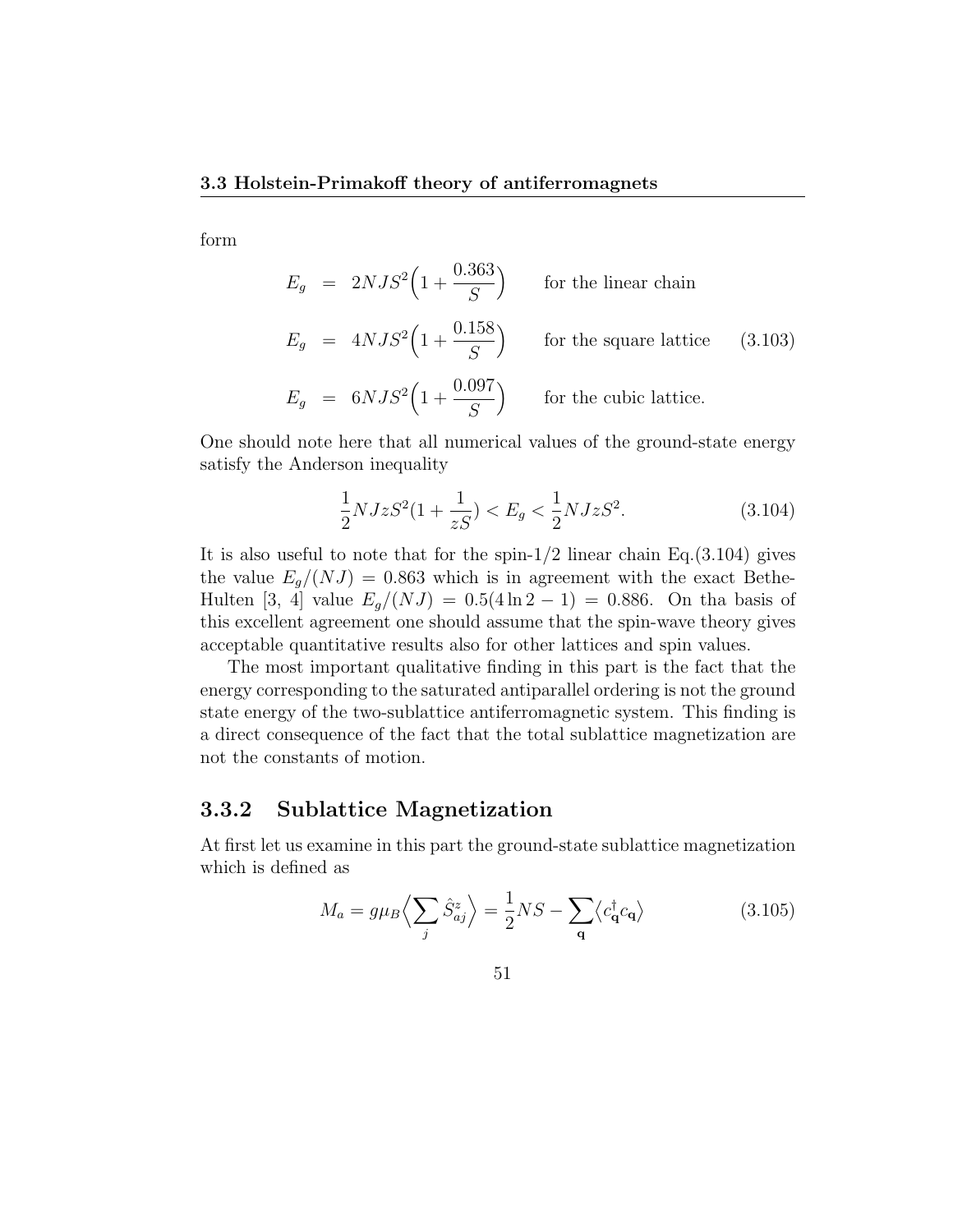Using the Bogolyubov transformation (3.94) we obtain

$$
M_a = \frac{1}{2}NS \quad - \quad \sum_{\mathbf{q}} \left\{ \cosh^2(\theta_{\mathbf{q}}) \langle \alpha_{\mathbf{q}}^{\dagger} \alpha_{\mathbf{q}} \rangle + \sinh^2(\theta_{\mathbf{q}}) \langle \beta_{\mathbf{q}} \beta_{\mathbf{q}}^{\dagger} \rangle \right.
$$

$$
- \quad \sinh(\theta_{\mathbf{q}}) \cosh(\theta_{\mathbf{q}}) (\langle \alpha_{\mathbf{q}}^{\dagger} \beta_{\mathbf{q}}^{\dagger} \rangle + \langle \alpha_{\mathbf{q}} \beta_{\mathbf{q}} \rangle) \right\} \tag{3.106}
$$

At zero temperature there are no excited states and therefore Eq.(3.106) simplifies as follows

$$
M_a = \frac{1}{2}NS - \sum_{\mathbf{q}} \sinh^2(\theta_{\mathbf{q}}). \tag{3.107}
$$

After substituting the relevant expression for  $\sinh(\theta_{\bf q})$  one obtains expression

$$
M_a = \frac{1}{2}NS - \frac{1}{4}\sum_{\mathbf{q}} \left[ \left( \frac{1 - \gamma_{\mathbf{q}}}{1 + \gamma_{\mathbf{q}}} \right)^{1/2} + \left( \frac{1 + \gamma_{\mathbf{q}}}{1 - \gamma_{\mathbf{q}}} \right)^{1/2} - 2 \right],
$$
 (3.108)

which can finally be rewritten as

$$
M_a = \frac{NS}{2} \left[ 1 - \frac{1}{2S} \left( \frac{2}{N} \sum_{\mathbf{q}} \frac{1}{\sqrt{1 - \gamma_{\mathbf{q}}^2}} - 1 \right) \right].
$$
 (3.109)

In order to proceed further, we express the sum  $S_d = \frac{2}{N}$  $\frac{2}{N} \sum_{\bf q} \frac{1}{\sqrt{1-\epsilon}}$  $\frac{1}{1-\gamma_q^2}$  appearing in (3.109) in the following integral form

$$
S_d = \frac{2}{N} \sum_{\mathbf{q}} \frac{1}{\sqrt{1 - \gamma_{\mathbf{q}}^2}}
$$
  
= 
$$
\frac{1}{(2\pi)^d} \int_{-\pi}^{\pi} \cdots \int_{-\pi}^{\pi} d\lambda_1 \dots d\lambda_d \left[ 1 - \left( \frac{1}{d} \sum_{j=1}^d \cos \lambda_j \right)^2 \right]^{-1/2} (3.110)
$$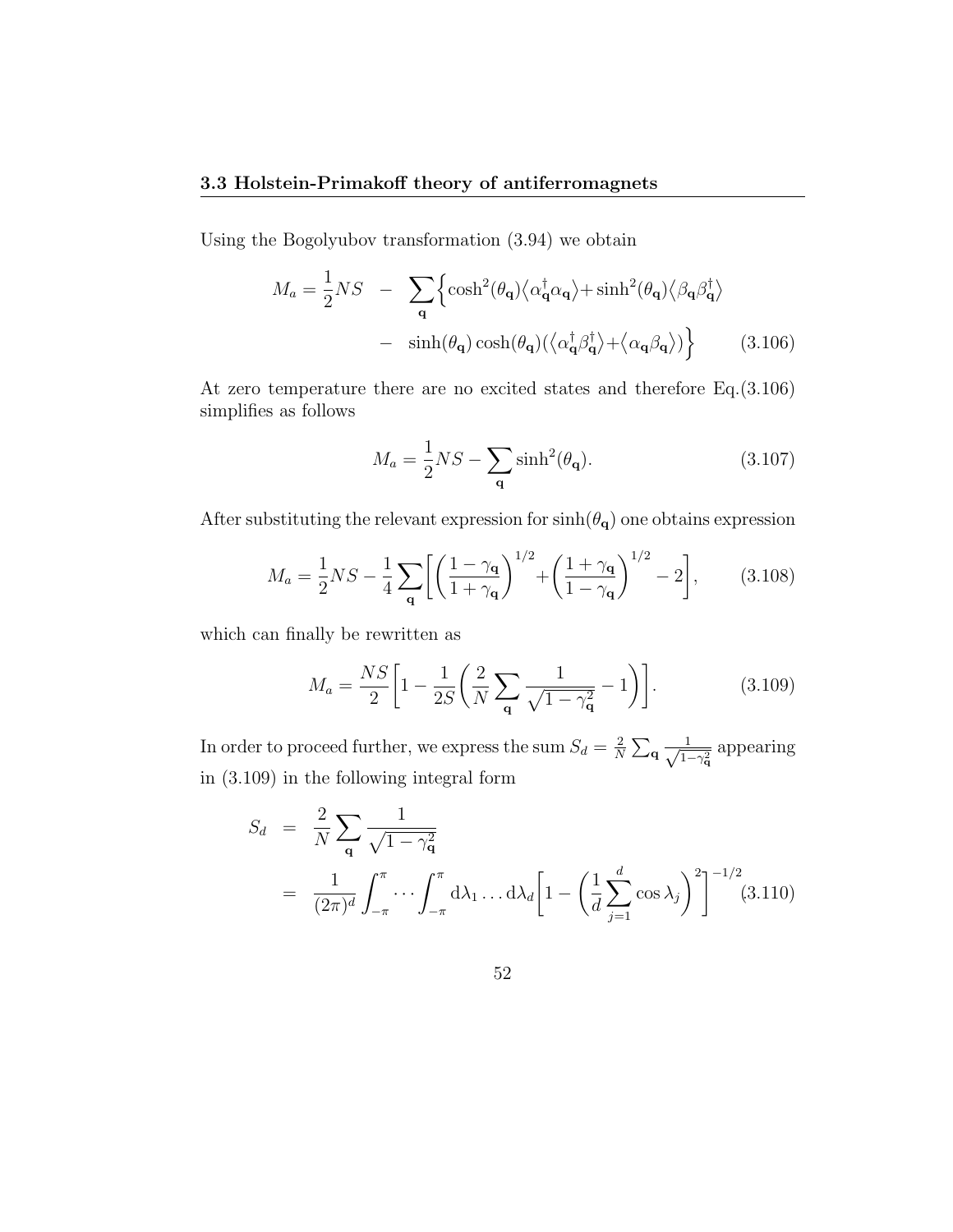Evaluating this integral for the simple cubic lattice  $(d = 3)$  and plane square lattice  $(d = 2)$  one obtains values  $S_3 = 1.156$  and  $S_2 = 1.393$  from which the sublattice magnetization are given by

$$
M_a = \frac{NS}{2} \left( 1 - \frac{0.078}{S} \right) \quad \text{for} \quad d = 3 \tag{3.111}
$$

$$
M_a = \frac{NS}{2} \left( 1 - \frac{0.197}{S} \right) \quad \text{for} \quad d = 2. \tag{3.112}
$$

Thus we can conclude that the spin-wave theory predicts a long-range order in three- and two dimensional antiferromagnetic Heisenberg systems, however, as it is clear from  $(3.110)-(3.112)$ , the sublattice magnetizations do not take their saturation values at zero temperature. This behavior appears due to quantum fluctuations at the ground state that are stronger in lower dimensions.

In the case of linear chain  $(d = 1)$ , the integral  $S_1$  diverges logarithmically indicating that the sublattice magnetization has zero expectation value. This result is in agreement with exact calculations and represents a significant improvement over the standard mean-field theory which predicts the existence of long-range order also for one dimensional Heisenberg model.

Finally, let us comment on the calculation of the temperature dependence of the sublattice magnetization for the antiferromagnetic Heisenberg model. The deviation of the sublattice magnetization from its ground-state value is calculated from

$$
M_a(0) - M_a(T) = \sum_{\mathbf{q}} \langle n_{\mathbf{q}} \rangle \cosh(2\theta_{\mathbf{q}})
$$
  
= 
$$
\sum_{\mathbf{q}} \langle n_{\mathbf{q}} \rangle \left(1 - \gamma_{\mathbf{q}}^2\right)^{-1/2}
$$
(3.113)

where the mean number of bosons is obviously given by

$$
\langle n_{\mathbf{q}} \rangle = \frac{1}{\exp\left(\frac{\hbar \omega_{\mathbf{q}}}{k_B T}\right) - 1} \tag{3.114}
$$

$$
53\,
$$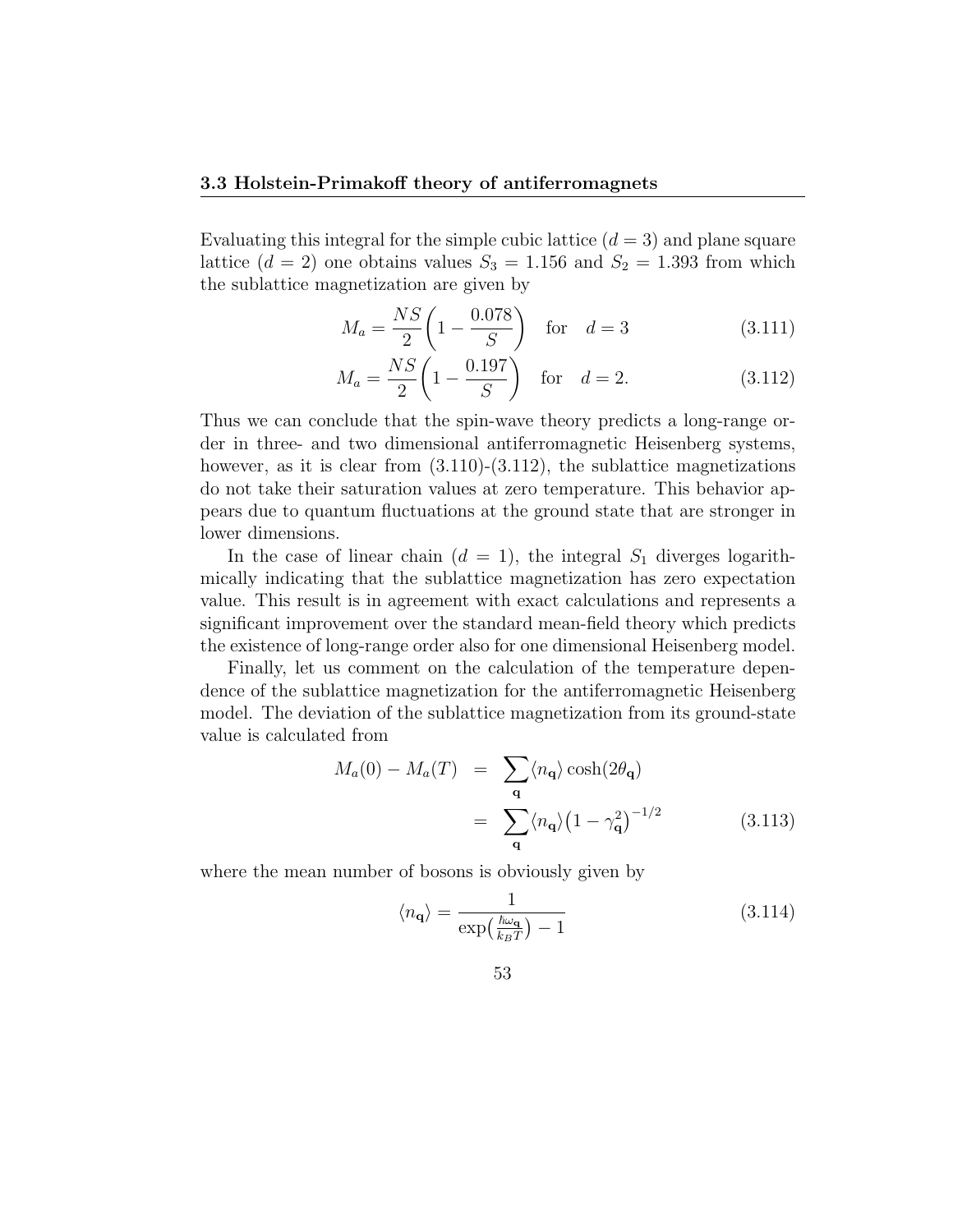with

$$
\hbar\omega_{\mathbf{q}} = (2JSz)^2(1 - \gamma_{\mathbf{q}}^2)
$$
\n(3.115)

However, the explicit calculation of sublattice magnetizations at arbitrary temperature represents hard and non-trivial mathematical task. Nevertheless, at the temperatures that are significantly lower then the Neel transition temperature  $T_N$ , one finds that the sublattice magnetization is proportional to  $(T/T_N)^2$ . The proof of this behavior is left for the reader.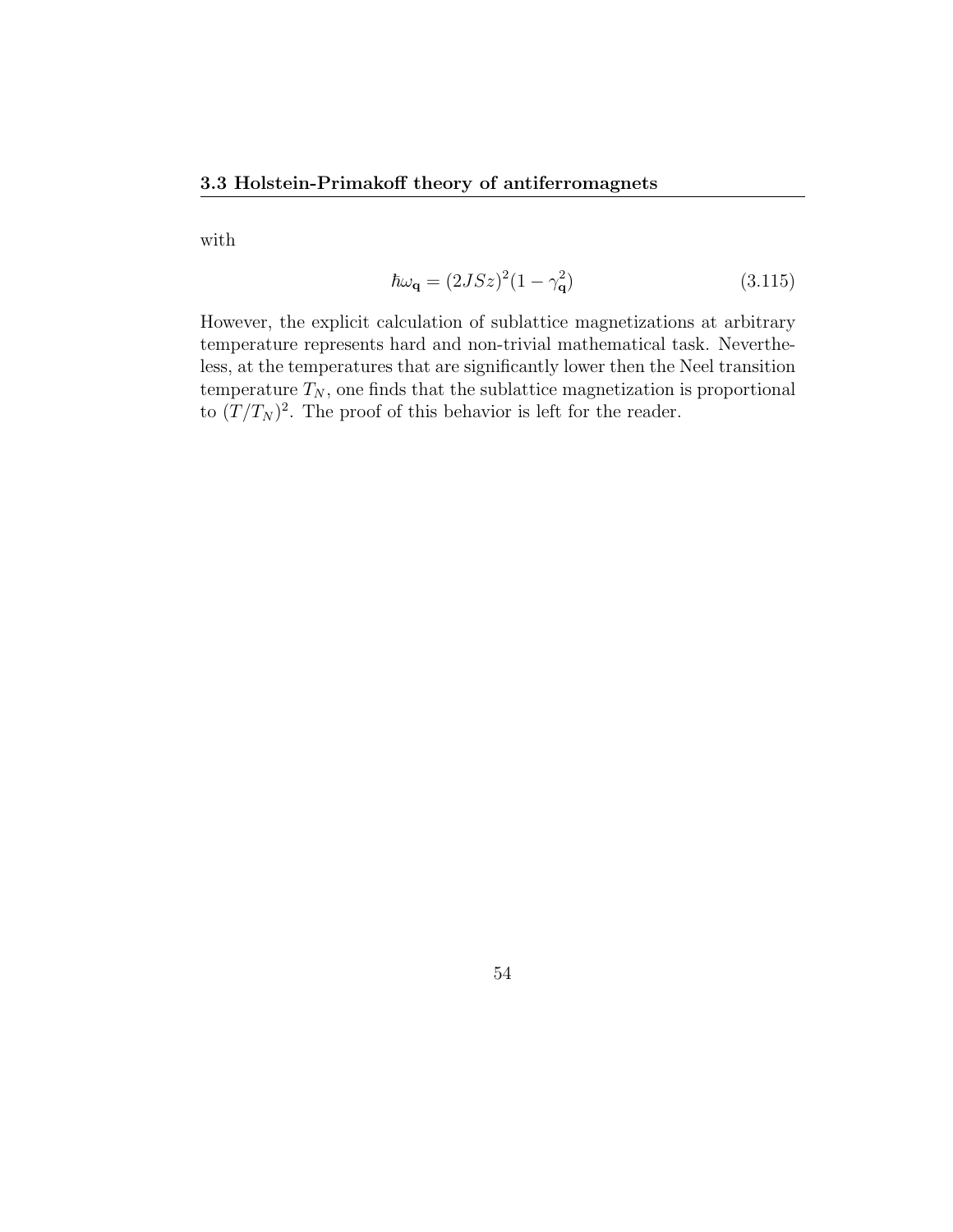## **Chapter 4**

# **Jordan-Wigner Transformation for the XY Model**

In previous parts of this text we have discussed how to apply the bosonization technique within the Holstein-Primakoff approach to the ferromagnetic and antiferromagnetic spin systems. In the present chapter we will investigate a similar approach, which is known as a method of fermioniozation. In particular, we will discuss application of the Wigner-Jordan transformation to the isotropic quantum XY model in order to clarify important points of this method.

The main idea of this approach is to transform the Hamiltonian describing a spin system by the use of new operators obeying the fermion anticommutation rules.

Before we start our analysis, it is useful to note that the spectrum of the XY model was exactly found by H.Bethe [3] in 1931. The Bethe's approach is of great importance, however, it is quite involved and rather abstract, thus it is difficult to understand even such basic properties as long-range order. A much more natural approach to the problem of interacting spin-1/2 systems was originally introduced in 1928 by Jordan and Wigner [5],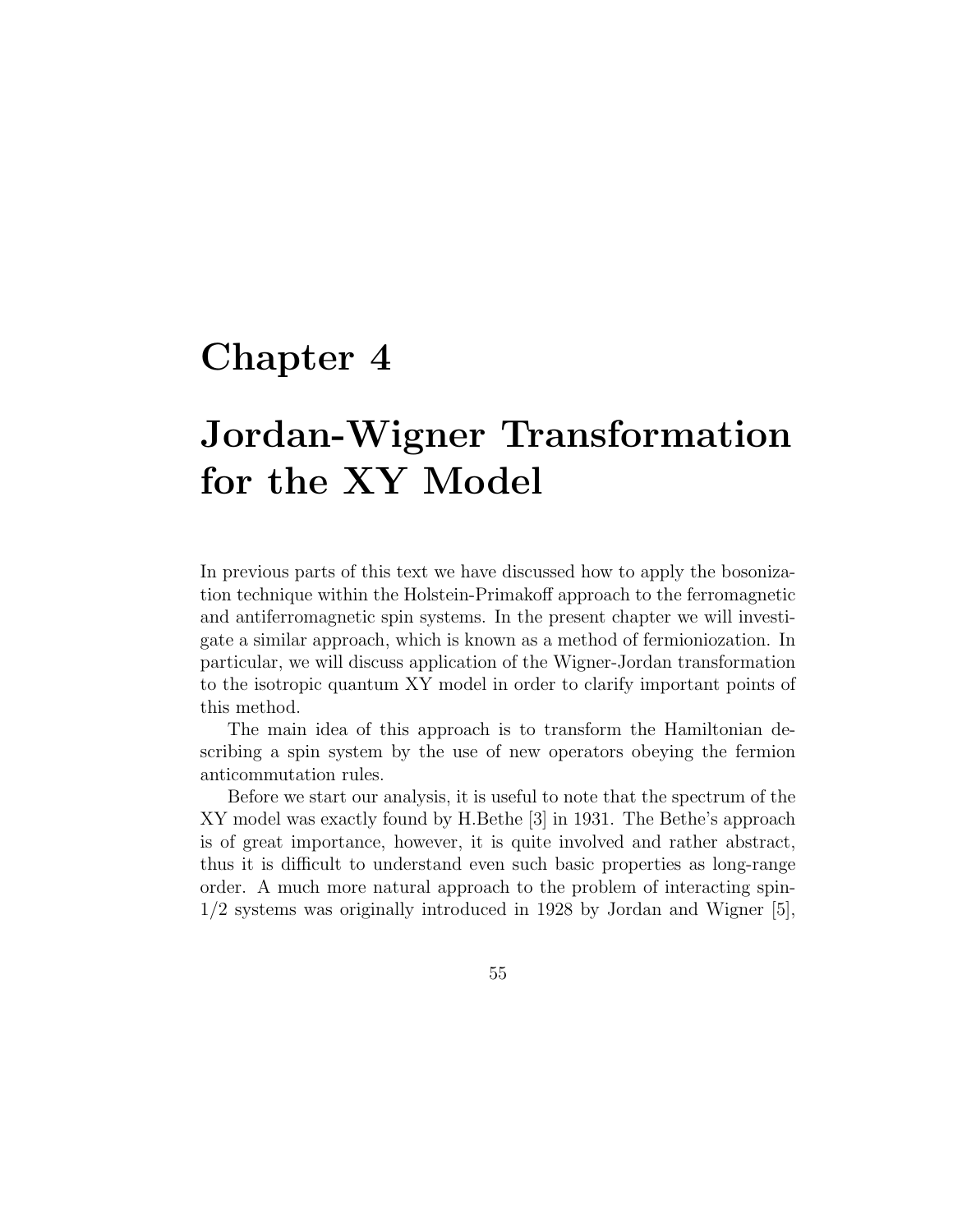who invented simple mathematical transformations converting spin-1/2 systems into problems of interacting (and in some cases even non-interacting) spinless fermions. In fact, the XY model which is a special case of the Heisenberg Hamiltonian, reduces to a free theory of spinless fermions under the Jordan-Wigner transformations. Another reason for choosing the XY model, is that the low-energy properties of the full anti-ferromagnetic Heisenberg chain, such as the presence of gapless excitations and absence of a long range order are very similar to those of the XY model (see [6] and references therein).

We will study a linear chain of *N* spin-1*/*2 atoms interacting antiferromagnetically with their nearest neighbors. This system is described by the Hamiltonian

$$
\hat{\mathcal{H}} = J \sum_{j=1}^{N} (\hat{S}_j^x \hat{S}_{j+1}^x + \hat{S}_j^y \hat{S}_{j+1}^y),
$$
\n(4.1)

where  $J > 0$  represents the exchange interaction ans  $\hat{S}_i^{\alpha}$  are spin-1/2 operators obeying the usual commutation relations (3.3). As usually, we assume cyclic boundary conditions, with  $\hat{S}_{N+1}^{\alpha} = \hat{S}_{1}^{\alpha}$ ,  $\alpha = x, y$ . Of course, for  $J < 0$  the ferromagnetic case of  $(4.1)$  is obtained. Thus, if we solve the antiferromagnetic problem exactly, then we can immediately obtain also the solution of the ferromagnetic XY chain. Similarly as in the case of bozonization, we at first introduce spin-raising and spin-lowering operators (3.13) and rewrite the Hamiltonian as a bilinear form in these operators., i.e.

$$
\hat{\mathcal{H}} = \frac{J}{2} \sum_{j=1}^{N} (\hat{S}_{j}^{-} \hat{S}_{j+1}^{+} + \hat{S}_{j+1}^{-} \hat{S}_{j}^{+}). \tag{4.2}
$$

It clear that without loss of generality we can set  $J = 1$  in all subsequent calculations. We know that the  $\hat{S}^{\pm}$  operators belonging to the same site obey anticommutation relations, while that ones on different sites satisfy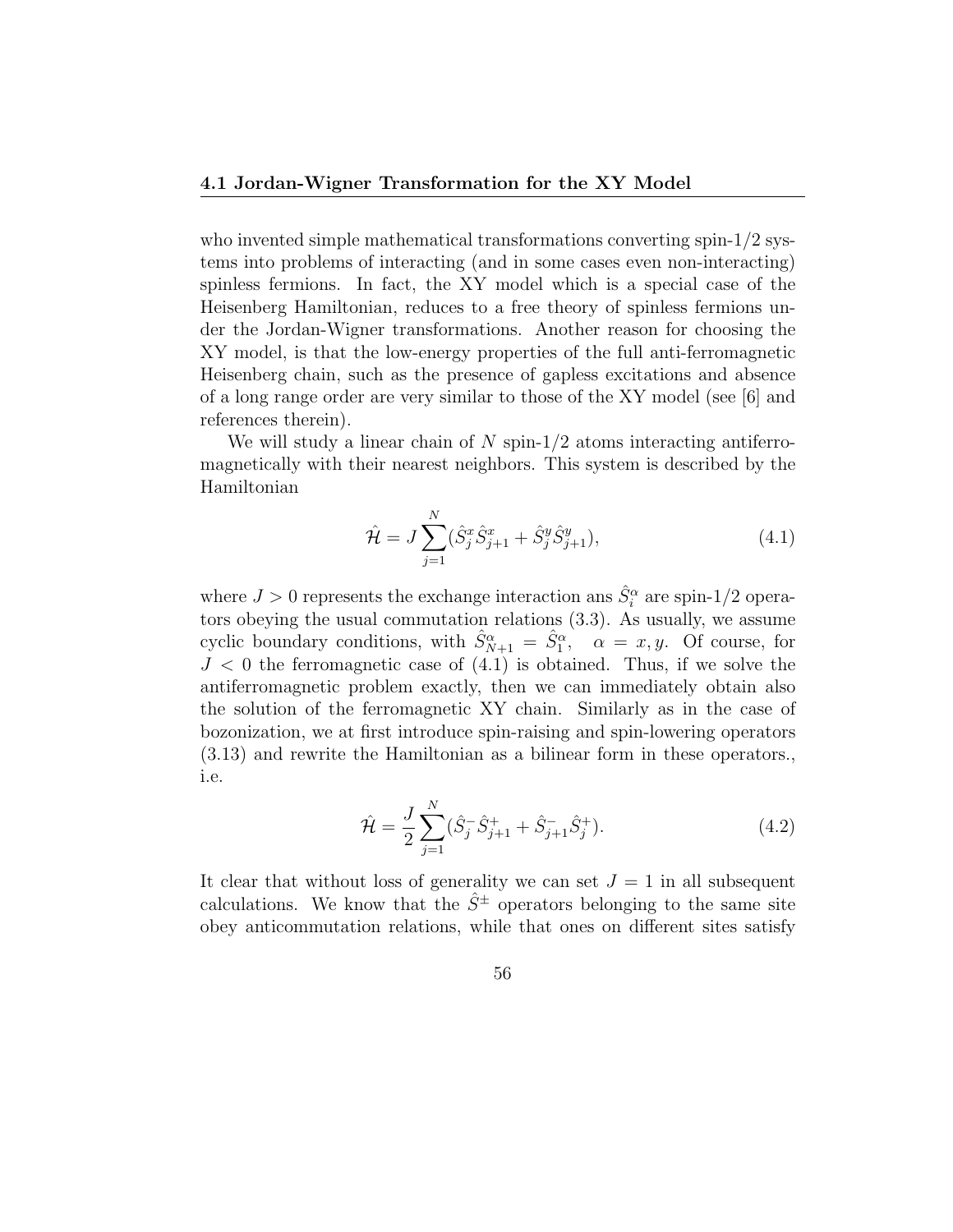#### **4.1 Jordan-Wigner Transformation for the XY Model**

usual commutation relations and this mathematical property disables a direct diagonalization of (4.2). The key to the solution of this problem is the Jordan-Wigner transformation which enables to obtain the Hamiltonian in terms of pure fermion operators.

The Jordan–Wigner transformation explicitly reads

$$
c_n^{\dagger} = \hat{S}_n^+ \exp\left(-i\pi \sum_{j=1}^{n-1} \hat{S}_j^+ \hat{S}_j^- \right), \qquad c_n = \hat{S}_n^- \exp\left(i\pi \sum_{j=1}^{n-1} \hat{S}_j^+ \hat{S}_j^- \right), \qquad (4.3)
$$

and the inverse transformation is given by

$$
\hat{S}_n^+ = c_n^{\dagger} \exp\left(i\pi \sum_{j=1}^{n-1} c_j^{\dagger} c_j\right), \qquad \hat{S}_n^- = c_n \exp\left(i\pi \sum_{j=1}^{n-1} c_n^{\dagger} c_n\right). \tag{4.4}
$$

Here it is worth noticing that the signs in the exponents and the order of the multipliers in (4.3) and (4.4) are not important.

The operators  $c_j^{\dagger}$ ,  $c_k$  obey the canonical fermion algebra, i.e.

$$
\{c_j, c_k^{\dagger}\} = \delta_{jk}, \quad \{c_j^{\dagger}, c_k^{\dagger}\} = 0, \quad \{c_j, c_k\} = 0.
$$
 (4.5)

To illustrate the mathematics behind, we will explicitly prove the first relation, while the other anti-commutators in (4.5) can be computed in a similar fashion.

At first we recall the validity of the following relations  $[\hat{S}_j^+ \hat{S}_j, \hat{S}_k^+ \hat{S}_k] = 0$ ,  $[\hat{S}_j^+ \hat{S}_j, \hat{S}_k] = -\delta_{jk} \hat{S}_k$ ,  $[\hat{S}_j^+ \hat{S}_j, \hat{S}_k^+] = \delta_{jk} \hat{S}_k^+$ ,  $(\hat{S}_j^+ \hat{S}_j)^2 = \hat{S}_j^+ \hat{S}_j$ , since the spinraising and spin-lowering operators on different sites commute and on the same site behave like fermions. Therefore,

$$
\exp\left(\pm i\pi \sum_{j=n}^{m} \hat{S}_{j}^{+} \hat{S}_{j}^{-}\right) = \prod_{j=n}^{m} \exp(\pm i\pi \hat{S}_{j}^{+} \hat{S}_{j}^{-})
$$
\n(4.6)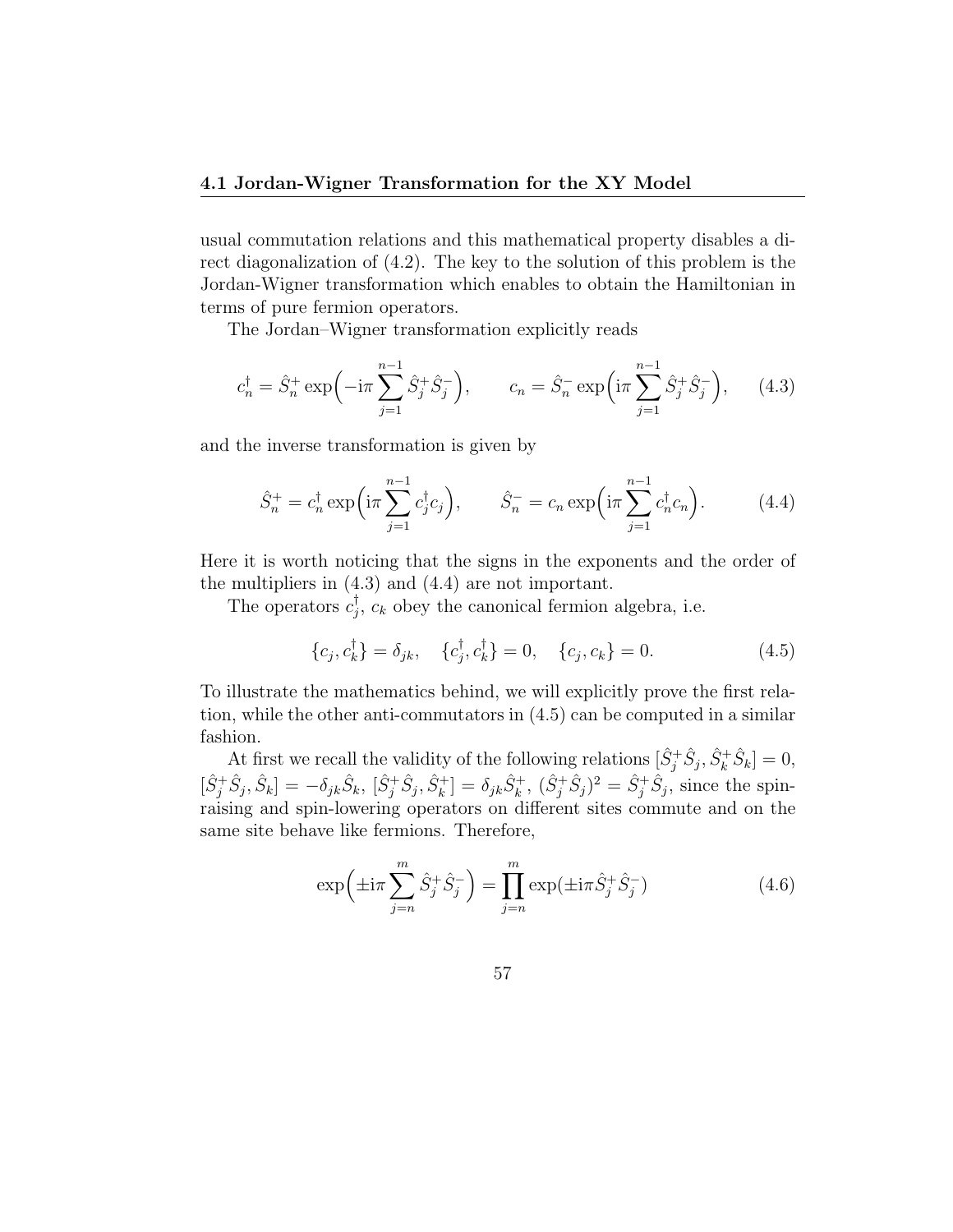#### **4.1 Jordan-Wigner Transformation for the XY Model**

and the exponential function on the r.h.s of previous equation can be easily evaluated as follows

$$
\exp(\pm i\pi \hat{S}_j^+ \hat{S}_j^-) = \sum_{k=0}^{\infty} \frac{1}{k!} (\pm i\pi)^k (\hat{S}_j^+ \hat{S}_j^-)^k
$$
  
=  $1 + \sum_{k=1}^{\infty} \frac{1}{k!} (\pm i\pi)^k \hat{S}_j^+ \hat{S}_j^-$   
=  $1 + (e^{\pm i\pi} - 1) \hat{S}_j^+ \hat{S}_j^- = 1 - 2 \hat{S}_j^+ \hat{S}_j^-.$  (4.7)

Similarly, using the following anticommutators

$$
\{\hat{S}_j^-, 1 - 2\hat{S}_j^+ \hat{S}_j^- \} = 0, \quad \{\hat{S}_j^+, 1 - 2\hat{S}_j^+ \hat{S}_j^- \} = 0,\tag{4.8}
$$

one obtains relations

$$
\left[\exp\left(\pm i\pi \sum_{j=n}^{m} \hat{S}_{j}^{+} \hat{S}_{j}^{-}\right), \hat{S}_{k}^{-}\right] = \left[\exp\left(\pm i\pi \sum_{j=n}^{m} \hat{S}_{j}^{+} \hat{S}_{j}^{-}\right), \hat{S}_{k}^{+}\right] = 0, \quad k \notin [n, m]
$$
\n(4.9)

$$
\left\{\exp\left(\pm i\pi \sum_{j=n}^{m} \hat{S}_{j}^{+} \hat{S}_{j}^{-}\right), \hat{S}_{k}^{-}\right\} = \left\{\exp\left(\pm i\pi \sum_{j=n}^{m} \hat{S}_{j}^{+} \hat{S}_{j}^{-}\right), \hat{S}_{k}^{+}\right\} = 0, \quad k \in [n, m].
$$
\n(4.10)

Although all the above calculations have a preparatory character, they are of crucial importance to demonstrate the fermionic nature of  $c_j$  and  $c_k^{\dagger}$ . Really, using (4.6)- (4.10), we can now straightforwardly calculate the following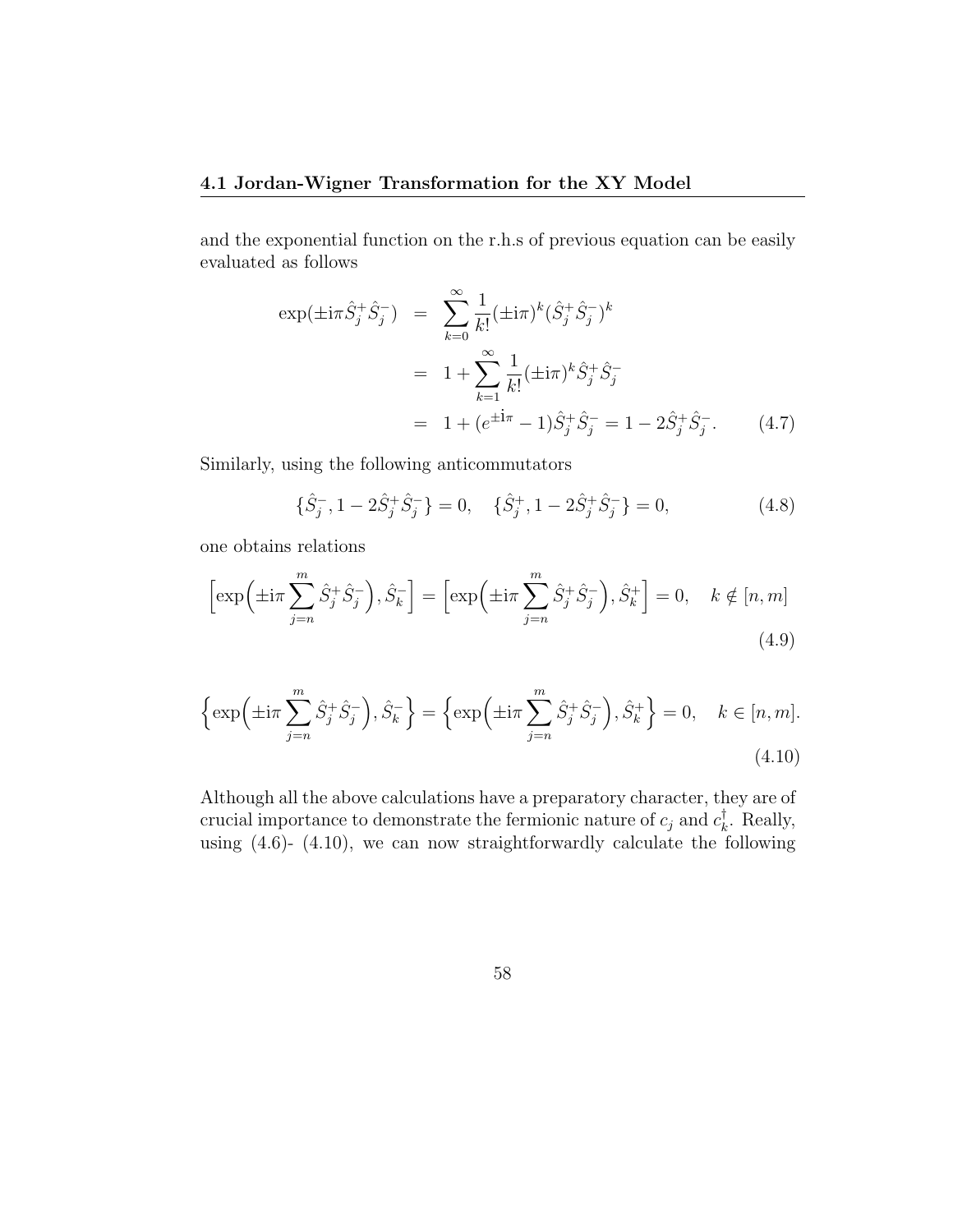anti-commutators:

$$
\{c_j, c_k^{\dagger}\} = \hat{S}_j^{-} \exp\left(i\pi \sum_{\ell=1}^{j-1} \hat{S}_\ell^{+} \hat{S}_\ell^{-}\right) \exp\left(-i\pi \sum_{\ell=1}^{k-1} \hat{S}_\ell^{+} \hat{S}_\ell^{-}\right) \hat{S}_k^{+} + \hat{S}_k^{+} \exp\left(-i\pi \sum_{\ell=1}^{k-1} \hat{S}_\ell^{+} \hat{S}_\ell^{-}\right) \exp\left(i\pi \sum_{\ell=1}^{j-1} \hat{S}_\ell^{+} \hat{S}_\ell^{-}\right) \hat{S}_j^{-} = \hat{S}_j^{-} \exp\left(i\pi \sum_{\ell=j}^{k-1} \hat{S}_\ell^{+} \hat{S}_\ell^{-}\right) \hat{S}_k^{+} \hat{S}_k^{+} \exp\left(i\pi \sum_{\ell=j}^{k-1} \hat{S}_\ell^{+} \hat{S}_\ell^{-}\right) \hat{S}_k^{-} = (\hat{S}_j^{-} \hat{S}_j^{+} - \hat{S}_j^{+} \hat{S}_j^{-}) \exp\left(i\pi \sum_{\ell=j}^{k-1} \hat{S}_\ell^{+} \hat{S}_\ell^{-}\right) = 0, \quad k > j. \tag{4.11}
$$

In the same way, we derive relation

$$
\{c_j, c_k^{\dagger}\} = \{c_k, c_k^{\dagger}\}^{\dagger} = 0, \quad k < j \tag{4.12}
$$

$$
\{c_k, c_k^{\dagger}\} = \hat{S}_k^{-} \hat{S}_k^{+} + \hat{S}_k^{+} \hat{S}_k^{-} = 1.
$$
 (4.13)

Thus we have successfully proved the fermionic commutation relations and now we can transform the relevant terms in the Hamiltonian

For  $1 \leq j \leq N-1$  one obtains

$$
\hat{S}_j^{-} \hat{S}_{j+1}^{+} = \exp\left(-i\pi \sum_{\ell=1}^{j-1} c_{\ell}^{\dagger} c_{\ell}\right) c_j c_{j+1}^{\dagger} \exp\left(i\pi \sum_{\ell=1}^{j} c_{\ell}^{\dagger} c_{\ell}\right)
$$
  
\n
$$
= c_j \exp\left(-i\pi \sum_{\ell=1}^{j-1} c_{\ell}^{\dagger} c_{\ell}\right) \exp\left(i\pi \sum_{\ell=1}^{j} c_{\ell}^{\dagger} c_{\ell}\right) c_{j+1}^{\dagger}
$$
  
\n
$$
= c_j \exp(i\pi c_j^{\dagger} c_j) c_{j+1}^{\dagger} = c_j (1 - 2c_j^{\dagger} c_j) c_{j+1}^{\dagger}
$$
  
\n
$$
= -(1 - 2c_j^{\dagger} c_j) c_j c_{j+1}^{\dagger}) = -c_j c_{j+1}^{\dagger} = c_{j+1}^{\dagger} c_j \qquad (4.14)
$$

and similarly we have

$$
\hat{S}_{j+1}^{-}\hat{S}_{j}^{+} = (\hat{S}_{j}^{-}\hat{S}_{j+1}^{+})^{\dagger} = c_{j}^{\dagger}c_{j+1}.
$$
\n(4.15)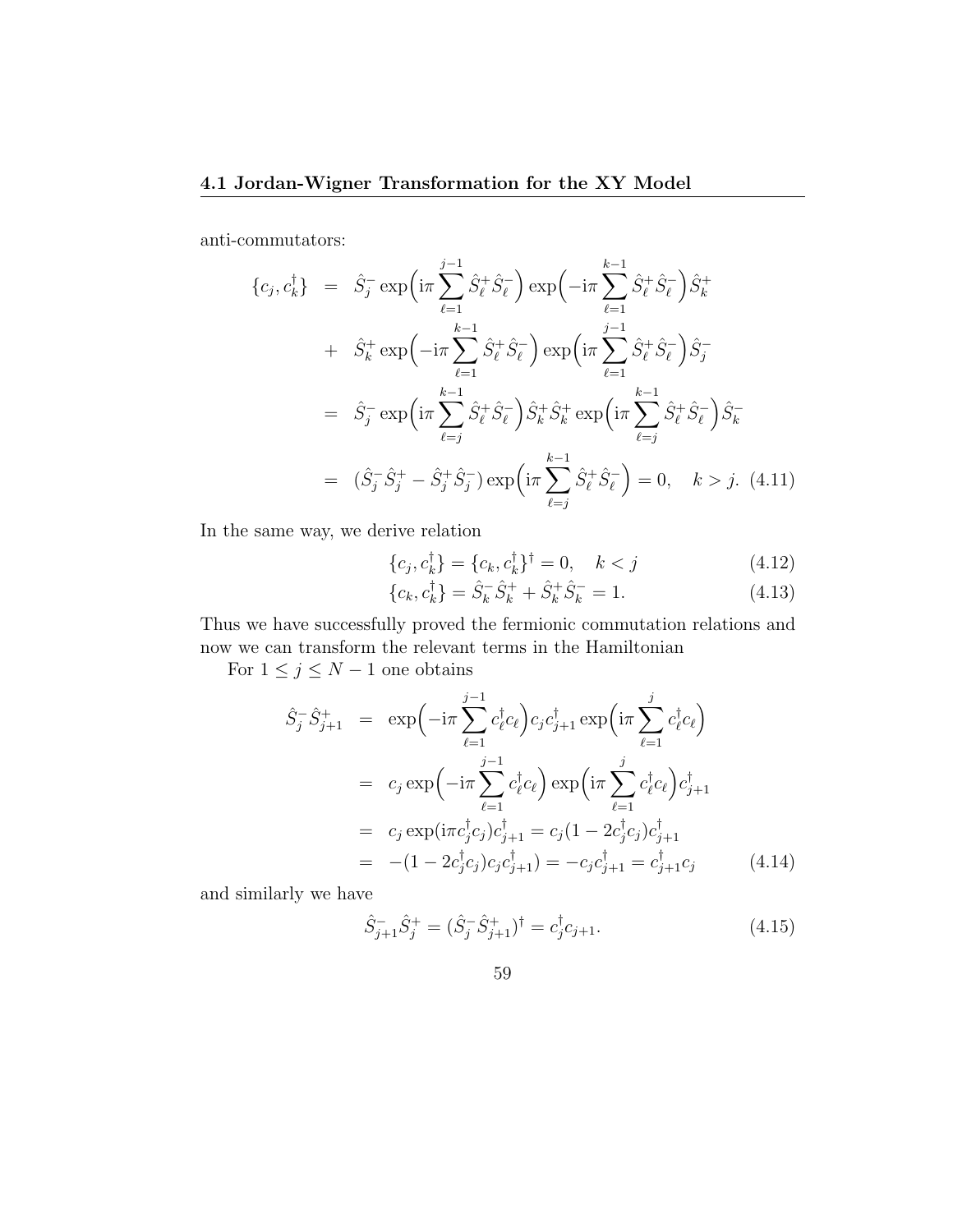Here one should notice that in deriving previous equations, we have used the following relations

$$
[c_j^{\dagger}c_j, c_k^{\dagger}c_k] = 0, \quad (c_j^{\dagger}c_j)^2 = c_j^{\dagger}c_j, [c_j^{\dagger}c_j, c_k] = -\delta_{jk}c_k, \quad [c_j^{\dagger}c_j, c_k^{\dagger}] = -\delta_{jk}c_k^{\dagger}, {1 - 2c_j^{\dagger}c_j, c_j} = 0, \quad {1 - 2c_j^{\dagger}c_j, c_j^{\dagger}} = 0,
$$
\n(4.16)

$$
\left[\exp\left(\pm i\pi \sum_{j=n}^{m} c_j^{\dagger} c_j\right), c_k\right] = \left[\exp\left(\pm i\pi \sum_{j=n}^{m} c_j^{\dagger} c_j\right), c_k^{\dagger}\right] = 0,
$$
\n
$$
k \notin [n, m]
$$
\n(4.17)

$$
\left\{\exp\left(\pm i\pi \sum_{j=n}^{m} c_j^{\dagger} c_j\right), c_k\right\} = \left\{\exp\left(\pm i\pi \sum_{j=n}^{m} c_j^{\dagger} c_j\right), c_k^{\dagger}\right\} = 0,
$$
\n
$$
k \in [n, m].
$$
\n(4.18)

After expressing the special cyclic boundary term  $(\hat{S}_N^- \hat{S}_1^+ + \hat{S}_1^- \hat{S}_N^+)$  in terms of c's and substituting Eqs. $(4.14)$  and  $(4.15)$  into Eq. $(4.2)$ , we can rewrite the Hamiltonian of the system as

$$
\hat{\mathcal{H}} = \frac{1}{2} \sum_{j} (c_{j+1}^{\dagger} c_j + c_j^{\dagger} c_{j+1}) + \hat{\mathcal{H}}_b \tag{4.19}
$$

where

$$
\hat{\mathcal{H}}_b = -\frac{1}{2} \left( c_1^\dagger c_N + c_N^\dagger c_1 \right) \left[ 1 + \exp\left( \pm i\pi \sum_{j=1}^N c_j^\dagger c_j \right) \right] \tag{4.20}
$$

represents the boundary term, which gives an  $\mathcal{O}(N^{-1})$  contributions to the macroscopic physical quantities and for this reason will be neglected in further calculations.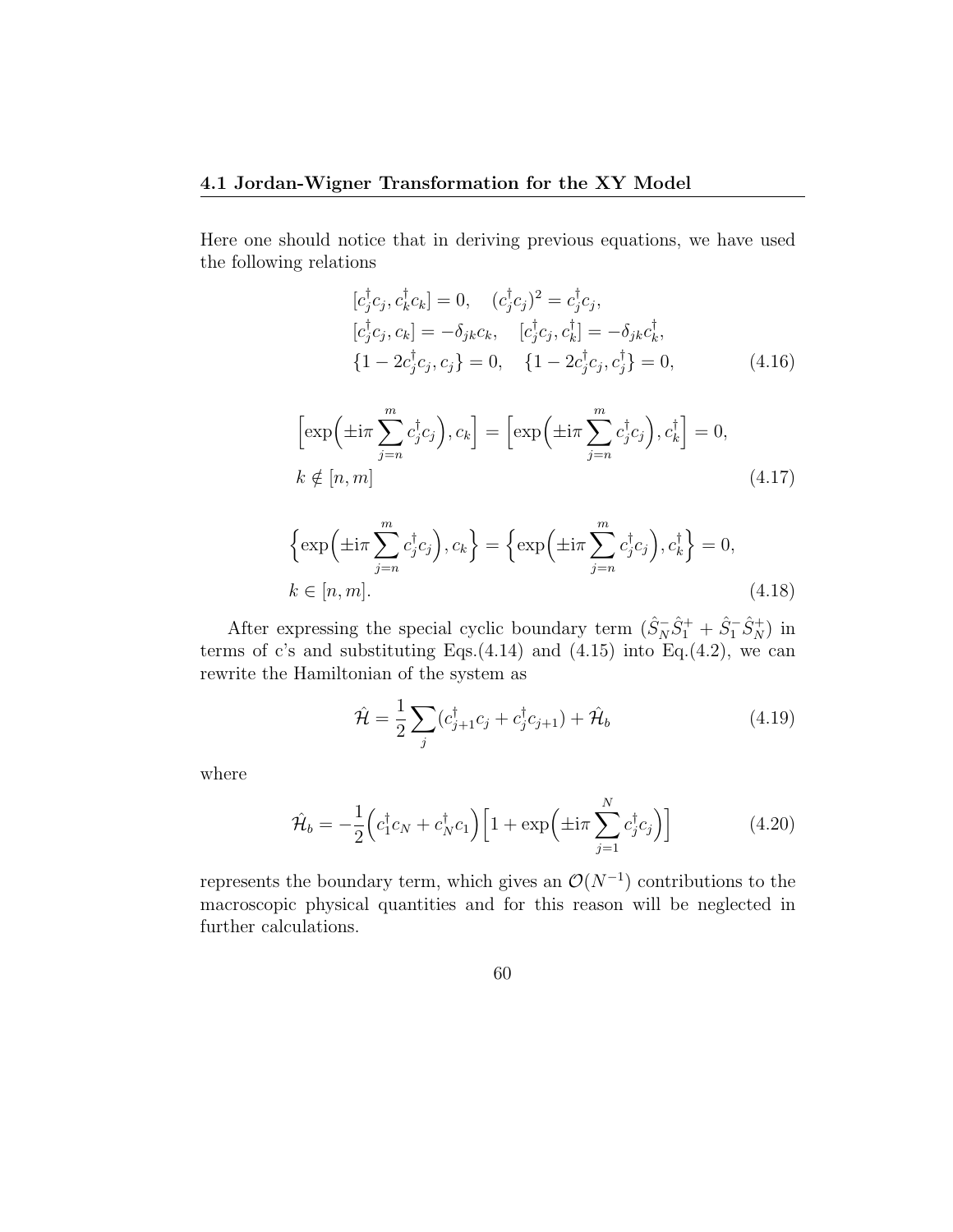#### **4.1 Jordan-Wigner Transformation for the XY Model**

Applying this simplification, we are left with the problem of diagonalization of the following bilinear form

$$
\hat{\mathcal{H}} = \frac{1}{2} \sum_{j} (c_{j+1}^{\dagger} c_j + c_j^{\dagger} c_{j+1}),
$$
\n(4.21)

which describes free spinless fermions on a cyclic chain with nearest neighbor hopping.

In order to diagonalize the Hamiltonian (4.21) we rewrite it in the form

$$
\hat{\mathcal{H}} = \sum_{jk} c_j^{\dagger} A_{jk} c_k, \tag{4.22}
$$

where the elements of the matrix **A** are given by

$$
A_{jk} = \frac{1}{2}(\delta_{j,k+1} + \delta_{k,j+1}).
$$
\n(4.23)

Taking into account the translational invariance of the lattice, we find the eigenvectors and eigenvalues of **A** to be

$$
\phi_{qj} = \frac{1}{\sqrt{N}} e^{\mathbf{i}qj}, \quad \Lambda_q = \cos(q), \tag{4.24}
$$

with  $q = \frac{2\pi n}{N}$  $\frac{m\pi n}{N}$  and  $N/2 \leq n \leq N/2 - 1$ . The eigenfunctions  $\phi_{qk}$  form an orthonormal and complete set, thus we can introduce new operators obeying the canonical anticommutation rule

$$
\eta_q = \sum_j \phi_{qj}^* c_j, \quad \eta_q^\dagger = \sum_j \phi_{qj} c_j^\dagger. \tag{4.25}
$$

Using the following inverse transformations

$$
c_j = \sum_q \phi_{qj} \eta_q, \quad c_j^\dagger = \sum_q \phi_{qj} \eta_q^\dagger \tag{4.26}
$$

61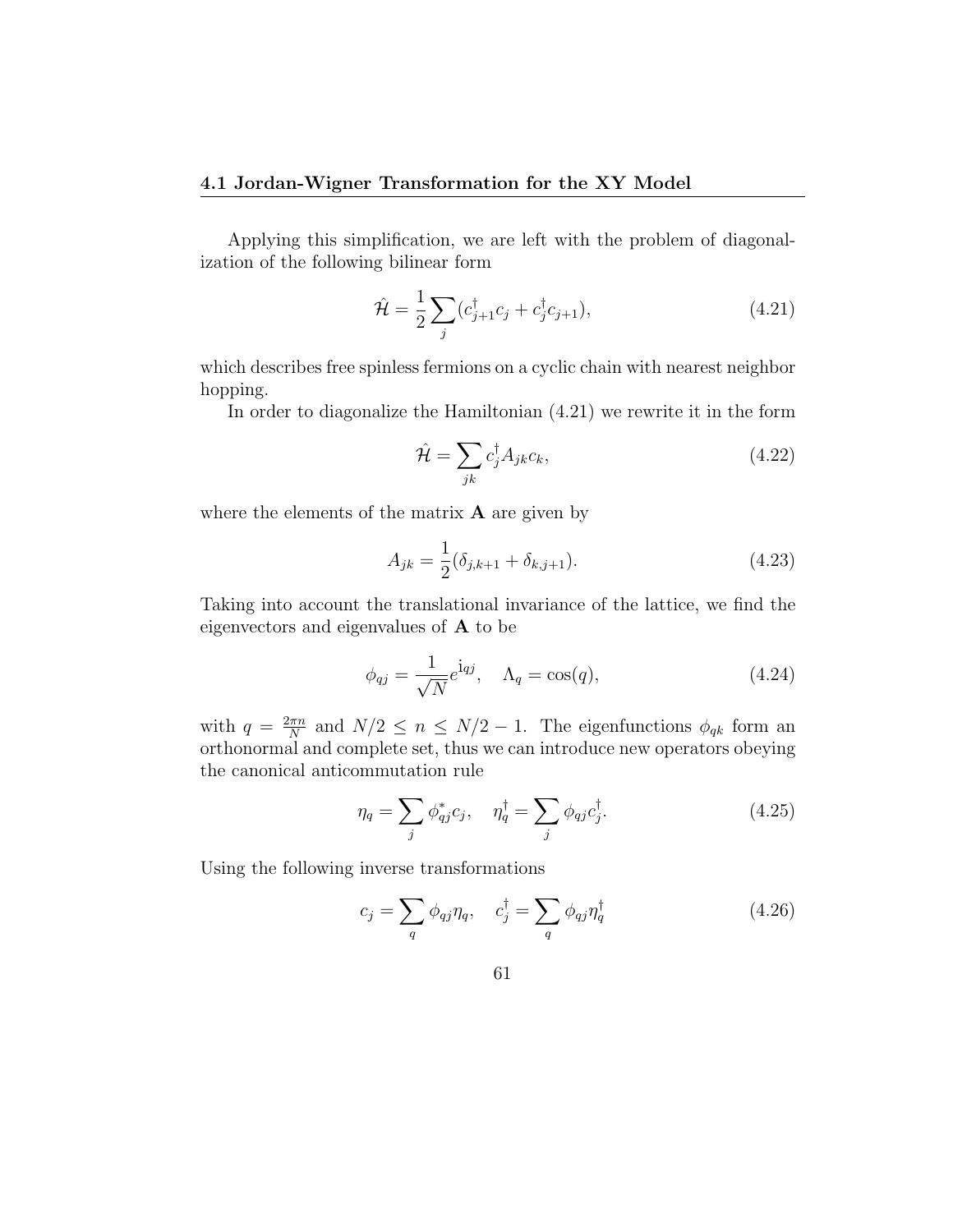#### **4.1 Jordan-Wigner Transformation for the XY Model**

the Hamiltonian (4.22) can be rewritten in the diagonal form

$$
\hat{\mathcal{H}} = \sum_{q} \Lambda_q \eta_q^{\dagger} \eta_q. \tag{4.27}
$$

Since some of the eigenvalues of **A** will be negative, we perform an additional transformation

$$
\xi_q = \eta_q, \quad \Lambda_q \ge 0 \tag{4.28}
$$

$$
\xi_q = \eta_q^{\dagger}, \quad \Lambda_q < 0 \tag{4.29}
$$

and obtain

$$
\hat{\mathcal{H}} = \sum_{q,\Lambda_q \geq 0} \Lambda_q \xi_q^{\dagger} \xi_q + \sum_{q,\Lambda_q < 0} \Lambda_q \xi_q^{\dagger} \xi_q \n= \sum_{q,\Lambda_q} |\Lambda_q| \xi_q^{\dagger} \xi_q - \sum_{q,\Lambda_q < 0} |\Lambda_q| \n= \sum_{q,\Lambda_q} |\Lambda_q| \left( \xi_q^{\dagger} \xi_q - \frac{1}{2} \right).
$$
\n(4.30)

Here the  $\xi$  operators again obey the canonical anticommutation rules.

As usually, the ground state *|*0*⟩* satisfies equation

$$
\xi_q|0\rangle = 0, \quad \forall q \tag{4.31}
$$

and the operator  $\xi_q^{\dagger}$  generates an elementary fermion excitation with energy  $|\Lambda_q|$  above the ground state.

The dispersion relation for the model under investigation is shown in Fig 4.1. As one can see there always exist gapless excitations near  $q = \pm \pi/2$ . The ground state energy reduced per one spin is given by

$$
U_0 = \frac{\langle \hat{\mathcal{H}} \rangle}{N} = -\frac{1}{N} \sum_q \frac{1}{2} |\Lambda_q|
$$
  
= 
$$
\int_{\pi}^{\pi} \frac{dq}{4\pi} |\cos(q)| = -\frac{1}{\pi} \int_{0}^{\pi/2} \cos(q) dq = -\frac{1}{\pi}
$$
 (4.32)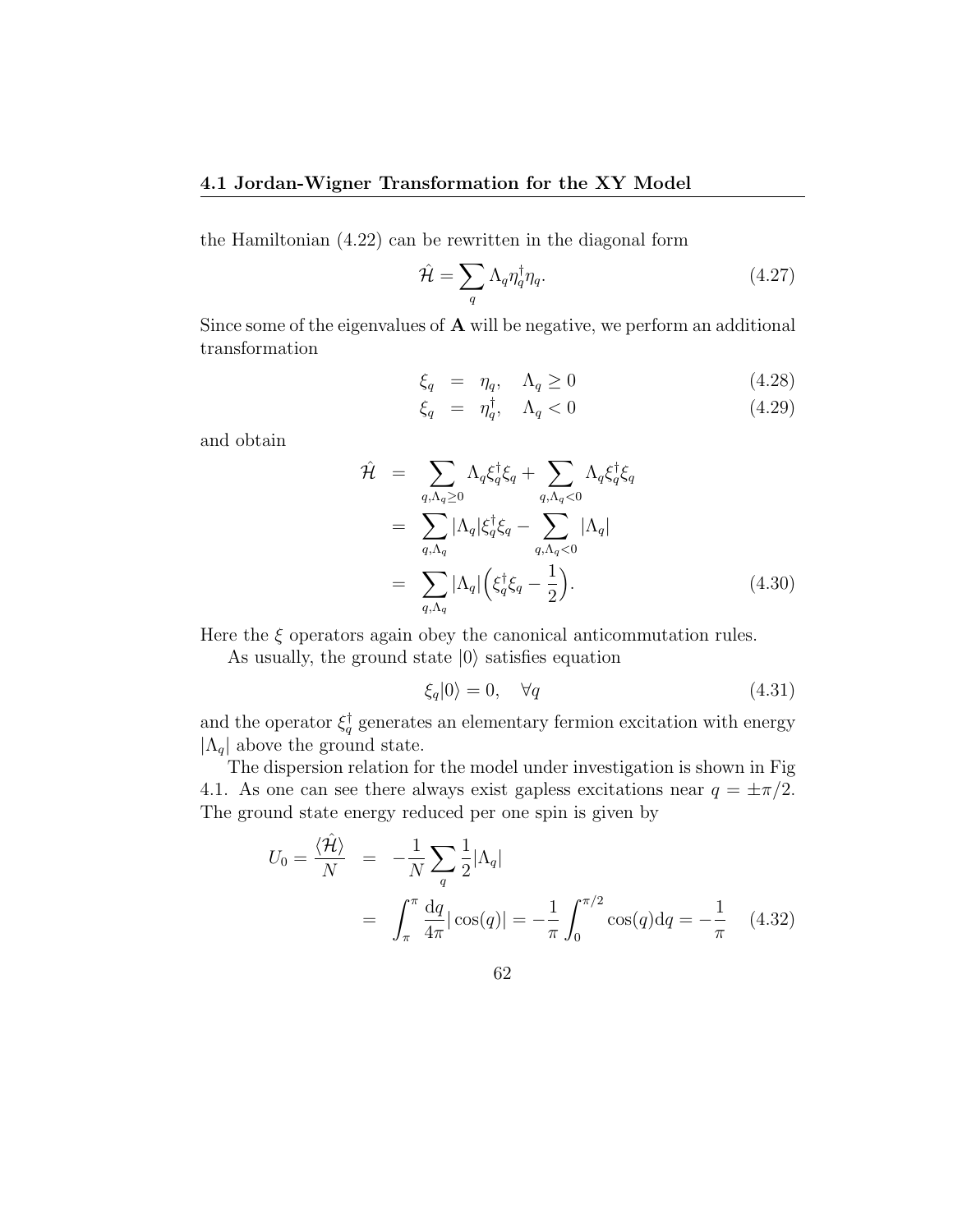

**Figure 4.1:** *Dispersion relation of the XY model.*

Of course, the method of fermionization can been extended to many other systems including the systems with higher spin and higher spatial dimensions. However, the analysis of this systems requires complex and tedious calculations and sometimes also the applications additional theoretical tools methods (for example the Green function technique) that are beyond the scope of this introductory text.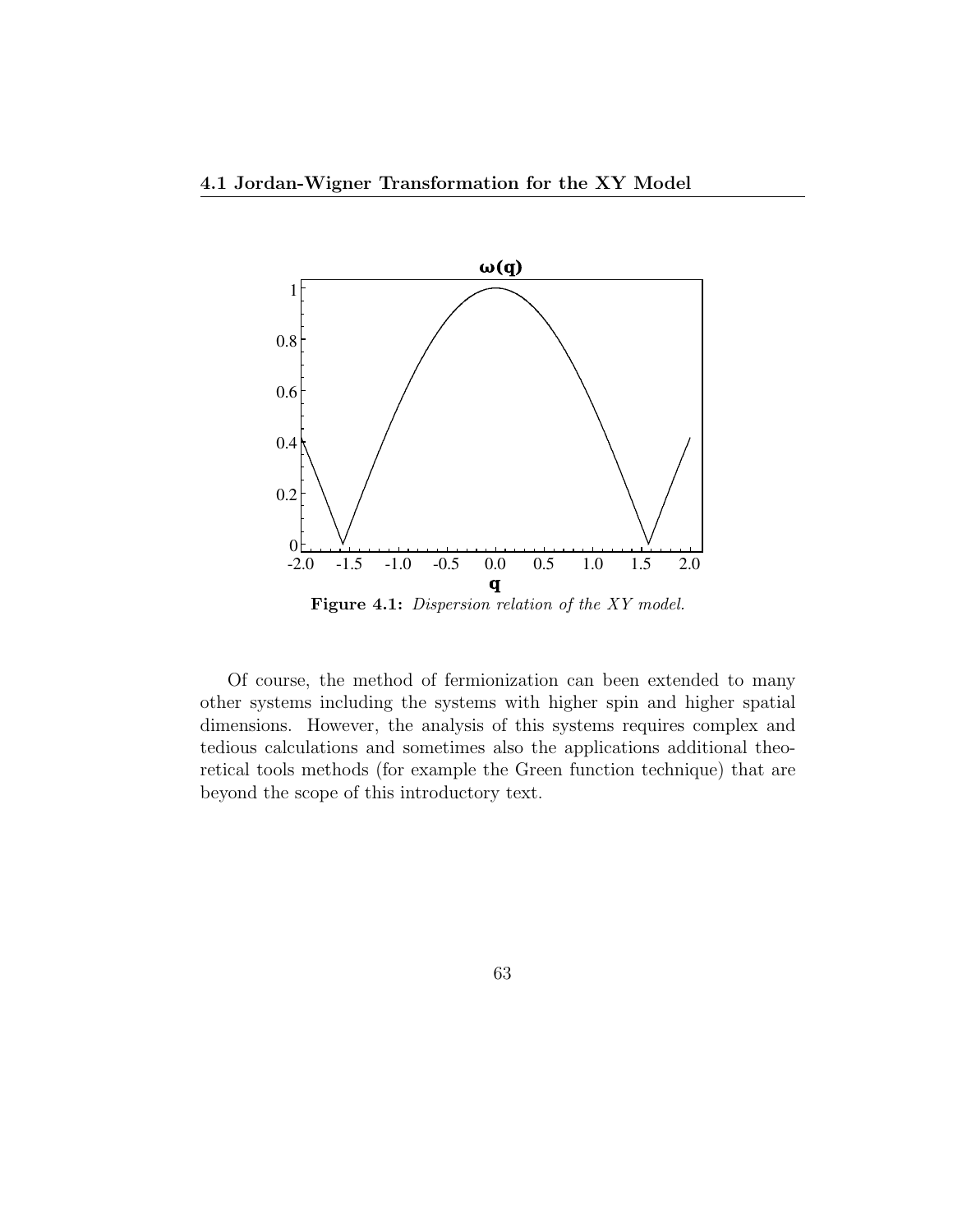## **Conclusion**

In this work we have discussed some theoretical tools that are frequently used to investigate the localized quantum spin models.

The first approach is the standard mean-field theory, which represents the simplest possible technique usually applied to understand basic quantitative features of various theoretical models of quantum magnetism. Although this method is included in many textbooks, the formulation is usually very simplified and frequently the authors do not derive the Gibbs free energy within this method. To avoid this problem, we have used and elegant formulation based on the Bogolyubov inequality which enables to extend our approach to formulate more accurate theories (for example the Oguchi approximation or Constant Coupling Method). One should also emphasize that in deriving the partition function we have applied the Cauchy integral formula, which enables to calculate exponential function with a matrix argument. This is an unknown trick which can be used in calculations in nay branch of theoretical physics.

In the Chapter 3 we have discussed the standard spin-wave theory separately for ferromagnetic and antiferromagnetic materials. We have shown in detail how to introduce the boson operators that enable to calculate several physical quantities such as magnetization, internal energy and magnetic contribution to the specific heat.

The last part is dedicated to the method of fermionization. Here we have discussed the application o Jordan-Wigner transformation to the quantum XY model with spin 1/2. This approach represent another standard theoretical approach which is used to investigate quantum magnetism.

It is clear from the content of this supporting text that we have covered just one special part of quantum theory of magnetism, which is, however, discussed elementary enough. In order to understand further interesting features of the quantum magnetism it is necessary to study further textbooks, for example [8], [9], [10], [11]  $)$ .